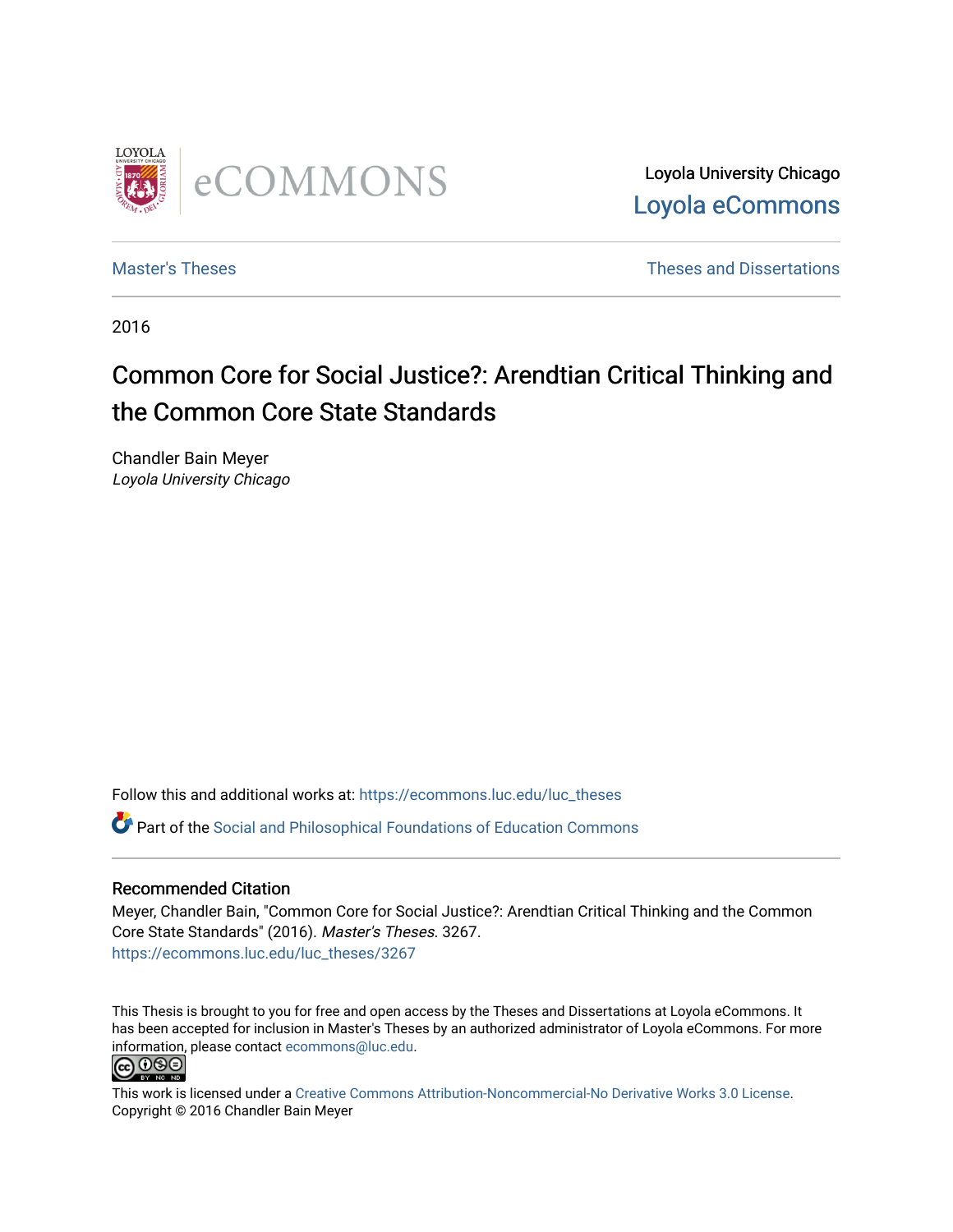LOYOLA UNIVERSITY CHICAGO

COMMON CORE FOR SOCIAL JUSTICE?:

ARENDTIAN CRITICAL THINKING AND THE COMMON CORE STATE STANDARDS

A THESIS SUBMITTED TO

THE FACULTY OF THE GRADUATE SCHOOL

IN CANDIDACY FOR THE DEGREE OF

MASTER OF ARTS

PROGRAM IN CULTURAL AND EDUCATIONAL POLICY STUDIES

BY

CHANDLER MEYER

CHICAGO, ILLINOIS

AUGUST 2016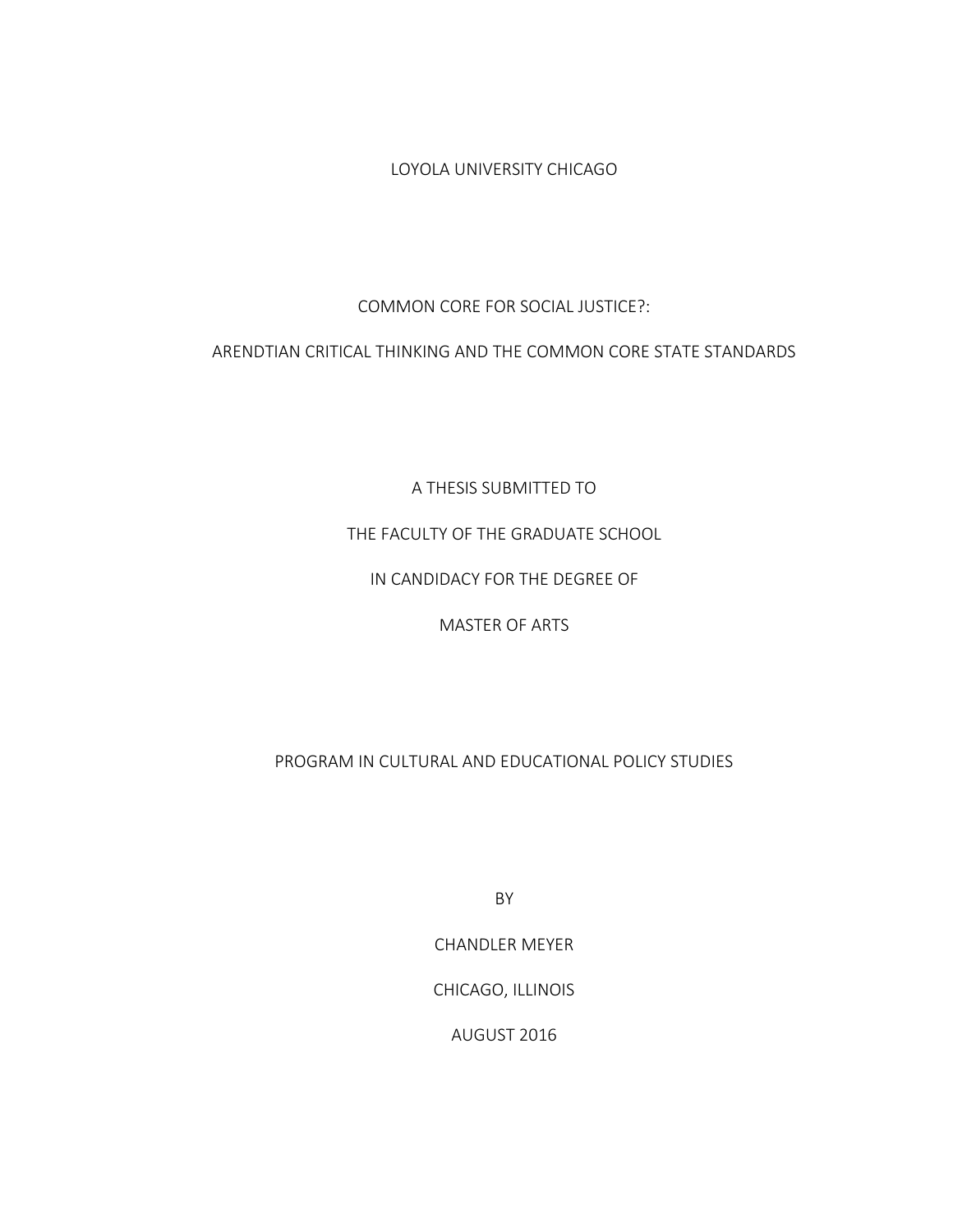Copyright by Chandler Meyer, 2016 All rights reserved.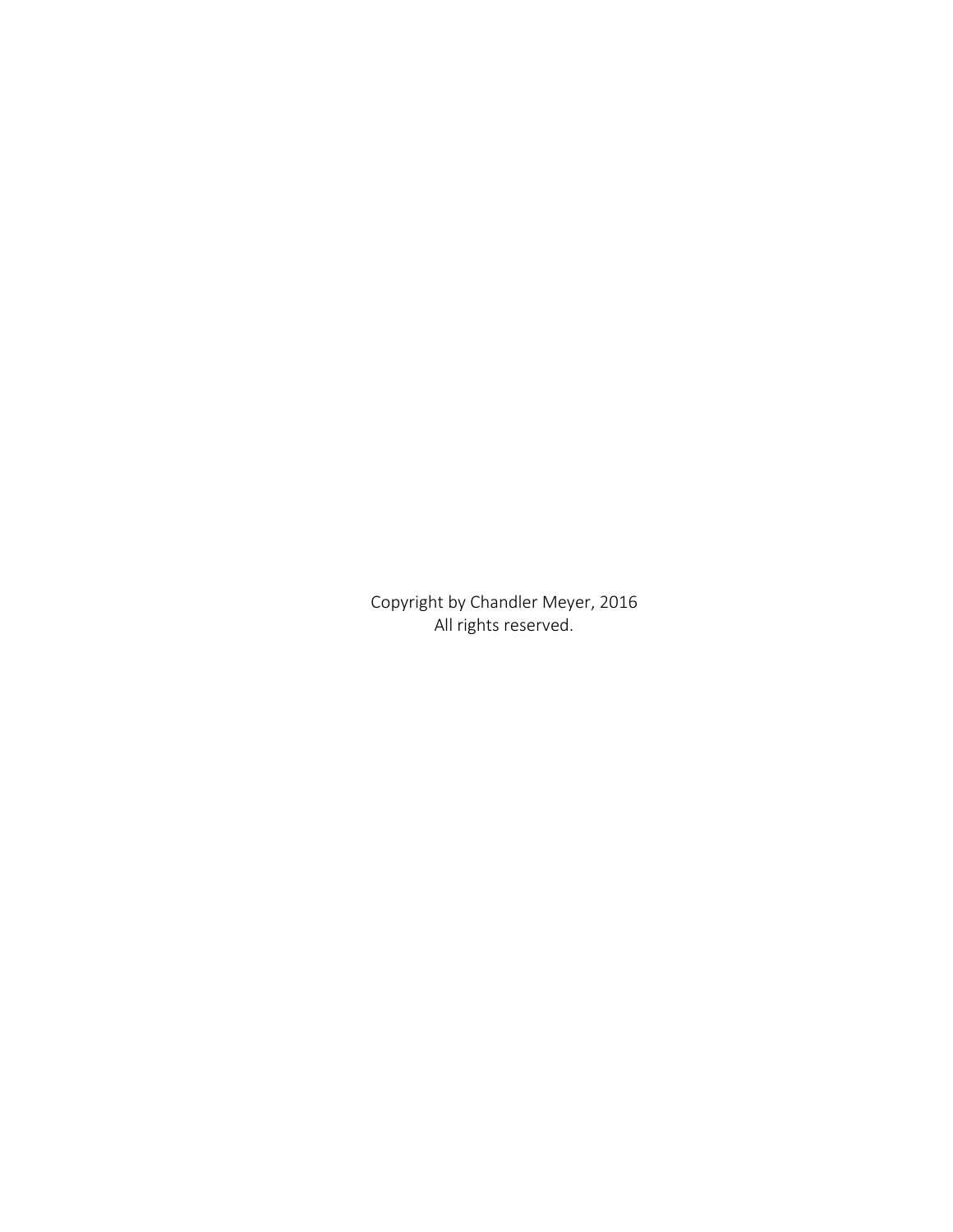# TABLE OF CONTENTS

| <b>CHAPTER ONE: INTRODUCTION</b>                                            | $\mathbf{1}$ |
|-----------------------------------------------------------------------------|--------------|
| Research Questions, Methods and Methodology, and Limitations                | 6            |
| CHAPTER TWO: THE IMPORTANCE OF UNDERSTANDING, APPEARANCE, AND               |              |
| JUDGMENT IN ARENDTIAN CRITICAL THINKING                                     | 10           |
| Taking Issue with Kant                                                      | 11           |
| Other Building Blocks of Arendtian Critical Thinking                        | 15           |
| An Arendtian Definition of Critical Thinking                                | 19           |
| Concluding Thoughts on Arendtian Critical Thinking                          | 23           |
| CHAPTER THREE: TURNING TO A THINKING CURRICULUM                             | 27           |
| Foundations of the Critical Thinking Movement and the Common Core State     |              |
| Standards                                                                   | 27           |
| The Common Core State Standards and Critical Thinking                       | 33           |
| Do the Common Core State Standards Make the World More Socially Just?       | 37           |
| CHAPTER FOUR: CONCLUSION: COMMON CORE FOR SOCIAL JUSTICE                    | 39           |
| The Need for Arendtian Critical Thinking in the Common Core State Standards | 39           |
| Stopping to Think                                                           | 42           |
| <b>BIBLIOGRAPHY</b>                                                         | 45           |
|                                                                             |              |
| <b>VITA</b>                                                                 | 49           |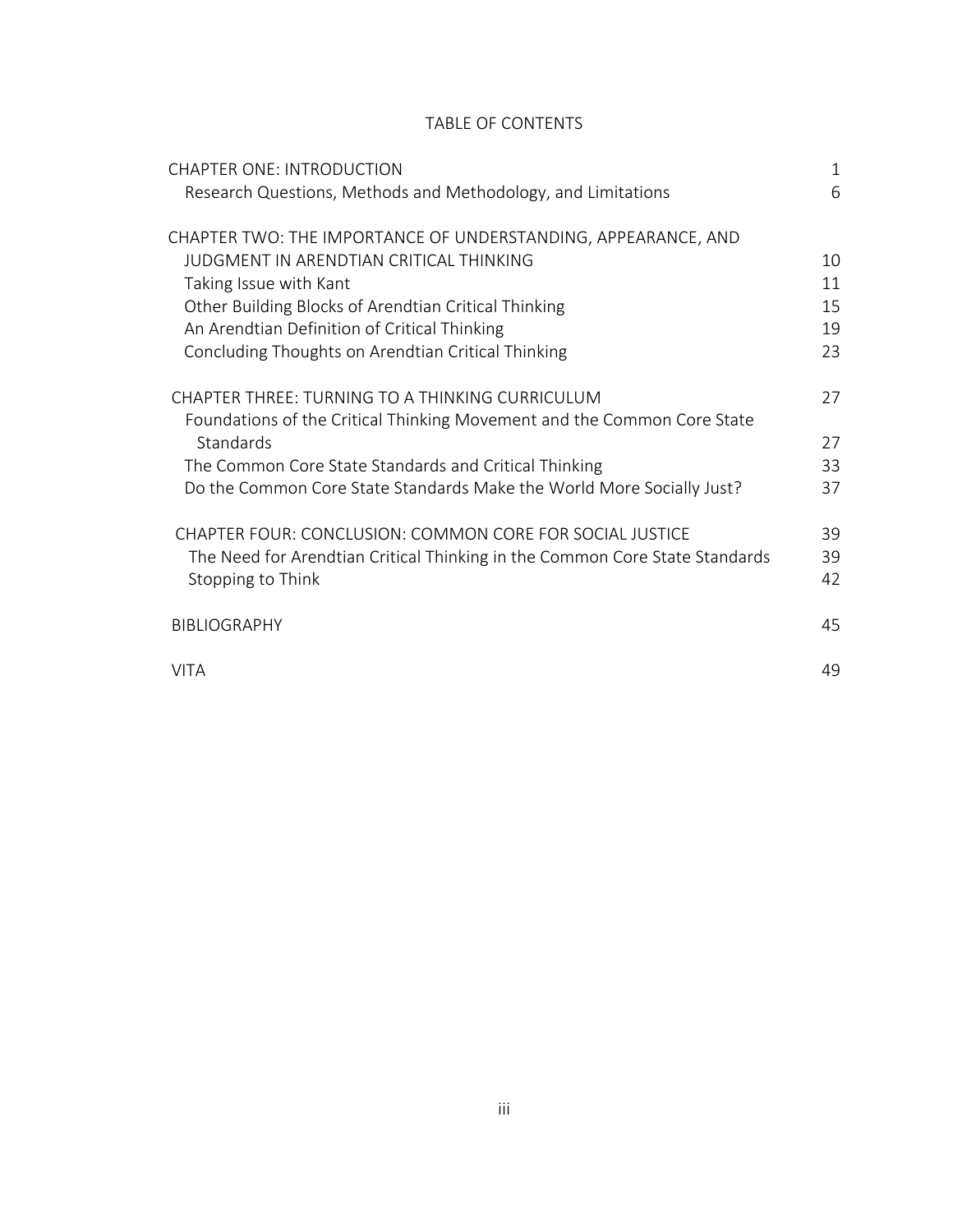#### CHAPTER ONE

# INTRODUCTION

When confronted with a situation for which such routine procedures did not exist, [Eichmann] was helpless, and his cliché-ridden language produced on the stand, as it has evidently done in his official life, a kind of macabre comedy…It was the absence of thinking–which is so ordinary an experience in our everyday life, where we have hardly the time, let alone the inclination, to *stop* and think–that awakened my interest.<sup>1</sup>

Critical thinking is a highly pursued and increasingly imperative skill to be learned by America's school-aged youth. The Common Core State Standards (CCSS) directly state that critical thinking is one of three specific skills needed for youth to be successful both during and after compulsory education.<sup>2</sup> While the CCSS do not explicitly define what critical thinking is, it is evident that the justification for using critical thinking is rooted in the belief that all youth must be successful after school and in the workplace. In this capacity, critical thinking happens to find itself tangled with other stylish words in the educational landscape; words such as: marketability, global competition, and accountability. *The Foundation of Critical Thinking*, a nonprofit whose aim is to connect research on critical thinking to education reform, maintains that "it is a seminal goal which, done well, simultaneously facilitates a rainbow of other ends. It is best conceived

 $\overline{a}$ 

<sup>1.</sup> Hannah Arendt, *The Life of the Mind* (New York: Harcourt, Inc., 1977-1978), 4-5.

<sup>2</sup>. "What Parents Should Know," *Common Core State Standards Initiative*, accessed September 29, 2015, http://www.corestandards.org/what-parents-should-know/.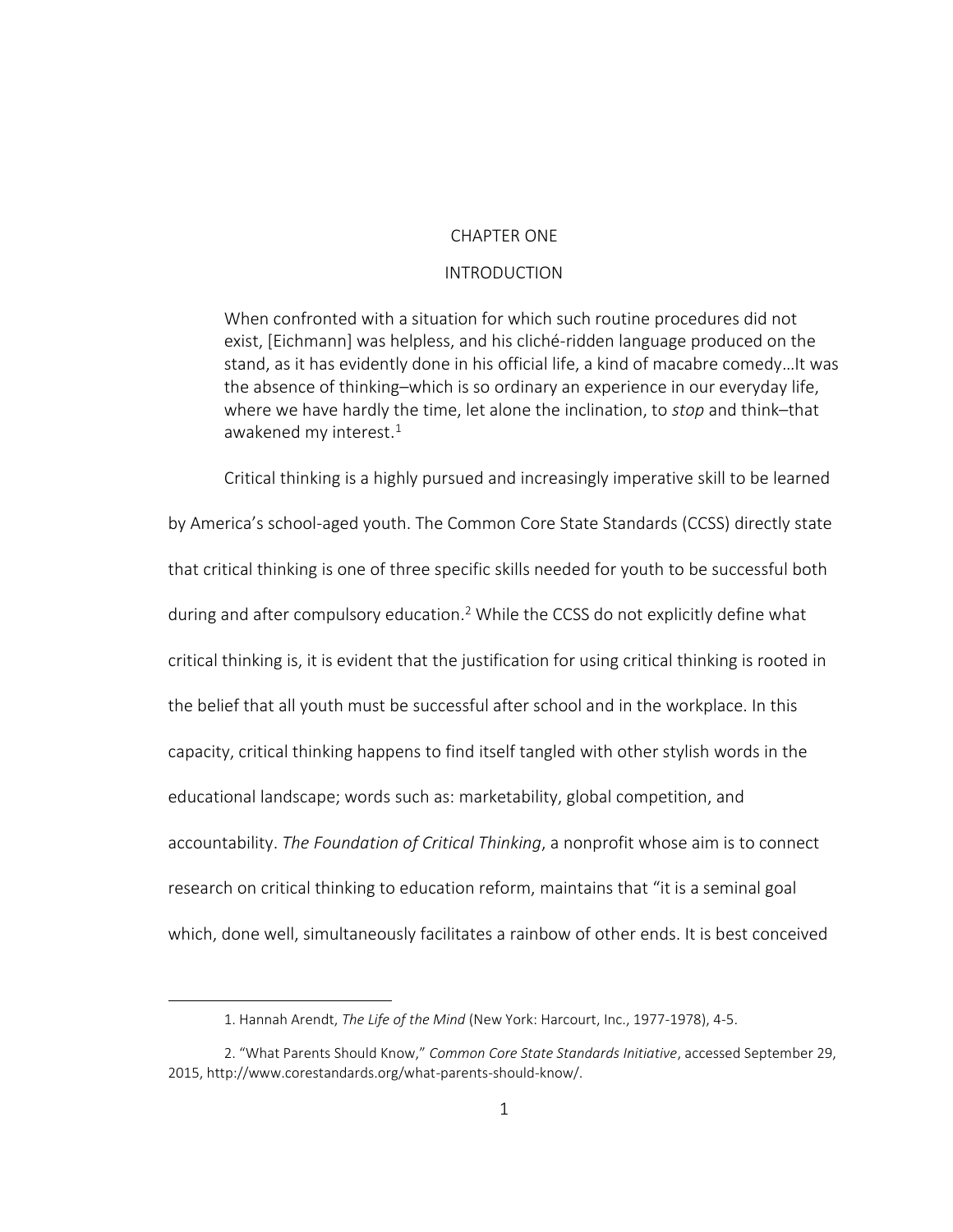therefore, as the hub around which all other educational ends cluster."<sup>3</sup> This type of focus leads many to the conclusion that learning critical thinking could be the single most important take-away from the schooling process. Following this same understanding, the CCSS have shown the importance of critical thinking by making it the desired outcome of the standards. Critical thinking is a cornerstone of the CCSS, and, clearly, it has some importance that permeates many parts of society.

From the Greeks to the present day, countless thinkers and philosophers have attempted to dig up the root of what thinking is and cement its place in society. Political philosopher Hannah Arendt dedicated much of her late life to thoughtfully dissecting the thought process. Arendt regularly questions what thinking is, what relationship this important action has with democracy, and what both have to do with living in a less evil world—thus her work became a catalyst of my curiosity in conducting this research.

Arendt takes up the problematic and fascinating affairs of Adolf Eichmann, conducts in-depth studies of Kant's political philosophy, and pens *The Life of the Mind*; in each she examines what it means to think critically and deconstructs the taken-forgranted action of thought.<sup>4</sup> This paper is premised by the same guiding question that Arendt first proposes in *The Life of the Mind*: Could thinking be a condition that allows

<sup>3</sup>. "Higher Education," *The Critical Thinking Community*, accessed September 29, 2015, http://www.criticalthinking.org/pages/higher-education/431.

<sup>4.</sup> See Hannah Arendt, *Eichmann in Jerusalem: A Report on the Banality of Evil* (New York: Penguin, 2006).; Hannah Arendt, *Lectures on Kant's Political Philosophy* (Chicago: University of Chicago Press, 1992).; and Arendt, *The Life of the Mind*. All of these works, when viewed as a whole, provide the reader with a clearer understanding of not only Arendt's research on thinking, but on her understanding of evil, morals, political theory, and much more.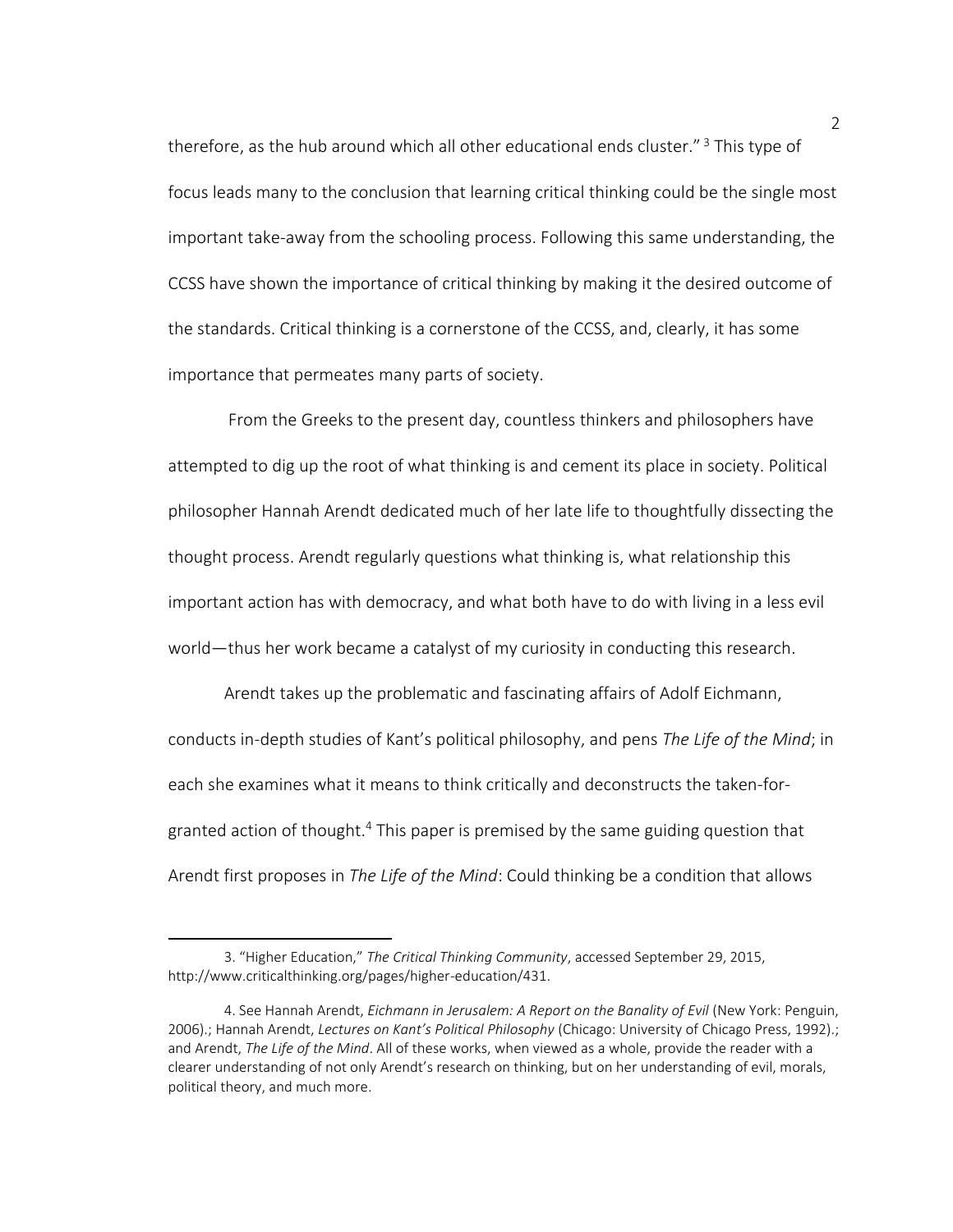people to abstain from or be conditioned against committing injustice? Arendt, building on Kant's political philosophy, certainly thinks it is possible; arguing that Eichmann is not purely wicked or laced with stupidity (as he presents himself to be), but that the "macabre comedy" he lands a starring role in is a result of simple thoughtlessness.<sup>5</sup> It is Eichmann's entirely human inclination to not think about what he was doing allowed him to easily follow the deplorable methods of the Nazi regime. The true "banality of evil", as Arendt describes it, is a direct result of this thoughtless behavior. Arendt argues that "such thoughtlessness can wreak more havoc than all evil instincts taken together... $$ that was, in fact, the lesson one could take from Jerusalem."<sup>6</sup> It is this human predisposition to stop thinking, she contends, that is incredibly dangerous.<sup>7</sup>

Arendt has much to say about the act of thinking, and her work provides a more robust understanding of critical thinking than that of the CCSS. To Arendt, thinking represents an important activity to the philosopher and to humanity alike. Much of her life's work is dedicated to the joint importance of thinking and action, and *The Life of the Mind* is no different.<sup>8</sup> But one must ask oneself: Why use Hannah Arendt to answer the questions surrounding critical thinking? To answer this question one must recognize that Arendt has a firm understanding of Kantian philosophy. Kant's work on judgment, ethics,

<sup>5.</sup> Arendt, *The Life of the Mind*, 4-5; Max Deutscher, *Judgment After Arendt* (Burlington: Ashgate Publishing Company, 2007), ix-x.

<sup>6.</sup> Arendt, *Eichmann in Jerusalem*, 287-288.

<sup>7</sup>. For more on the "Banality of Evil" see Arendt, *Eichmann in Jerusalem.*

<sup>8.</sup> For more on action see Hannah Arendt, *The Human Condition* (Chicago: The University of Chicago Press, 1998).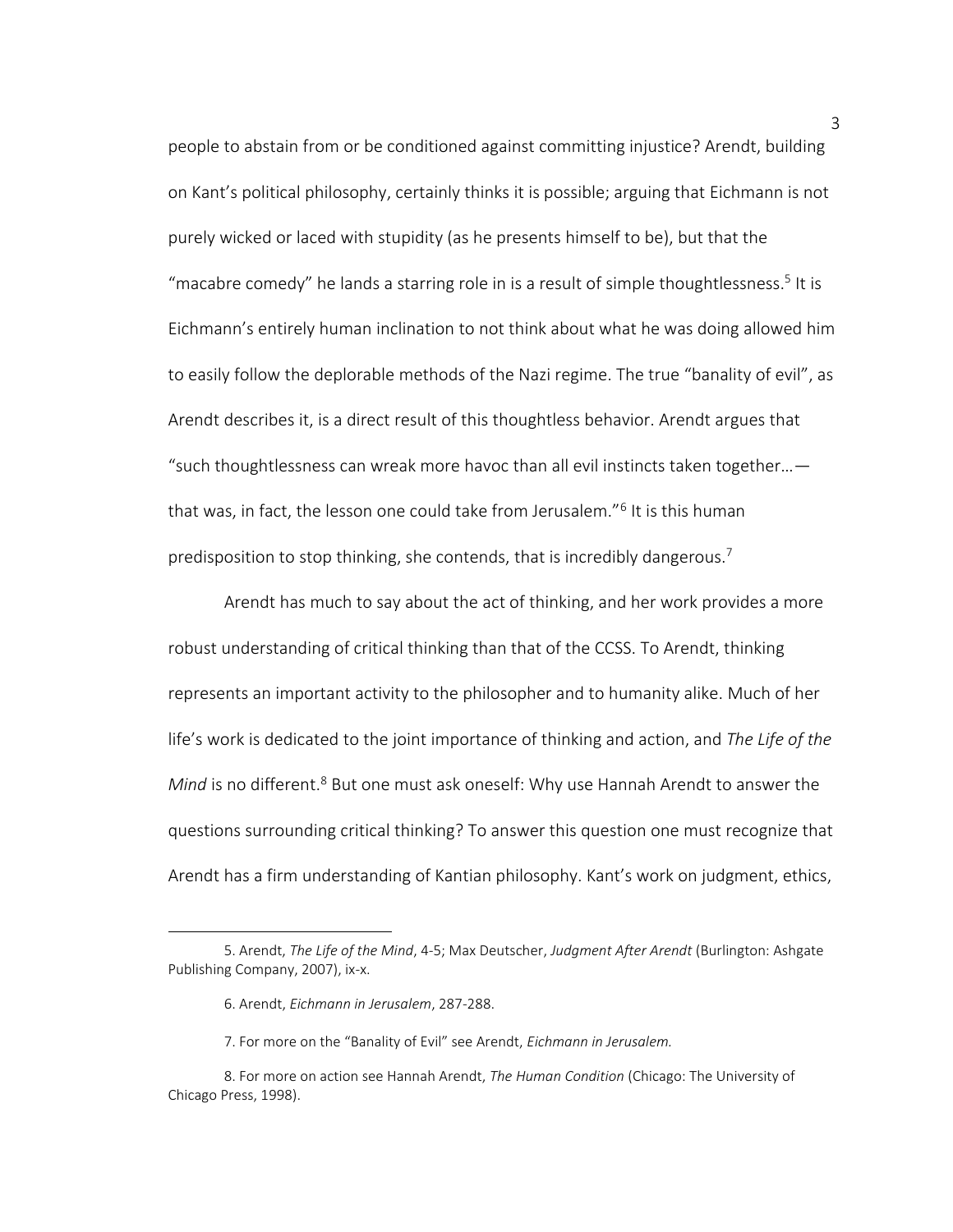and thinking serves as Arendt's foundation, on top of which she builds a comprehensive and moving case that argues thinking for reason's need is both dangerous and misguided. While Arendt often agrees with Kant and puts his work in conversation with Plato, Socrates, and Aristotle, she diverges from Kant in several key areas. Apropos to my research is her divergence from Kant's work on the faculties of thought and reason. Arendt suggests that Kant has some major shortcomings when discussing the action of thought. She, therefore, bridges these shortcomings by making an important distinction between *vernunft* and *verstand*. <sup>9</sup> This distinction, as well as Arendt's views on a common world and judgment, will show that she can provide a more robust understanding of critical thinking than Kant and, certainly, the CCSS.

While a majority of this paper is a philosophical analysis of *The Life of the Mind* and other key works, it is also important to explicate the CCSS's focus on critical thinking. Our nation is in a crisis, or so the CCSS has you believe. According to the CCSS, "for years, the academic progress of our nation's youth has been stagnant, and we have lost ground to our international peers…One root cause has been an uneven patchwork of academic

 $\overline{a}$ 

<sup>9.</sup> Arendt, *The Life of the Mind*, 4-16.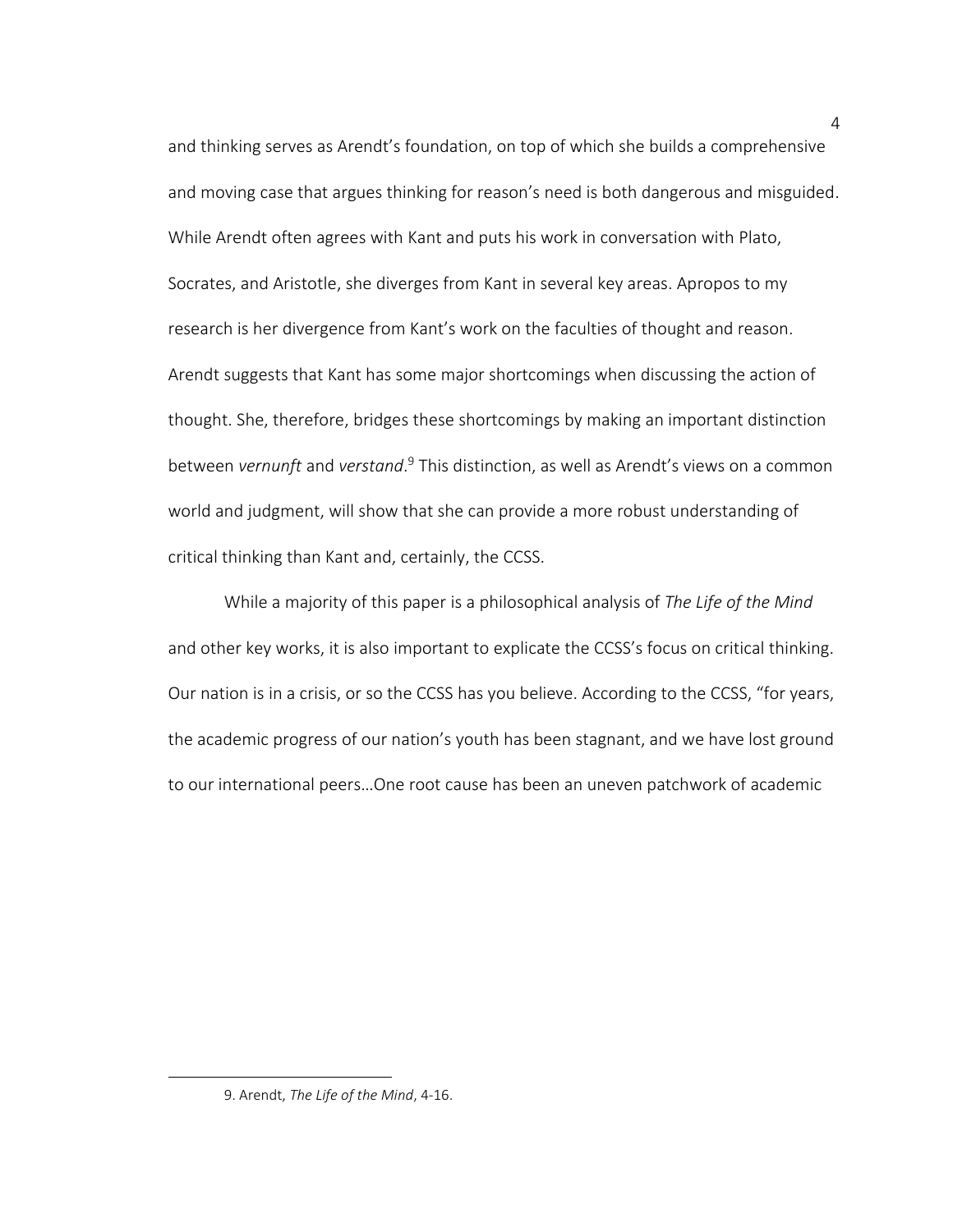standards that vary from state to state and do not agree on what youth should know."<sup>10</sup> Thus, the CCSS were created as a life ring to throw out to what the National Governors Association (NGA) and the Gates Foundation (the founders and funders of the CCSS) would best describe as a drowning educational system. Not only do the CCSS advocate for national education benchmarks, but the standards have chosen the promotion of critical thinking as the vehicle to accomplish a majority of its goals. Using this thinking curriculum, youth are encouraged to use higher order skills such as problem solving, application, synthesis, and evaluation, rather than rote memorization, task-mastering, and simple understanding.<sup>11</sup> By using and teaching these cognitive skills the goal is to contribute to the continued success of youth after compulsory education––making sure America's youth obtain jobs and contribute positively to society.

With the exception of critical thought, it would seem that the CCSS and the works of Arendt may not share many similarities—leaving the reader to question why, exactly, a stakeholder should care to invoke Arendt when creating policy. The answer is that Arendt

 $\overline{a}$ 

<sup>10</sup>. "About the Standards," *Common Core State Standards Initiative*, accessed October 20, 2015, http://www.corestandards.org/about-the-standards. While it may be true that the United States lags in key areas behind many other areas of the world it is important to note that both the method of testing and the testing data used for such comparisons is subject to some scrutiny. For example, while we may lag in reading and math it cannot be disputed that American schools have shown great progress in passing rates, school enrollment, and other various areas. In fact, testing achievement, when looked at by state, shows some states are averaging 3.5% annual gains. For more on recent academic trends in the United States see: "The Nation's Report Card," *National Assessment of Educational Progress*, accessed January 4, 2015, http://www.nationsreportcard.gov/.; "Public School Enrollment," *National Center for Educational Statistics,* accessed January 4, 2016, http://nces.ed.gov/programs/coe/indicator\_cga.asp.; and Eric A. Hanushek, Paul E. Peterson and Ludger Woessmann, "Is the U.S. Catching Up?, *Education Next* 12, no. 4 (2012), accessed on January 4, 2016, http://educationnext.org/is-the-us-catching-up/.

<sup>11</sup>. "Critical Thinking," *Literacy*, accessed October 20, 2015, http://www.literacyta.com/criticalthinking.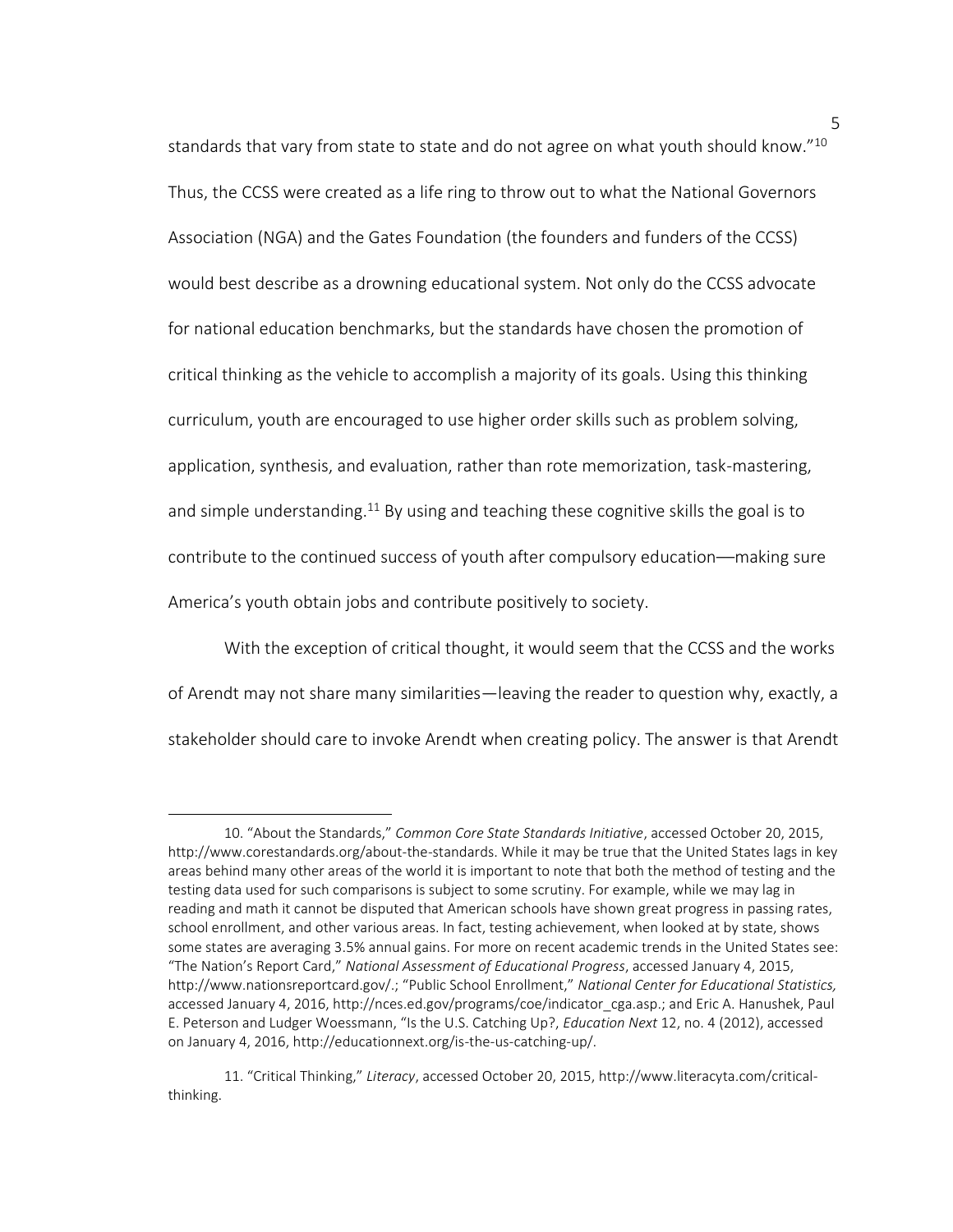helps us understand the relationship between thinking, freedom, and the greater field of politics. To Arendt, human action is related to, or at least invokes, the public. Part of political life includes creating policies, such as school standards, that are thoughtfully engaged with the task of creating a better, shared way of life. Arendt's work on thinking lends itself to policy-making because sound, informed thought can necessarily lead to a society capable of making correct, socially just, decisions and a society more capable of participating in the policy process. Education plays a critical and political role in the preparation of youth to participate in a democratic life. The problem arises when critical thinking is adrift from its social justice implications and becomes critical reasoning, and this is what Ardent helps us see. Therefore it is my belief that if we encourage our youth to invoke an Arendtian conception of critical thinking, then a de facto form of social justice will be promoted. Our educational policies and leadership must mirror and encourage this image.

### Research Questions, Methods and Methodology, and Limitations

For this paper I wish to investigate the answers to the following three interrelated research questions:

- 1. If we correctly assume that Arendt's theoretical and philosophical work on thinking is important, then what exactly does Arendtian critical thinking look like? Further, how, if in any way, does Arendtian critical thinking relate to social justice?
- 2. What exactly do the CCSS say about what critical thinking is, and do they invoke social justice? If so, in what sense?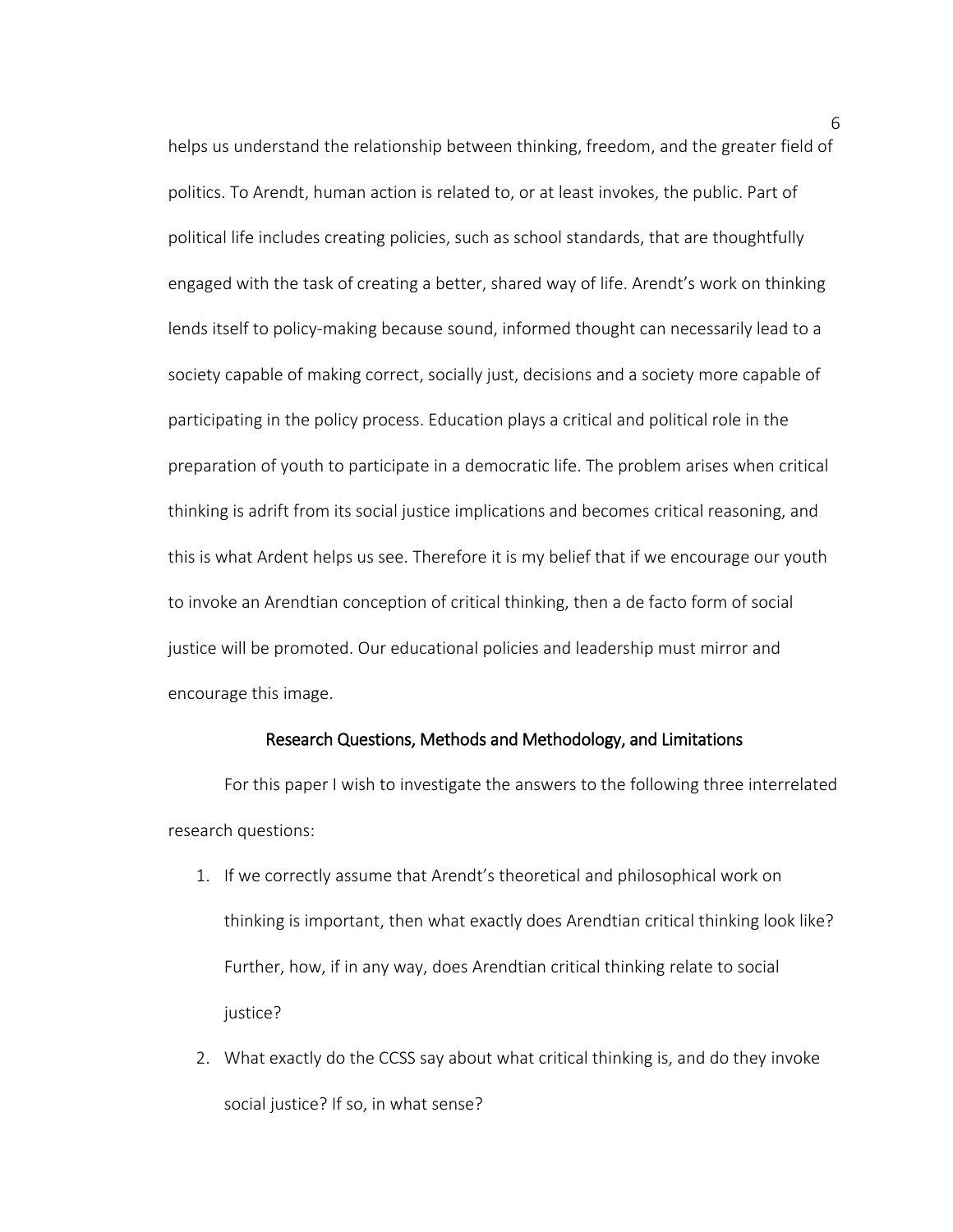3. Why should one invoke the work of Arendt to determine if the CCSS should be changed, with respect to critical thinking, to better meet the demands of social justice?

This research largely falls within the realm of philosophical inquiry. Through an analysis of *The Life of the Mind* I use exegetical tools to investigate the connection between critical thinking and social justice and offer insight into Arendt's reasoning. While exegeses have largely been used to interpret scripture, the tools of this method are appropriate to my paper for two reasons. Firstly, the purpose of conducting an exegetical analysis is to have a more informed understanding of a particular text and of the author that penned it.<sup>12</sup> Secondly, it is of utmost importance that I am objective and understand the thought process of the author in order to better inform my own thoughts on both critical thinking and Arendt's philosophic lens—and exegetical instruments give me that capability. Therefore, to properly understand the author I must employ the analytical philosopher's tool of exegesis.<sup>13</sup> While this paper itself is not a true exegesis, the methods that I employ are exegetical.

l

<sup>12.</sup> Pascal Engel, "Analytic Philosophy and Cognitive Norms," *Monist* 82, no. 2 (1999): 225-226, accessed January 3, 2016.

http://ejournals.ebsco.com.flagship.luc.edu/Direct.asp?AccessToken=7DTD3T9B3T0MJ5O3X09JTLXITFRNBJ TNN&Show=Object; John Hayes and Carl Holladay, *Biblical Exegesis: A Beginners Edition* (Louisville: John Knox Press, 1987), 131-132.

<sup>13</sup>. "Exegesis," *DePaul University,* accessed on December 23, 2016, http://condor.depaul.edu/writing/writers/Types\_of\_Writing/exegesis.html. It is important to note that while some authors suggest that an exegesis is done on an entire work, for this paper I will only be conducting this method of research thematically. For example, while Arendt offers much to say on the faculty of the will, it is not wholly within the scope of this paper. Thus, while I may reference those sections I do not expect my references to act as a full representation of that part the text. This study focuses on several specific chapters instead of the entire work.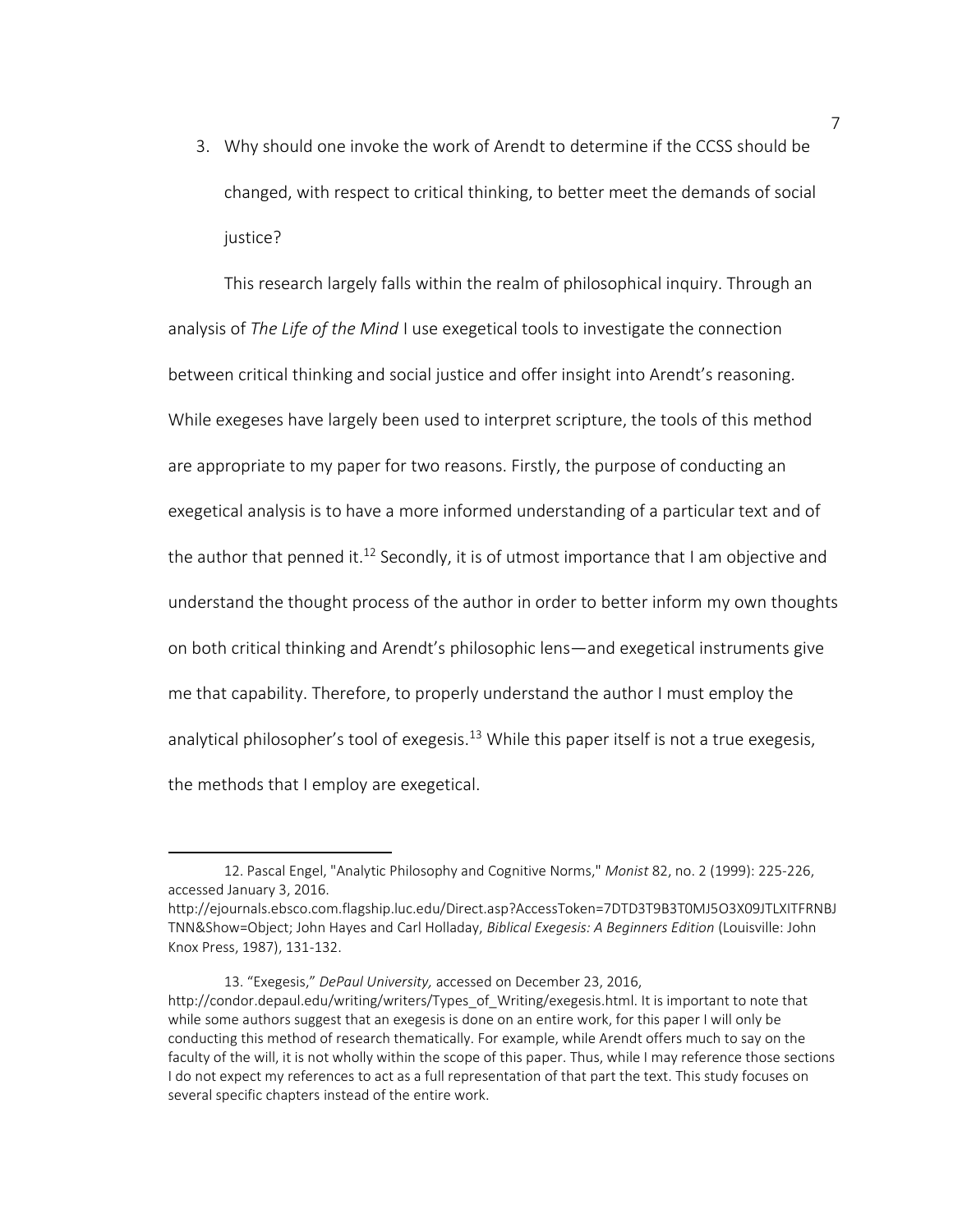The drawing out of meaning, in opposition to attributing meaning, to text allows one to find the contextual meaning of the work studied. Closely studying the text allows one a chance to concisely summarize the relevant sections of text and offer insight into a contemporary use of the text.<sup>14</sup> I argue that this analytical tool is akin to a one-sided interrogation, in which the result is a reconstruction of the argument of a text. This method suits a writer like Arendt exceptionally well—as she often employs similar strategies in her own work. Those findings, along with secondary sources, will strengthen a base on which I may articulate an Arendtian definition of critical thinking and observe its connections to social justice.

To understand the current state of critical thinking in the CCSS I conduct a critical reading of the national English and Language Arts standards, literature surrounding the CCSS as a whole, and situate the topic within current discussions in education. This type of research allows me to better understand the circumstances in which something was created. Thereby I investigate the deeper meaning behind the Common Core movement and its use of critical thinking. I hope to reconcile the found differences between critical thinking as presented by the CCSS and what Arendt has to say about this important action. To accomplish this task, I return to the study I completed on Arendt and put it into conversation with the critical readings of the CCSS and the discourse surrounding it. With this conversation I put theory into practice. I argue that the CCSS's focus on critical thinking must be defined, refined, and expanded if we choose to use Arendt as a

 $\overline{a}$ 

<sup>14</sup>. Engel, "Analytic Philosophy and Cognitive Norms," 226.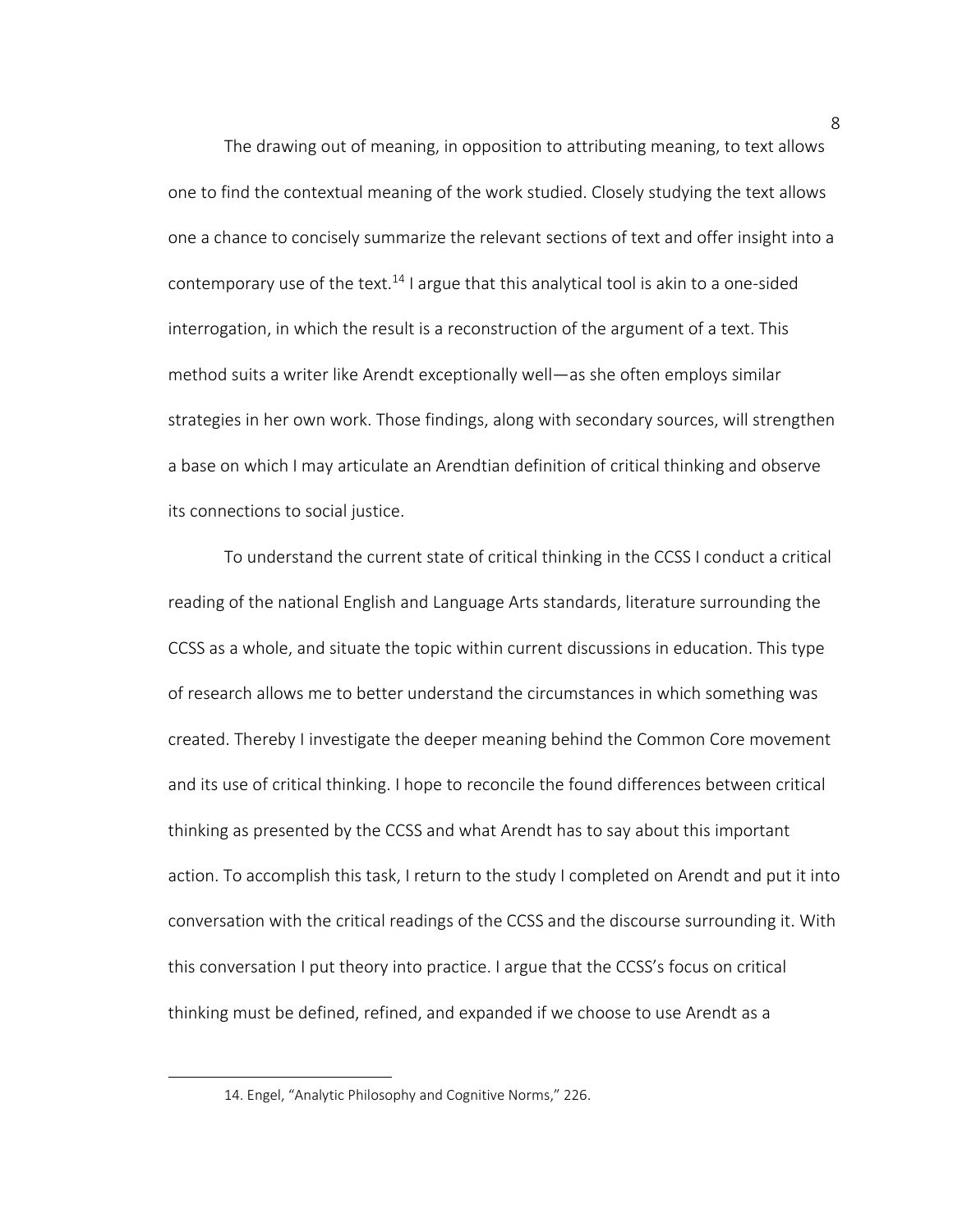concrete theoretical foundation. It is my thesis that the CCSS fail to properly address both a notion of Arendtian, dispositional critical thinking and social justice, and therefore we must rethink the standards to better meet the demands of both.

While the scope of this paper is fairly large, it does come with a couple of limitations. Firstly, while Arendt sufficiently argues what thinking is, how one thinks, and what it means when one thinks, the purpose of my research is to fully understand Arendt's definition of thinking and not to refute, to affirm, or to suggest alternatives to the act of thinking as it is conveyed by Arendt. However, I do wish to further define what the CCSS believe critical thinking to be, especially in relation to social justice, as they have not succinctly argued what critical thinking is or its implications for our youth's future. Secondly, I do not wish to talk about what is, but only about what can be. For example, I do not wish to argue that we are, or are not, promoting our youth to use and learn critical thinking skills—but to investigate the ways in which the CCSS say critical thinking is invoked and how it could be changed to better meet the needs of an Arendtian conception of thinking and social justice.

9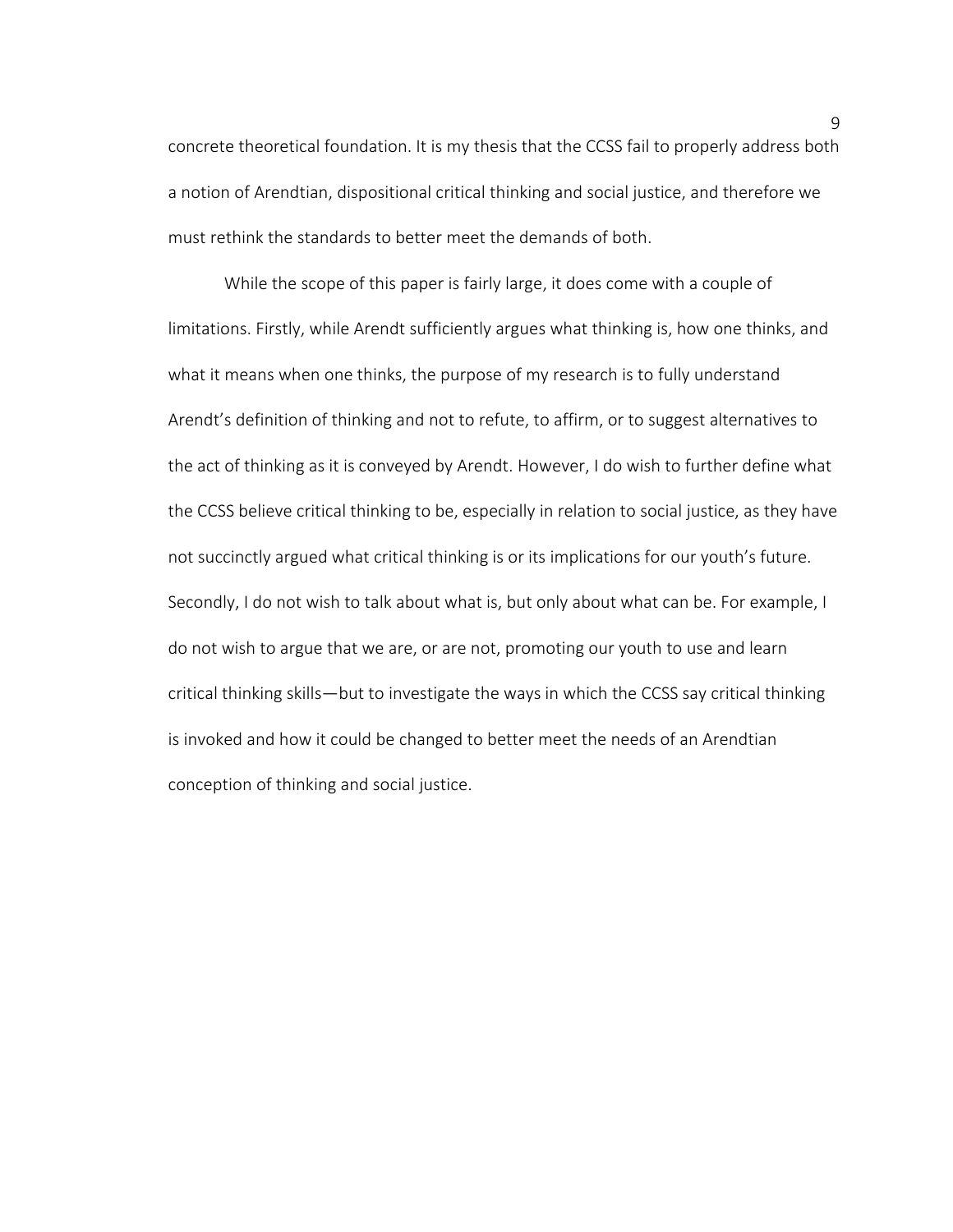### CHAPTER TWO

# THE IMPORTANCE OF UNDERSTANDING, APPEARANCE, AND JUDGMENT IN ARENDTIAN CRITICAL THINKING

Critical thinking—or thinking in general—is an oft employed, but severely takenfor-granted, skill that permeates multiple areas of our educational environment. Countless thinkers, school teachers, administrators, and policy wonks alike have debated its significance and frequently come to the same correct assessment—we ought to be encouraging our youth to think critically, and not only for their own benefit, but for the greater common good. But what exactly does critical thinking entail and why is it important to talk about a skill that is universally accepted as important? Is it acceptable to say that something so important goes without further explanation? While youth are told that they must learn to think critically if they have any interest in succeeding, we must ask ourselves if we ever fully explain to them what it really *means*.

Arendt, like Kant before her, spends a lot of time theorizing about thinking, and provides a thoughtful and provoking investigation into how we think. In fact, Arendt goes so far as to say that the action of thought is possibly the most active of all human activity.<sup>1</sup> She oft employs the same skills that constitutes critical thought; thoughtfully

 $\overline{a}$ 

<sup>1.</sup> Arendt, *The Human Condition*, 170-171.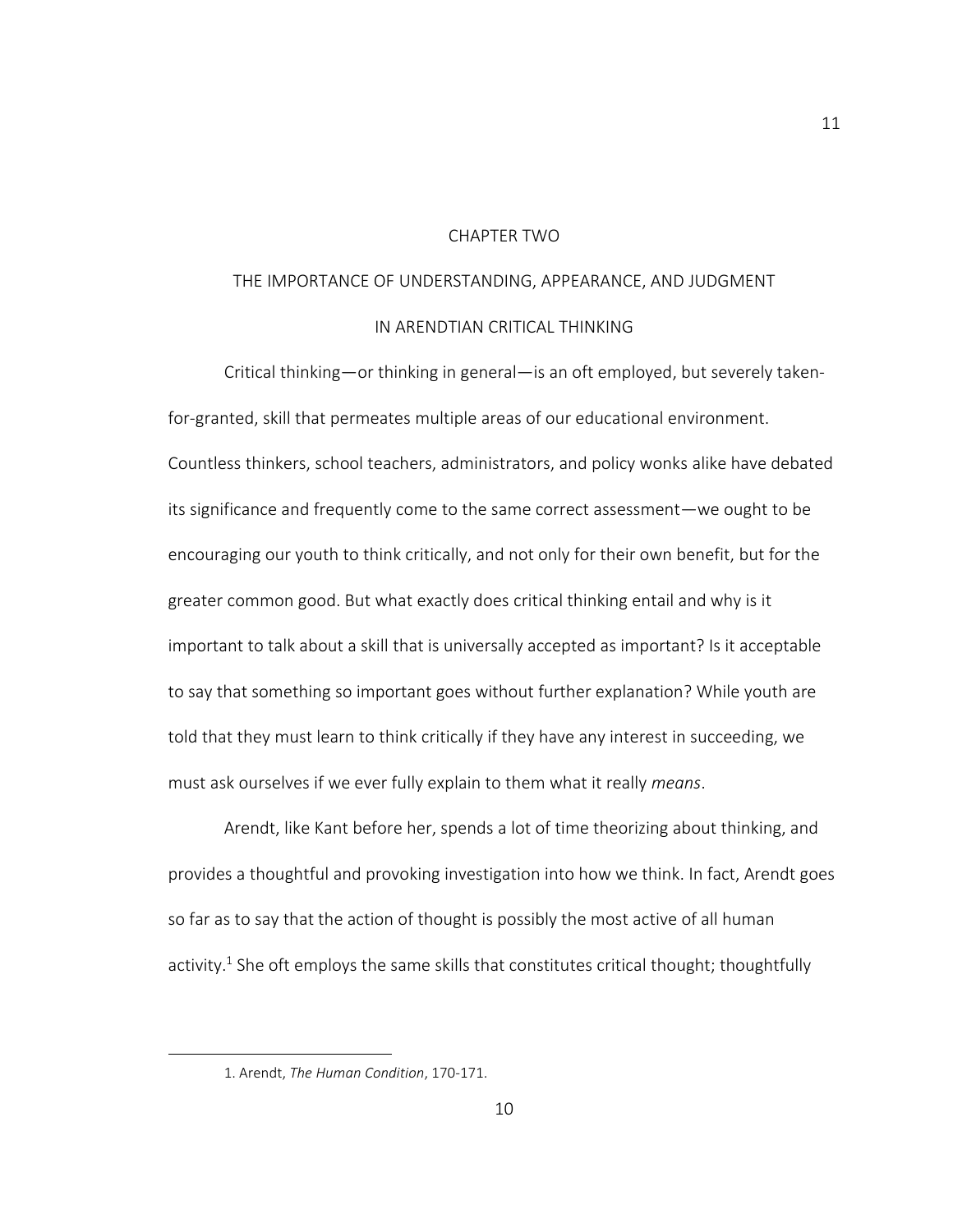examining the works of her predecessors, exposing her thoughts in a shared world so that she may judge and be judged, and is consciously aware of the world that surrounds her and the issues that plague it. As such, she is an exceptional critical thinker. Her examination of how we think, what critical thinking is, and what that means for the world provides a strong foundation on which to build my own investigation of critical thinking and the CCSS. This chapter addresses my first research question: If we correctly assume that Arendt's theoretical and philosophical work on thinking is important, then what exactly does Arendtian critical thinking look like? Further, how, if in any way, does Arendtian critical thinking relate to social justice? I answer this question in the following two ways. First, I build an Arendtian definition of critical thinking by focusing on her work on thinking in *The Life of the Mind* and *Lectures on Kant's Political Philosophy*. This includes her understanding of the significant differences between *verstand* and *vernunft*, where we are when we think, how thinking is both a solitary and common activity, her understanding of judgment, and how important thinking is for the prevention of evil. Secondly, I determine if an Arendtian understanding of critical thinking invokes a semblance of social justice through a close reading of *The Life of the Mind* in concurrence with her work on natality and several secondary authors.

#### Taking Issue with Kant

Through Arendt's discussion of Kant's work on the faculties of intellect and reason it becomes clear that these two actions are, indeed, incredibly different. For Kant, the need for reason is much more important than the simple yearning to know something.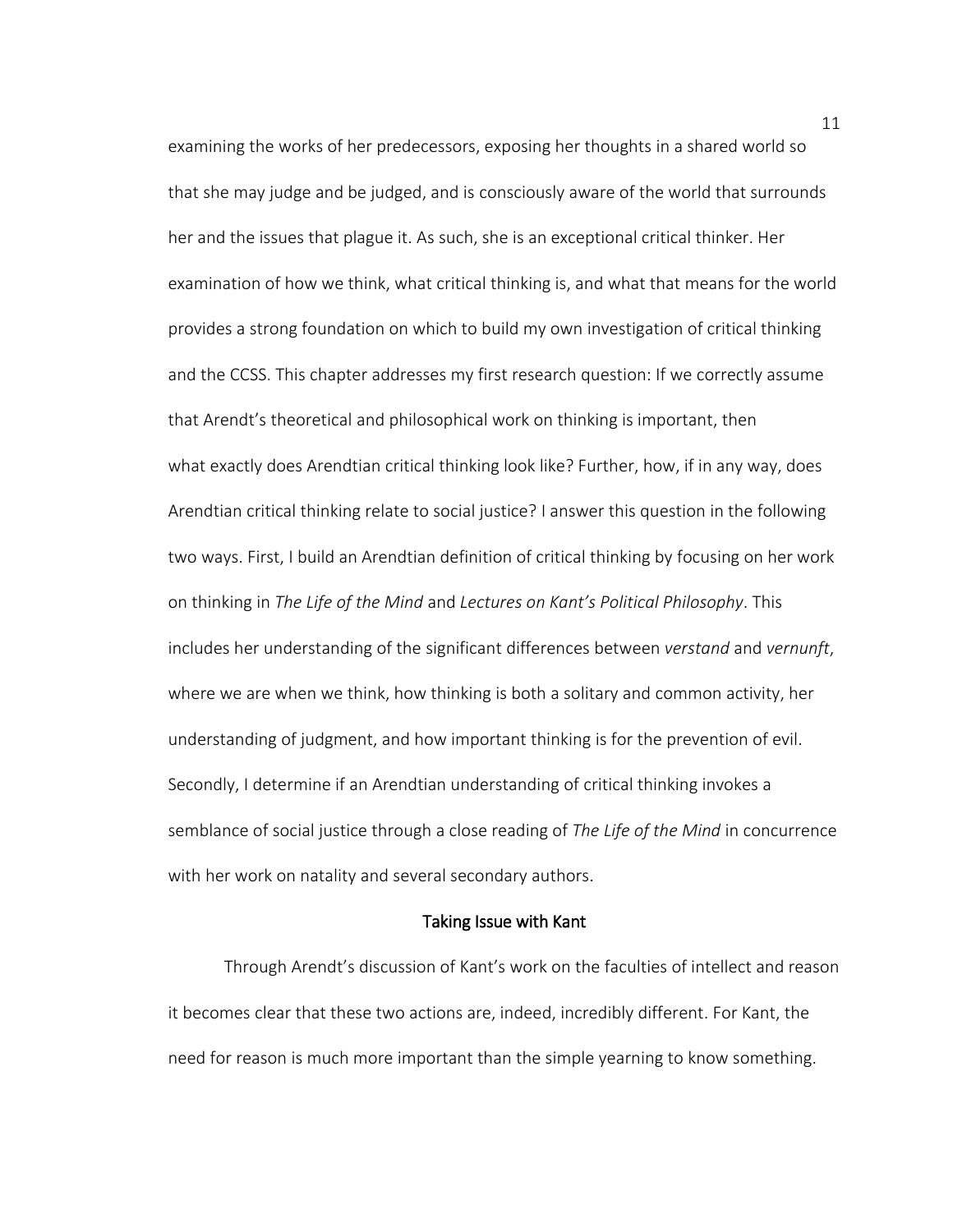This is, perhaps, the area in which Arendt believes Kant is the most preoccupied with the metaphysical tradition. She believes that Kant spends too much time arguing for the promotion of reason. Since reason demands that we must investigate the truth beyond what can be known, Arendt says we must first have sound thinking if we aspire to be a sound reasoner.

Arendt's point of departure from Kant rests on a firm recognition of the differences between *verstand* and *vernunft*. Kant argues that *verstand* is intellect, or what he calls thinking. Contrastingly, Kant posits that *vernunft* is cognition, or reason, which is found through thinking. *Verstand*, the more inferior faculty, is how we organize perceptions and is the a priori concept of logic. In this sense, *verstand* squarely deals with science because it is what we can know from the experiences we have. *Vernunft*, to Kant, represents the higher of the two faculties and is the endpoint a sound thinker should arrive at. He argues that *vernunft*, in a metaphysical sense, is a speculative process to think about absolute truth and is a posteriori. This process goes beyond what Kant calls conditional understanding and judging, and, in an effort of transcendence, moves towards an unconditional realization of the world. Breaking from the classical notion that man can think about the concepts that undergird reality, Kant rewrites the meanings of *verstand* and *vernunft* that had been understood in German and Greek philosophy because he argues that only God can think intuitively.<sup>2</sup> Kant's break with the classics is

<sup>2.</sup> Donna Tussing Orwin, *Tolstoy's Art and Thought, 1847-1880,* (New Jersey: Princeton University Press, 1993) 130-132.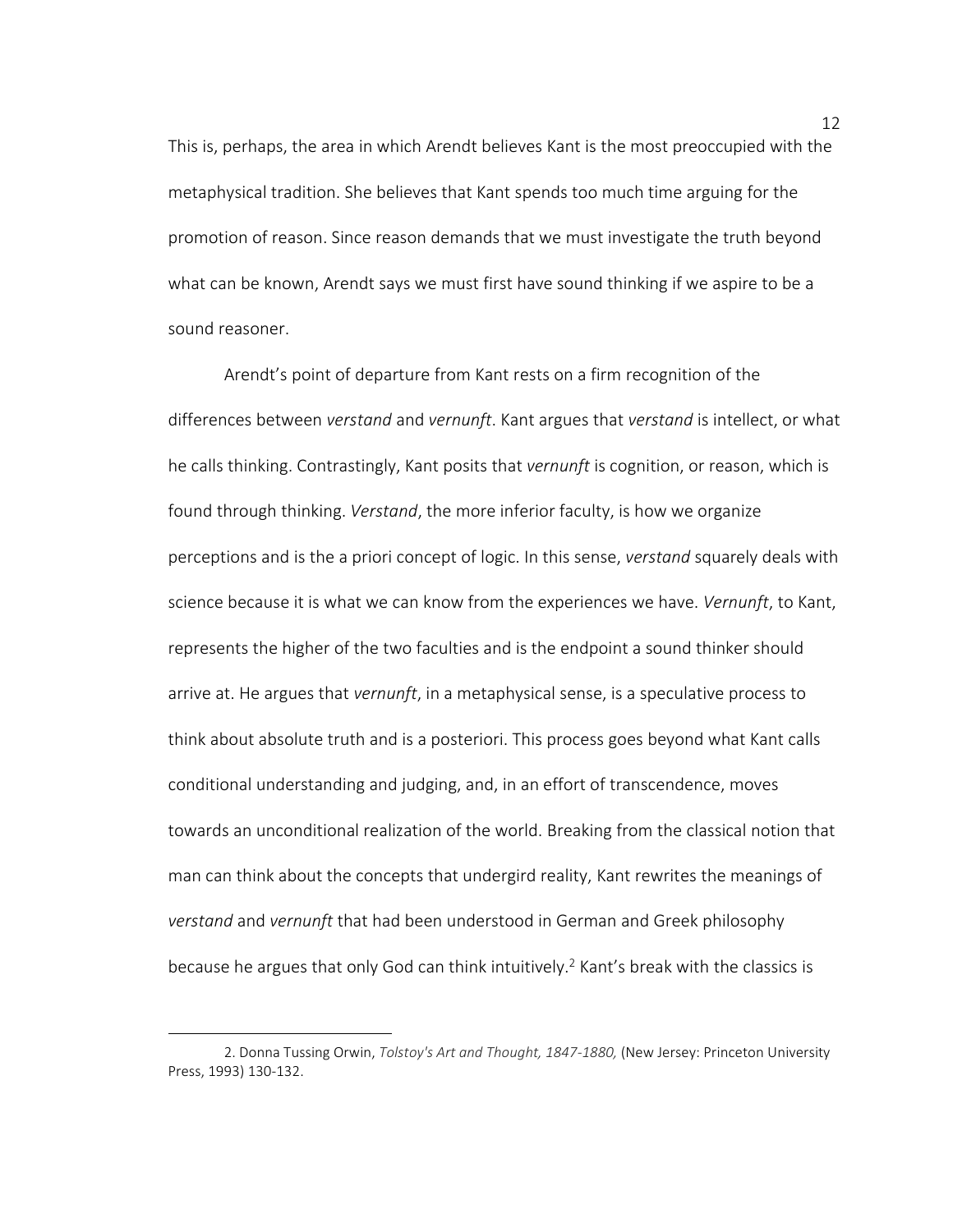where Arendt becomes particularly concerned. Recognizing Kant's sudden and precarious departure, she calls for a return to Plato and the classical philosophy to understand the difference between, and to finally get right, the meanings of these two faculties.

Arendt argues that Kant and his successors fail to pay close attention to the faculty of thought (*verstand*) because they focus too greatly on the criteria for reason (*vernunft*). 3 In *Judgment After Arendt*, Deutscher highlights Arendt difficulties with Kant's critique of *vernunft*; Deutscher argues that Kant's "idea of pure reason" cannot be truth because it relies too heavily on *verstand* to provide a scaffolding of a schema.<sup>4</sup> It is also significant that Arendt is displeased with Kant's translation of *verstand*. Kant equates the German *verstand* to the Latin *intellectus*, instead of the literal German root *verstehen*, or, in English, *to understand*. Thus, Arendt argues that Kant's translation is misguided and if he would properly translate *verstand* to understanding, then, he would be able to attribute thinking to finding meaning instead of intellect. 5

Like Kant, Arendt believes truth and meaning are two very different things. However, unlike Kant, she argues that attributing meaning to thought holds the key to finding the truth. According to Arendt we must search for meaning before we can know—we must understand what is before we can find the ultimate truths that Kant is

 $\overline{a}$ 

<sup>3.</sup> Arendt, *The Life of the Mind*, 14-15, 56-57.

<sup>4.</sup> Deutscher, *Judgment after Arendt*, 17-18.

<sup>5.</sup> See Arendt, *The Life of the Mind*, 13-15 to understand more of Arendt's issues with Kant's distinction. For example, she argues that Kant incorrectly translates *verstand* to mean thinking and not understanding. By acknowledging that Arendt attributes understanding to *verstand*, it is much easier to see her line of though and the importance of the faculty of thought.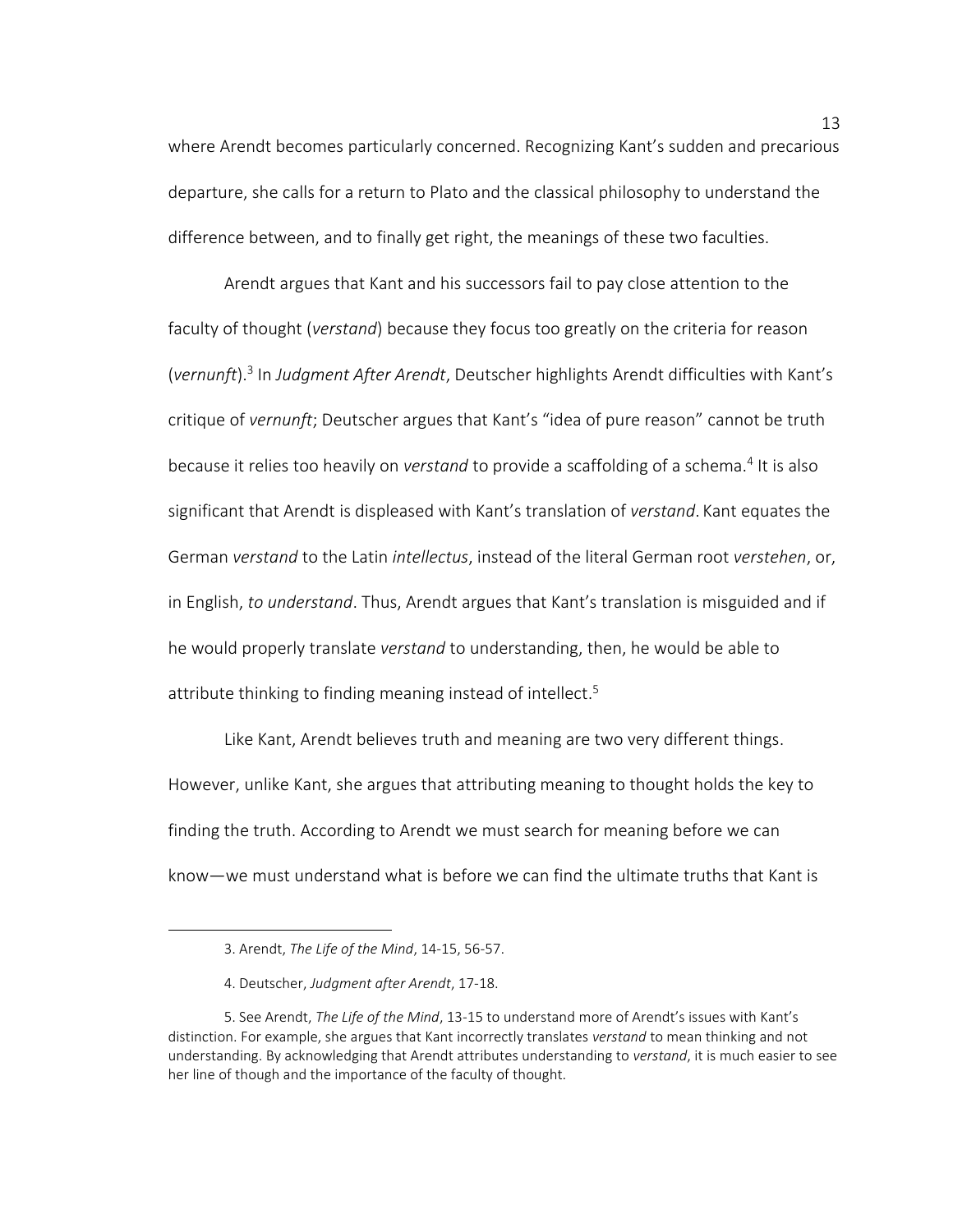searching for.<sup>6</sup> Since Arendt all but throws Kant's definitions by the wayside, she therefore argues that *verstand* aligns with perception and science; and that *vernunft* is the quest towards reason driven by the unknowable. Arendt, responding directly to Kant, posits:

The great obstacle that reason (*Vernunft*) puts in its own way arises from the side of the intellect (*Verstand*) and the entirely justified criteria it has established for its own purposes, that is, for quenching our thirst, and meeting our need, for knowledge and cognition…The need of reason is not inspired by the quest for truth but by the quest for meaning. And truth and meaning are not the same.<sup>7</sup>

Demanding the criteria and evidence for certainty that come from cognition, Kant fails to recognize the urgency in thinking. This allows Kant to work backwards, first finding the truth and then filling in the blanks for how he got there. The above excerpt from Arendt also further highlights the importance she puts on her own translation of *verstand*; if Kant had chosen to translate *verstand* into understanding, Arendt may have not taken issue with this.<sup>8</sup> The distinction between Arendt's understanding of *verstand* and *vernunft* is important to keep in mind when the CCSS are later investigated and their focus on critical thinking refined—we must determine whether the CCSS equates critical thinking to Arendt's understanding of *verstand* or if they wrongly focus on Kant's translation of *vernunft*. It is safe to contend that to Arendt the greater of the two is *verstand*, as it is the key to *vernunft*. As such, the first part of an Arendtian definition of critical thinking is

<sup>6.</sup> Arendt, *The Life of the Mind*, 15-16.

<sup>7.</sup> Ibid., 15.

<sup>8.</sup> Ibid., 15-16.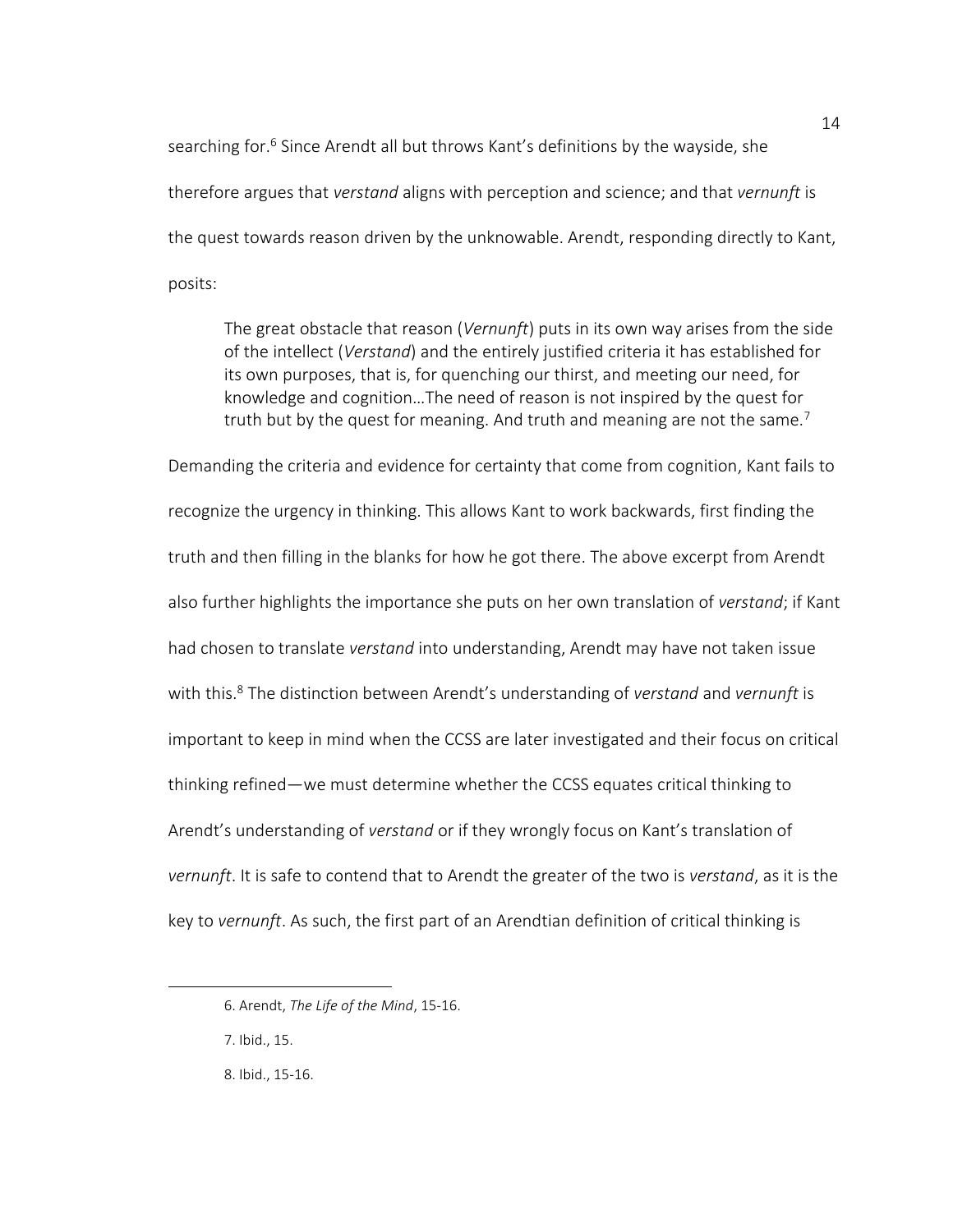premised on the proper understanding and translation of *verstand*—which is, to Arendt, understanding.

# Other Building Blocks of Arendtian Critical Thinking

According to Arendt, parsing out the important action of thought requires that one understands not only what one is trying to accomplish when one thinks, but also where one is *not* when this happens. Thus, understanding the world of appearances and the fact that we must withdrawal from it when thinking is the second step in determining an Arendtian definition of critical thinking. Without going into exhaustive detail on the precise action of thought, Arendt argues that for thinking to happen we must remove ourselves from the world of appearances. By doing so, we are able to unhinge ourselves from the practicality of the seen world and embrace the abstractness of a wandering mind; thereby we are able to interact with our own dialogue and begin meaningful conversations with ourselves– or simply, we are able to think.<sup>1</sup>

While Arendt argues it is not the place for thinking, I contend that the world of appearances is where what we think about links itself to what we do. For Arendt, the space in which we appear is necessarily political and is a space for action.<sup>10</sup> Arendt, using her own reading of Martin Heidegger's *Being and Time*, argues that being and appearing coincide. In other words, we must *be* part of the world we *appear* in. Thus, I suggest that

<sup>9.</sup> Karin A. Fry, *Arendt: A Guide for the Perplexed*, (New York: Continuum International Publishing Group, 2009), 80-83.

<sup>10.</sup> Burke, "Voegelin, Heidegger, and Arendt: Two's a Company, Three's a Crowd?," 83.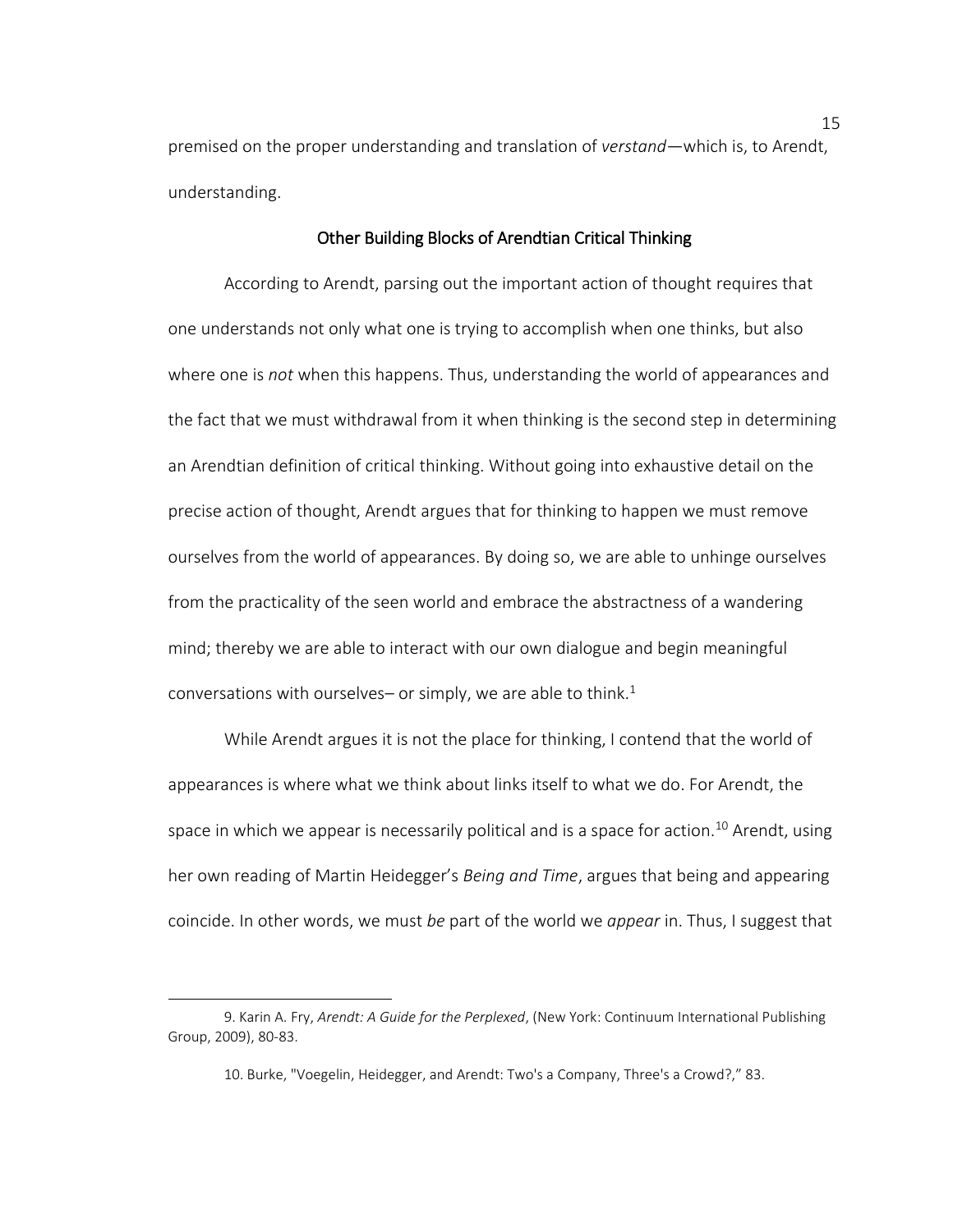when we begin to think, we cannot simply retreat into the shadow of wandering thought, but we must have a careful awareness of the way in which we appear to others and the ways in which we occupy this world of appearances. $11$ 

If we conceive the present as happening in the world of appearances, then we may need to conceive of the past and future, or at least think of what those were or could be, as happening in an invisible world of imagination. To use your imagination is to train your mind to go visiting, to investigate, and to judge and be judged from the standpoint of all others.<sup>212</sup>

This echoes my argument that to think critically we cannot fully ignore the world of appearances. To Arendt, and unlike Heidegger, being is disclosed when we are in relation to others; arguing that this dynamic space for political action is only accessible when we position ourselves in the standpoint of all humanity. Given that understanding, the world of appearances, as Arendt names it, is of utmost importance to this research because it is the exact place where the action of thinking can be linked with some semblance of togetherness. I am arguing that the action of thinking needs the world of appearance in order for the thinker to understand that while a solitary activity, the action of thought should always be linked to a semblance of togetherness. It is only in that world of being and appearing that one can engage others, and thus humanity at large.

l

<sup>11.</sup> Ibid.

<sup>12.</sup> John Francis Burke, "Voegelin, Heidegger, and Arendt: Two's a Company, Three's a Crowd? *Social Science Journal* 30, no. 1 (1993): 83.; Arendt, *The Life of the Mind,* 34.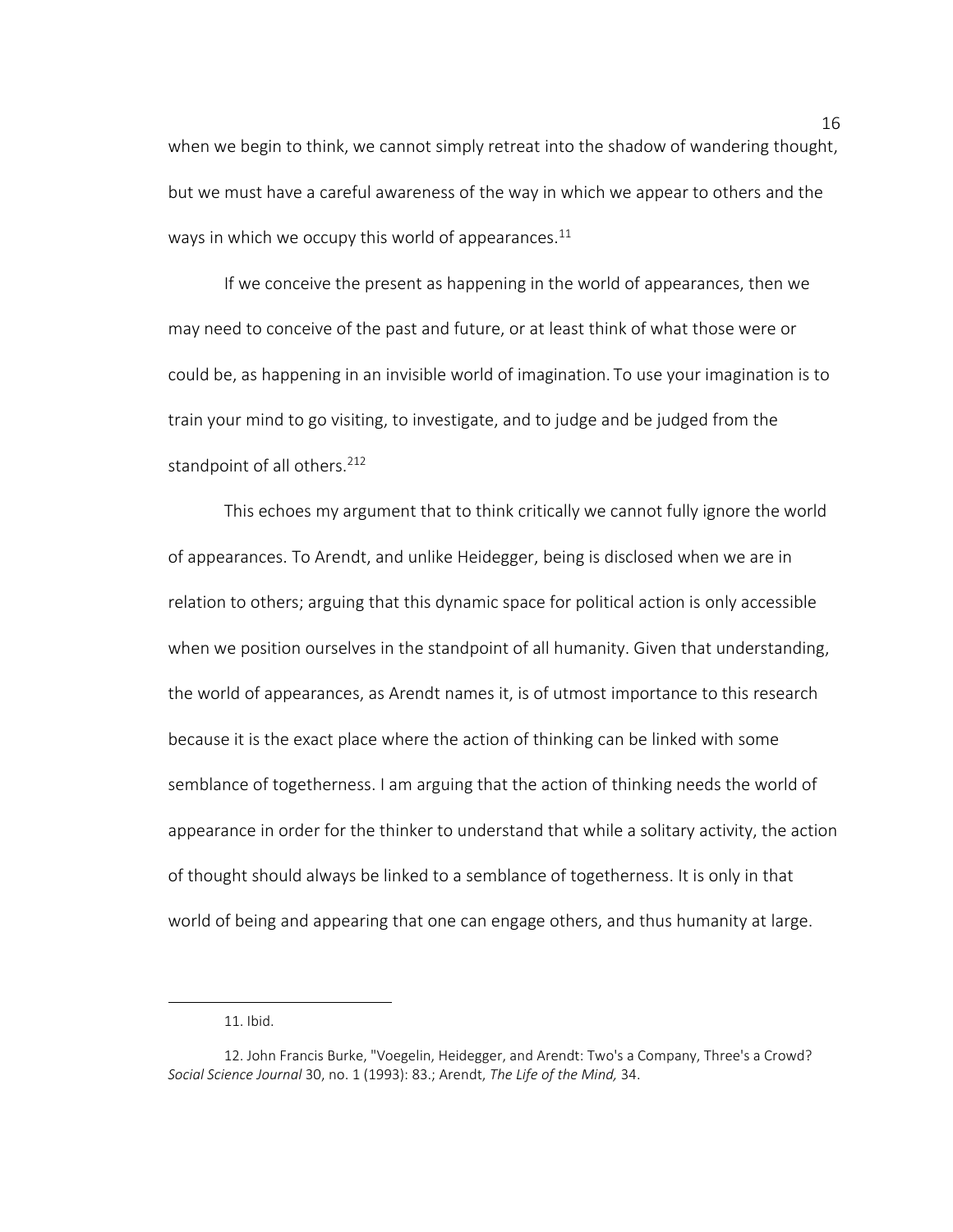Furthermore, since we inhabit the world of appearances when we think—and then act—and that world is in the standpoint of others, there is a purposeful and powerful conception of plurality in Arendt's argument. Plurality is the condition of humanity that is the connector; we share a call to action, a collective purpose, a reason to live. Arendt beautifully suggests, "We are all the same, that is, human, in such a way that nobody is ever the same as anyone else who ever lived, lives, or will live."<sup>13</sup> This plurality is an important part of action, which ensures that the action of thought cannot be done in pure isolation, but must be done in the presence of those of difference perspectives.<sup>14</sup> It is from this location that we put ourselves to be judged by others for the thoughts and actions we commit.<sup>15</sup> The shared place of judgment, generated by the personal activity as thinking, joins thinking and community.

Further, Arendt argues that Socrates himself taught people how to "talk to themselves", thereby accompanying themselves through their own thought process. This two-in-one theory, first brought to the world by Socrates, provides Arendt with a personal definition of thinking and the conscience. That is, man is in constant intercourse with himself. <sup>16</sup> According to Deutscher, Arendt purposefully resurrects Plato's conception

 $\overline{\phantom{a}}$ 

16. Arendt, *The Life of the Mind*, 179-193; Arendt, *Responsibility and Judgment*.

<sup>13.</sup> Arendt, *The Life of the Mind*, 8.

<sup>14.</sup> Ibid., 7-8.

<sup>15.</sup> Maurizio Passerin d'Entreves, "Hannah Arendt," *The Stanford Encyclopedia of Philosophy,* last Modified April 14, 2014, accessed on February 4, 2016. http://plato.stanford.edu/archives/sum2014/entries/arendt/.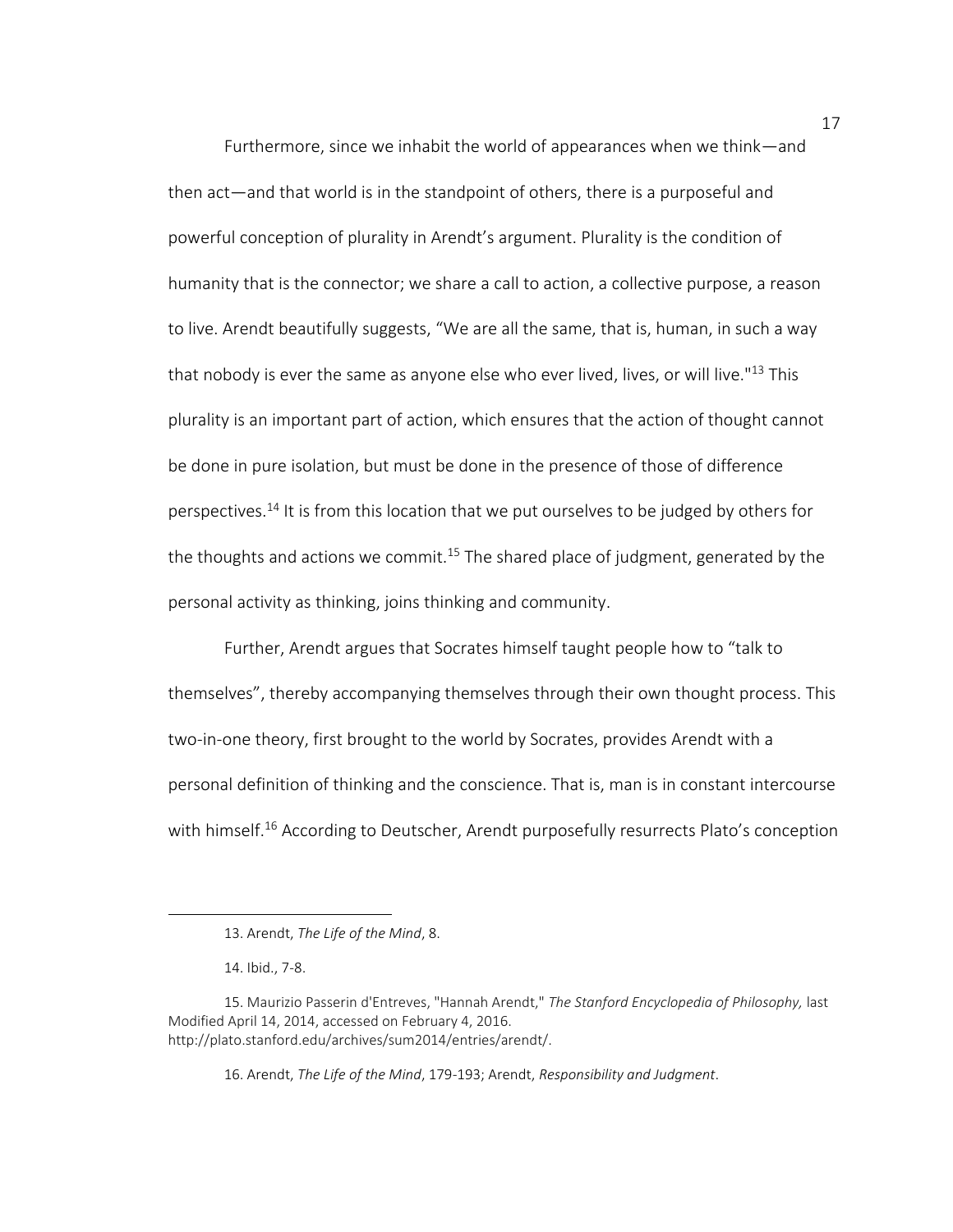of thinking in order to further break down the metaphysical tradition that so many, like Kant, focus on too greatly. Moreover, by recalling Plato Deutscher effectively argues that this internal dialogue prepares the mind for active imagination.<sup>17</sup> Thus, and agreeing with both Duetscher and Arendt, thinking in its first sense represents this very personal dialogue. It is also important that Arendt became very skeptical of what Heidegger called "pure thought", as it becomes almost a trap in which the thinker is completely isolated. To Arendtian scholar Jon Nixon, this is nearly as bad as thoughtlessness, and has no place in the world, as Arendt configures it. Like Arendt, Nixon firmly believes that thought must always result in a dialogue with others, and when it does not the thinker lacks the ability to execute proper judgment and thus only conscience is produced.<sup>18</sup>

As suggested, part three of determining what exactly critical thinking is means that while it is an action done in solitude, it does invoke a sense of togetherness. Arendt's dedication to keep the action of thought connected to the phenomenality of the political life is yet another testament of the belief that thinking must have something to do with togetherness.<sup>19</sup> Furthermore, while Arendt believes the act of thinking is personal, it always reflects outward. It is the simple act of thought that all people share; this commonality is the connecting thread of all men. Not only do all people in the world of

<sup>17.</sup> Deutscher, *Judgment After Arendt*, xxi.

<sup>18.</sup> Jon Nixon, "Hannah Arendt: Thinking Versus Evil," accessed January 5, 2016. https://www.timeshighereducation.com/features/hannah-arendt-thinking-versus-evil/2018664.article.

<sup>19.</sup> Divide Pangaea, "The Politics of Appearance," *The Hannah Arendt Center,* accessed on January 28, 2016, http://www.hannaharendtcenter.org/?p=8380.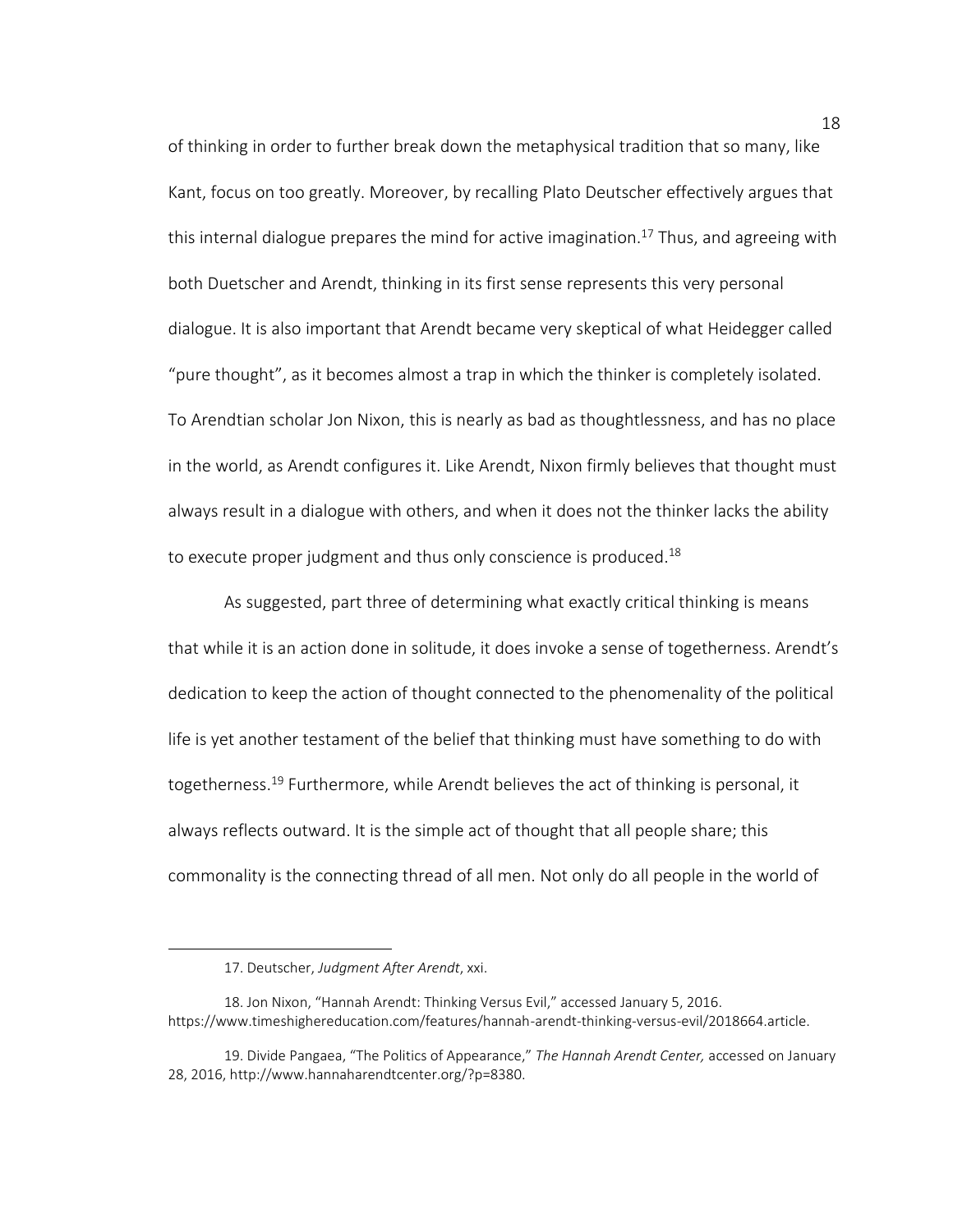appearances share a similar context (common sense) and the ability to think, but also the appearances that we present when we think, in fact, matter. To be sure that these appearances matter, I turn to a common analogy, and one that Arendt uses herself, to better show that the world of appearances is indeed connected to the nature of associative living. To be alive, in the sense of sheer appearance, means to yearn for selfdisplay—therefore seeing our own appearance. But it does not end here; this self-display is open for the inspection of others, such as actors on a stage. All actors share a common space–the stage–but each depends on the others to make their appearance justified and for others to react to the other's appearance.<sup>20</sup> Additionally these very appearances and displays to others lead to the faculty of judgment, which will become important later.

# An Arendtian Definition of Critical Thinking

Critical thinking is possible only where the standpoints of all others are open to inspection. Hence, critical thinking, while still a solitary business, does not cut itself off from 'all others.' To be sure, it still goes on in isolation, but by the force of imagination it makes the others present and thus moves in a space that is potentially public, open to all sides; in other words, it adopts the position of Kant's world citizen. To think with an enlarged mentality means that one trains one's imagination to go visiting.  $21$ 

I have shown that there are three specific concepts we must consider if we are to

construct an Arendtian definition of critical thinking: the difference between *verstand*

and *vernunft*, the importance of the world of appearances, and understanding thinking as

l

<sup>20.</sup> Arendt, *The Life of the Mind*, 19-22.

<sup>21.</sup> Immanuel Kant, cited by Hannah Arendt, *Lectures on Kant's Political Philosophy* (Chicago: University of Chicago Press, 1992), 43.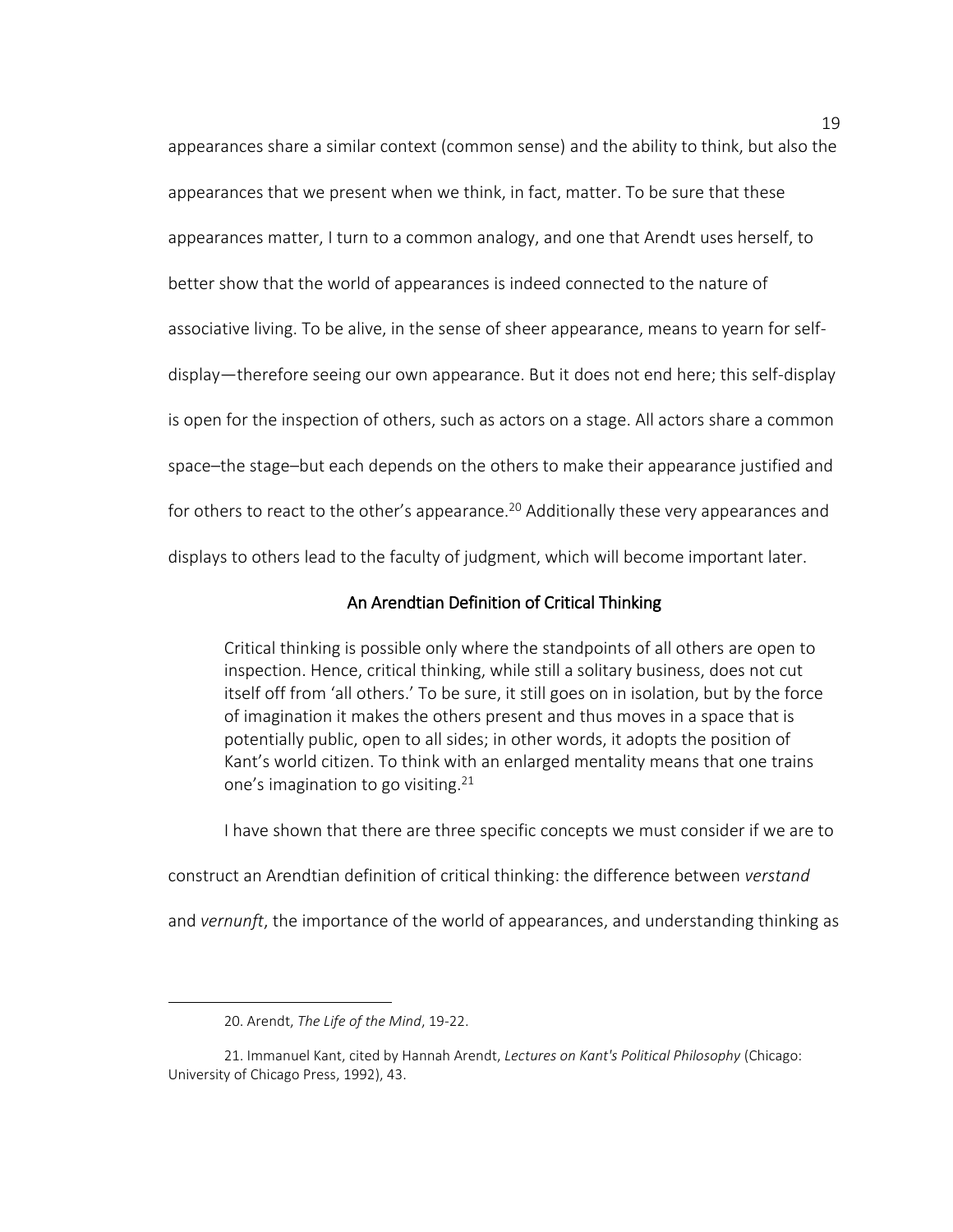a semblance of togetherness. By using these three building blocks, and coupling them with Arendt's work on judgment and the imagination, the following section shows that an Arendtian definition of critical thinking is complex, yet simple in its purpose. Critical thinking via an Arendtian understanding can best be conceived as thinking, using Arendt's translation of *verstand*, with an enlarged mentality. It means that through a concept as togetherness, and by opening your appearance and the appearances of others to examination, we may be able to more critically and impartially understand the world that both precedes and surrounds us. What's more, I argue that the end result, as I believe Arendt would imagine, is that it is our obligation to think critically. By doing so we challenge the assumptions of the world and make a difference in it. That is, we have an obligation to honor the world we are born into and exist within by making it more just, more moral, and less evil.

To highlight my conception of Arendtian definition of critical thinking, I highlight a passage in her *Lectures on Kant's Political Philosophy*. This brief three part excerpt on critical thinking is the most direct reference Arendt gives to her readers, and it holds the key to what I argue is an Arendtian conception of critical thinking. The first section of this quote: "Critical thinking is possible only where the standpoints of all others are open to inspection" shows the important action of inspection. This inspection and the implications of it is the basis of all critical thought. It is this dialogue, internal and external, that is important; to judge and be judged; to apply critical standards to one's own thoughts and to the thoughts of other's. From this standpoint, in the public realm,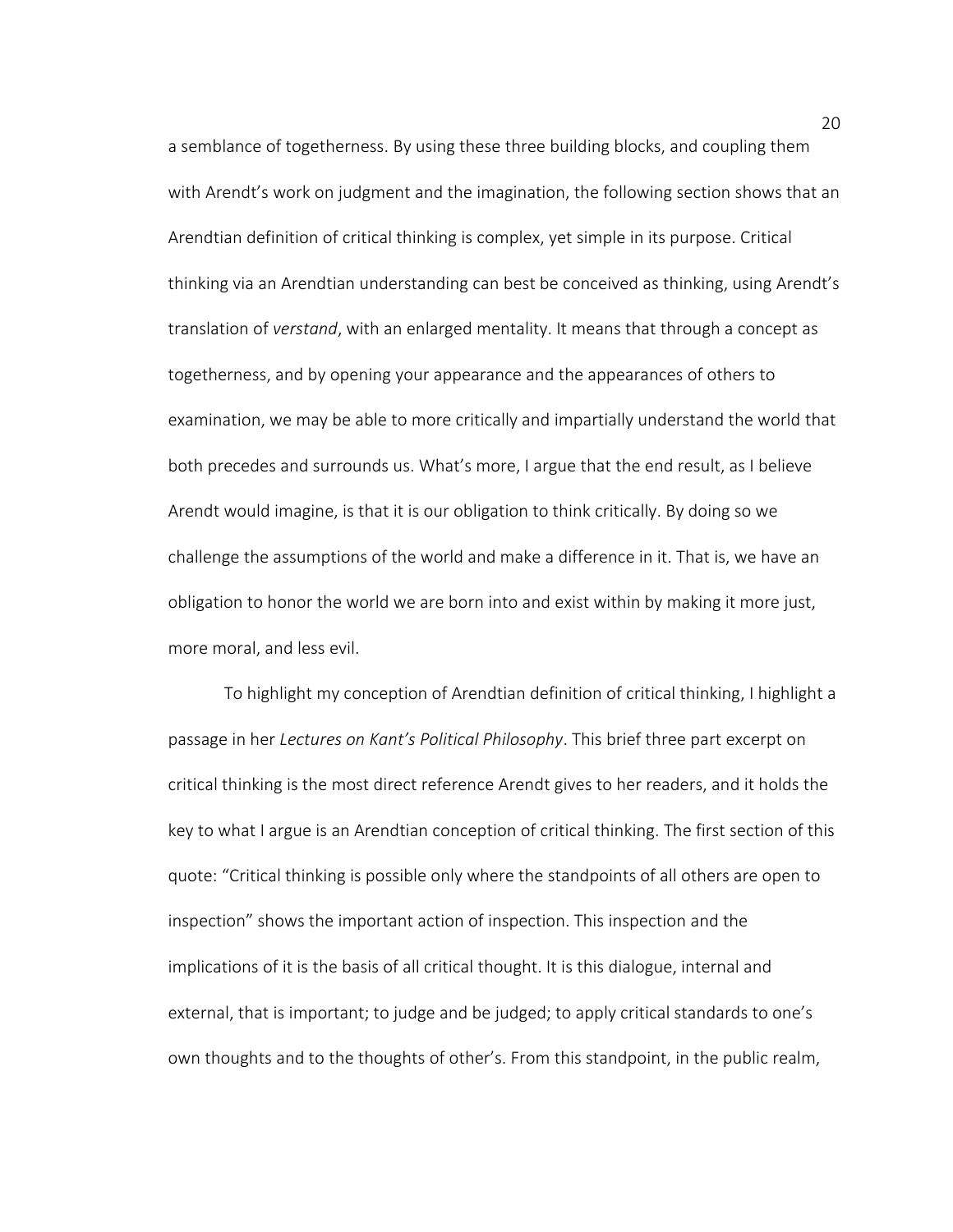we are able to "enlarge [our] own thought as to take into account the thoughts of others."<sup>22</sup> In the second part of the excerpt Arendt shows her propensity to link the 'togetherness' with judgment, Kant, and the public sphere. Arendt, again channeling the Socratic understanding of thought, argues that thinking is necessarily social and that this un-teachable action cannot exist entirely in isolation.<sup>23</sup> In the text's final words: "To think with an enlarged mentality means that one trains one's imagination to go visiting," only further solidifies her work on the Kantian world citizen and social necessity of thought. To enlarge one's mind means to compare all possible judgments of others. It means, figuratively, trying on the shoes of others by way of the imagination.<sup>24</sup> This enlarged mentality is the public sphere—where we must 'visit' in order to be in a space of judgment. Using Arendt's understanding, the public sphere is tis best conceived as the place in where our public life occurs and shared space where common concerns are voiced, judged, and resolved.<sup>25</sup> For Eichmann, the failure to recognize the plurality of the world led to his lack of judgment and thoughtlessness–and ultimately is failure to be a critical thinker. As a critical thinker it is one's duty to interject oneself into the public sphere and to make it a better and more just place. Thus, critical thinking must take place

<sup>22.</sup> Arendt, *Lectures on Kant's Political Philosophy*, 42.

<sup>23.</sup> Ibid., 43; Thomas H. Warren, "Critical Thinking Beyond Reasoning: Restoring Virtue to Thought," in *Re-Thinking Reason: New Perspectives in Critical Thinking*, ed. by Kerry S. Walters (Albany: State University of New York Press, 1994), 223-224.

<sup>24.</sup> Arendt, *Lectures on Kant's Political Philosophy*, 42-43.

<sup>25.</sup> For a more compressive understanding of the public sphere see Arendt, *The Human Condition.*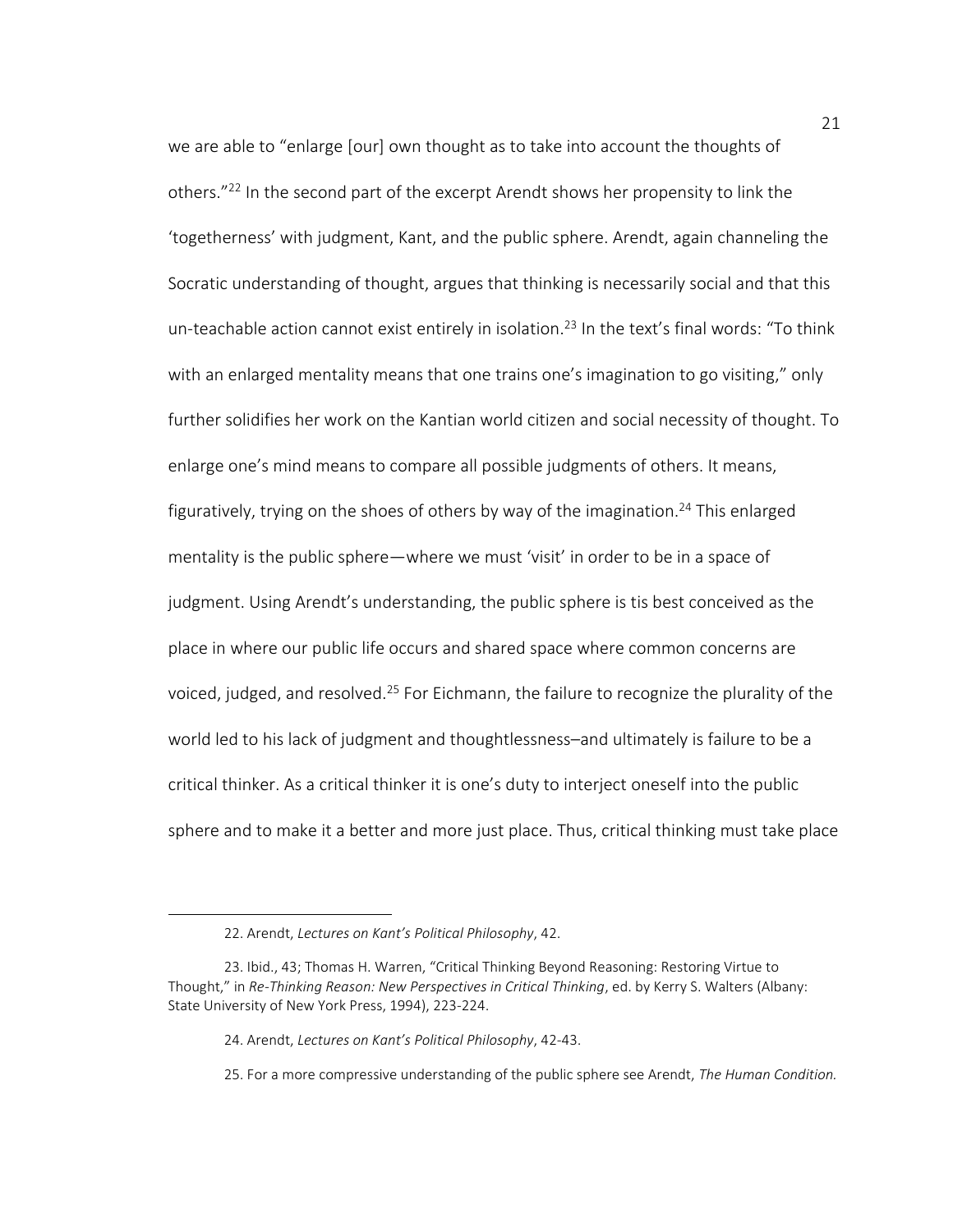in the public realm.

Expanding past the aforementioned text, critical thinking is also not the same as empathy. According to Arendt, empathy essentially squashes critical thinking. The empathic person tries to actually determine what precisely is going on in someone else's mind.<sup>26</sup> Hannah Arendt Center fellow, Jennie Han argues that when we allow empathy to pervade thought it stifles our ability to respond critically. Han submits that the way to recognize the suffering of others is byway of critical thinking and not empathy. If we are to make others present as Arendt demands, then that does not mean that we imagine what the other is thinking, but rather that we use our imagination to construct a public space in which their actions are open to inspection by others. It is this place that others occupy where we ourselves are members and is the place where we consider the responses to those judgments made against us. 27

Another important aspect of Arendtian critical thinking is found in her interpretation of Kant's understanding of *verstand* and his preoccupation with *vernunft*. Thomas Warren summons Arendt's reformulation of Kant's *verstand*/*vernunft* argument to say that in contemporary society critical thinking is too heavily reliant on the use of reasoning, the efficient measuring, or calculating of evidence to come to an immediate answer. In doing so we forget that thinking in its most simple form is a way to imagine, to

l

<sup>26.</sup> Arendt, *Lectures on Kant's Political Philosophy*, 43.

<sup>2</sup>7. Jennie Han, "Critical Thinking, Judgment and Empathy," *The Hannah Arendt Center*, last modified April, 1, 2013, http://www.hannaharendtcenter.org/?p=10002.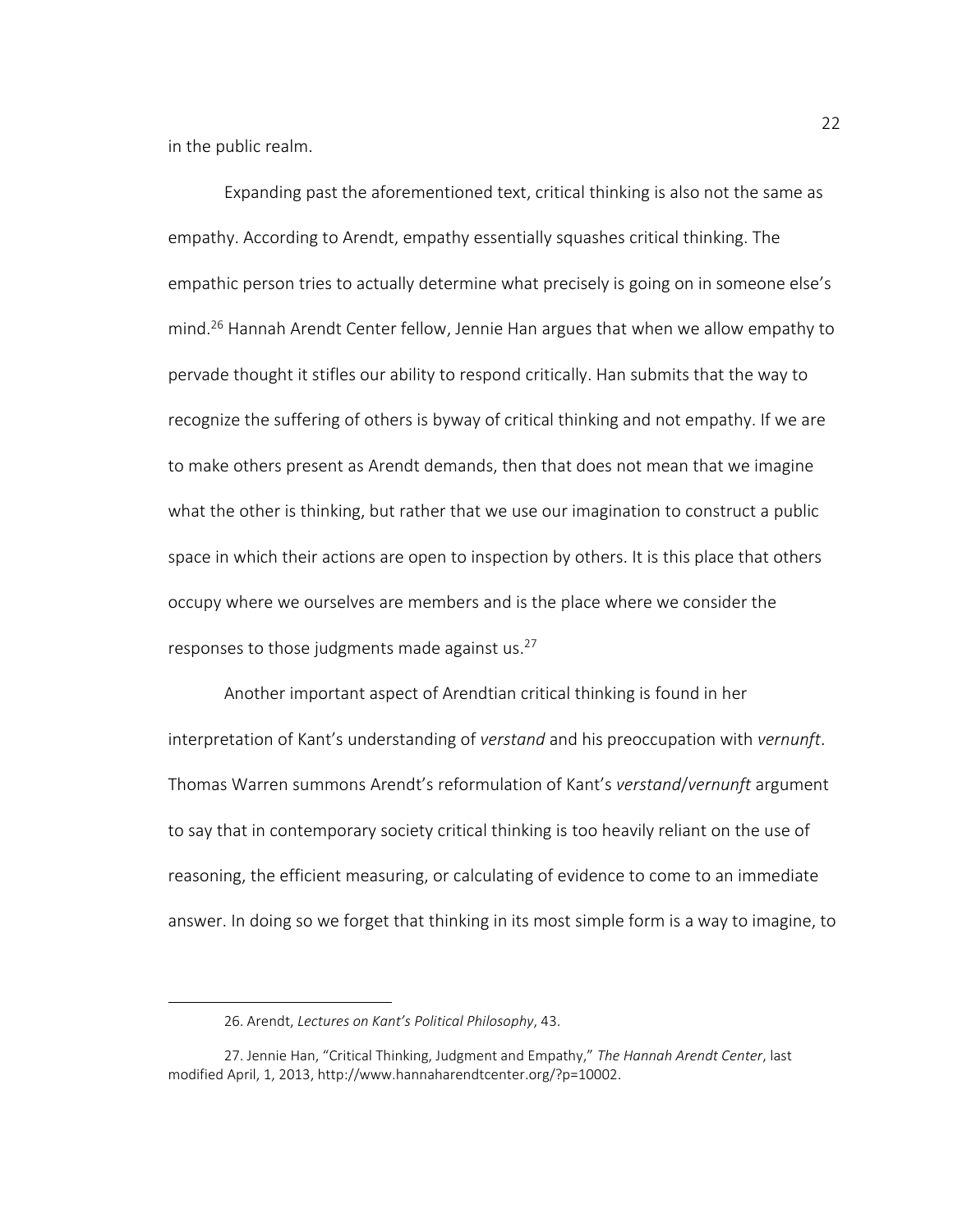wonder, and speculate a range of judgments to cast. Warren's thesis is that the greater critical thinking movement in American schools focuses completely on critical reasoning and not on thinking at all. Further, this absence of critical thinking could come at a great cost: the stagnation of the development of moral consciousness in our youth. <sup>28</sup> Thinking and reasoning are clearly different. The focus on reason subverts the practical need to stop and think. Arendt could not possibly have pictured the state of schools that Warren paints, but she gives grave warnings that thinking for reason's need is particularly dangerous. Warren was right in the 1990's, as was Arendt in the 1950's; critical thinking is important and when we choose to think for reason's need it can be both bad for us personal and even worse for society.

#### Concluding Thoughts on Arendtian Critical Thinking

It has been shown that critical thinking rightfully holds an important place in current society, and that the German political philosopher Hannah Arendt has much to say about this important action. Through an exegetical study of *The Life of the Mind* and *Lectures on Kant's Political Philosophy*, I have shown that critical thinking has something to do with getting the definition of thinking itself correct. Secondly, I have shown that critical thinking hinges on the understanding of where we are when we think and that thinking is linked to togetherness. Lastly, critical thinking, according to Arendt, is deeply related to Kant's world citizen. Thus, I have answered the first half of my first research

l

<sup>28.</sup> Warren, "Critical Thinking Beyond Reasoning: Restoring Virtue to Thought," 221-222.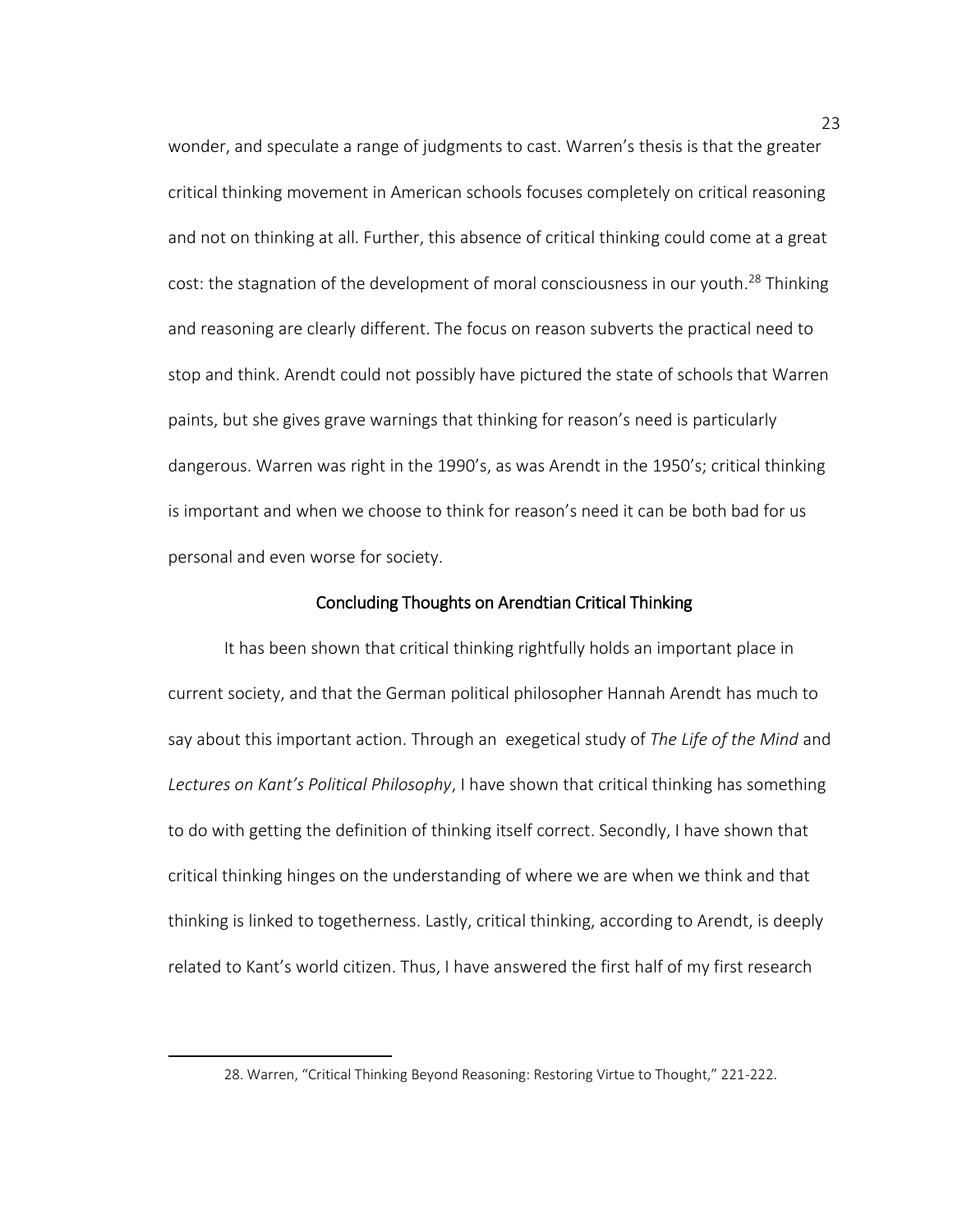question by building an Arendtian definition of critical thinking

When the above research is put into conversation with Arendt's vast amount of work on political theory I argue that we can safely assume that to Arendt, critical thinking must have something to do with social justice, or at least the prevention of evil. Through the examination of primary sources and the review of secondary sources I will argue that an Arendtian conception of critical thinking is necessarily built on an understanding that the world is shared space and that mankind is on a collective journey—this idea is found in Arendt's numerous discussions on natality.<sup>29</sup>

Natality, from the French *natalité,* in its simplest and most literal form means to be born. However, to Arendt the conception of natality undergirds all humanity and, as such, her works are purposefully conceived around this important notion. Arendt uses this concept in a variety of ways from the connection the three activities of life in *The Human Condition*, to working for the renewal of the world. At the heart of Arendt's understanding is the idea that all humanity is rooted and weaved together in birth, and, therefore, is rooted in freedom. It is freedom that is a basis for a conception of an Arendtian form of social justice. Arendt further relates natality to social justice by arguing that the miraculous renewal of the world is a virtue of man upon being born. It is this capacity that gives man hope and faith in humanity and our shared world.<sup>30</sup>

I also wish to further relate this Arendtian conception of social justice to natality

 $\overline{a}$ 

<sup>29.</sup> For more on natality see Hannah Arendt, *The Human Condition*.

<sup>30.</sup> Arendt, *The Human Condition,* 246-248.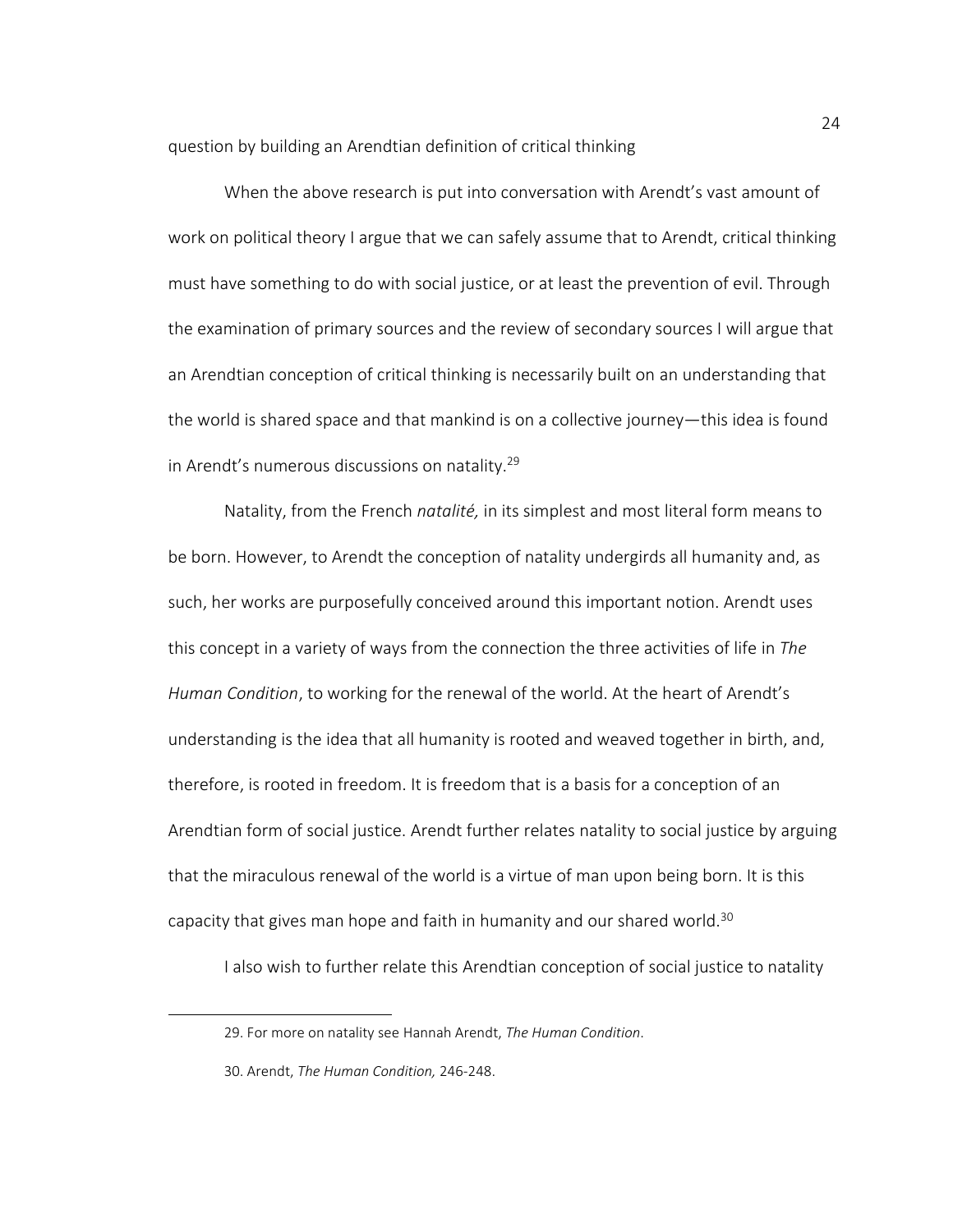through her work on human dignity. In the *Origins of Totalitarianism* Arendt attempts to mediate the discourse between the Nazi, communist ideology and the people they sought to marginalize. She concludes that the world's understanding of evil is inadequate and that "radical evil" seeks to usurp humanity, thus stripping it of its inherent dignity or, simply, its right to have rights. $31$  By combining a Kantian understanding of the intrinsic value of dignity, an Aristotelian connection of humanity to social politics, and a Burkian argument that rights are bestowed from "within the nation" Arendt is uniquely able to argue that even when stripped of a home, the actor does not lose their freedom to appear. This egalitarian concept gives man the capacity to begin and is shared by all humanity. Arendt argues that this basic freedom bestowed upon us at birth, actualized in action, and gives humanity plurality. With this understanding, humanity cannot be stripped of its potential to be political if given a public space to exist. That is, because we are human, we are naturally political beings.<sup>32</sup>

Numerous scholars have taken issue with Arendt's minimization of the social sphere and her rejection of inalienable rights. It is my intention to simply state that to Arendt all forms of discourse are political—to the point that all standpoints have valid

<sup>31. &</sup>quot;Hannah Arendt (1906-19750)," *Encyclopedia of Action and Social Justice*, ed. By Gary L. Anderson and Katheryn G. Herr, (Thousand Oaks: Sage Publications, 2007), 189-191.; Hannah Arendt, *The Origins of Totalitarianism*. (New York: Harcourt, Brace & Co., 1951).; and John Helis, "Hannah Arendt and Human Dignity: Theoretical Foundations and Constitutional Protection of Human Rights," *Journal of Politics and Law* 1, no. 3 (2008): 73.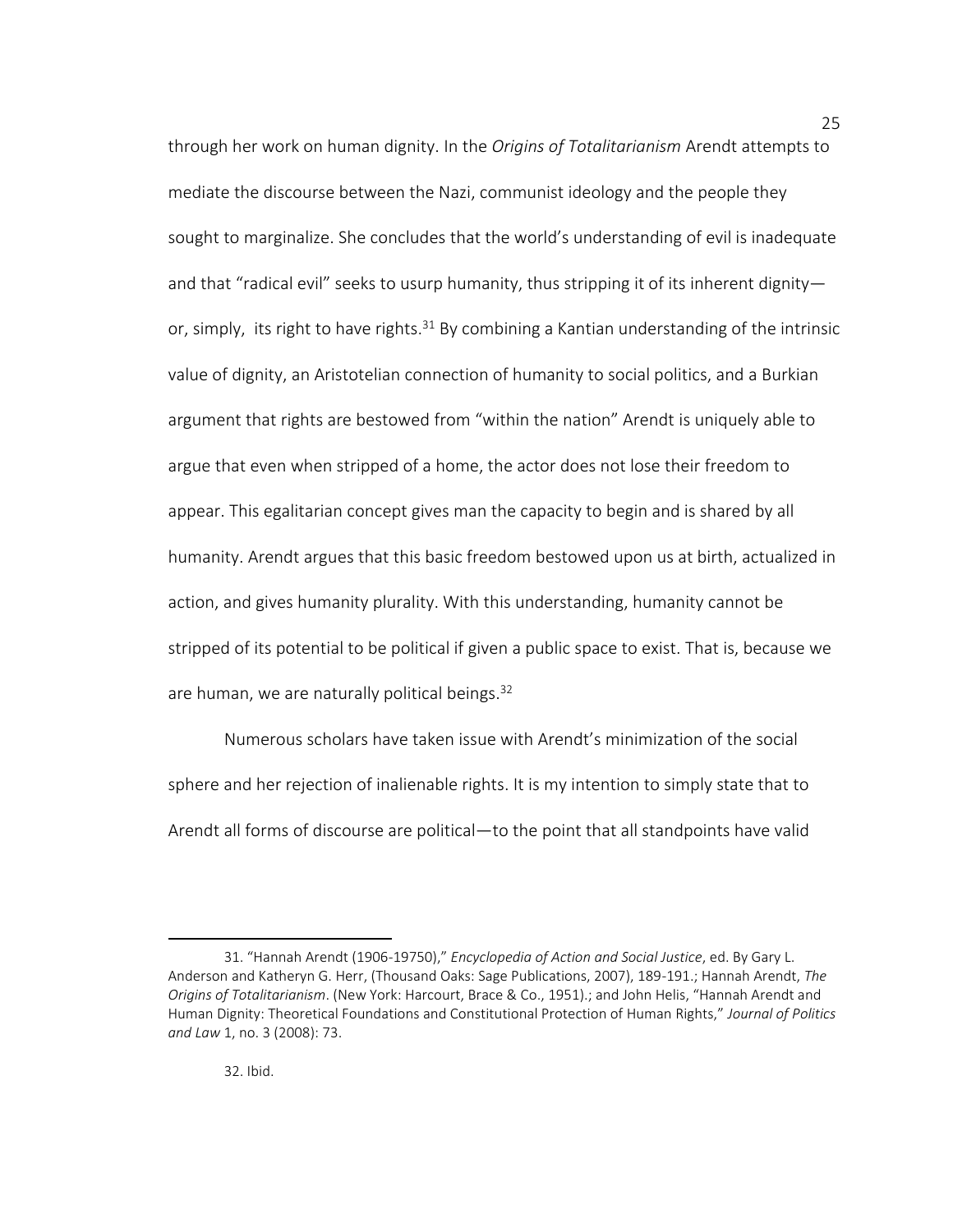interests in navigating a shared way of life in preserving the world.<sup>33</sup> Furthermore, synthesizing Han's rejection of empathy in critical thinking to recognize suffering, Warren's key difference between critical reasoning and critical thinking, and Arendt's own belief that judgment is important in recognizing the standpoints of others, I argue that that Arendt's work on political judgment is of the utmost relevance in determining if social justice has a place in Arendtian critical thinking. If we do not have a representative standpoint of judgment it is impossible for us to recognize the suffering of others and validate those concerns.<sup>34</sup> To arrive at this standpoint we must be able to think critically at all times, and not just when required. It is my conclusion that when looking at both the primary and secondary sources for Arendtian thinking it is nearly impossible to come to a conclusion where critical thinking does not invoke some semblance of social justice

 $\overline{a}$ 

<sup>33.</sup> For more on the conversations surround Hannah Ardent and the Social Sphere see Dana Villa, *The Cambridge Companion to Hannah Arendt*, (Cambridge: Cambridge University Press, 2000), 234-235.

<sup>34.</sup> Han, "Critical Thinking, Judgment and Empathy."; Warren, "Critical Thinking Beyond Reasoning: Restoring Virtue to Thought."; and Villa, *The Cambridge Companion to Hannah Arendt*.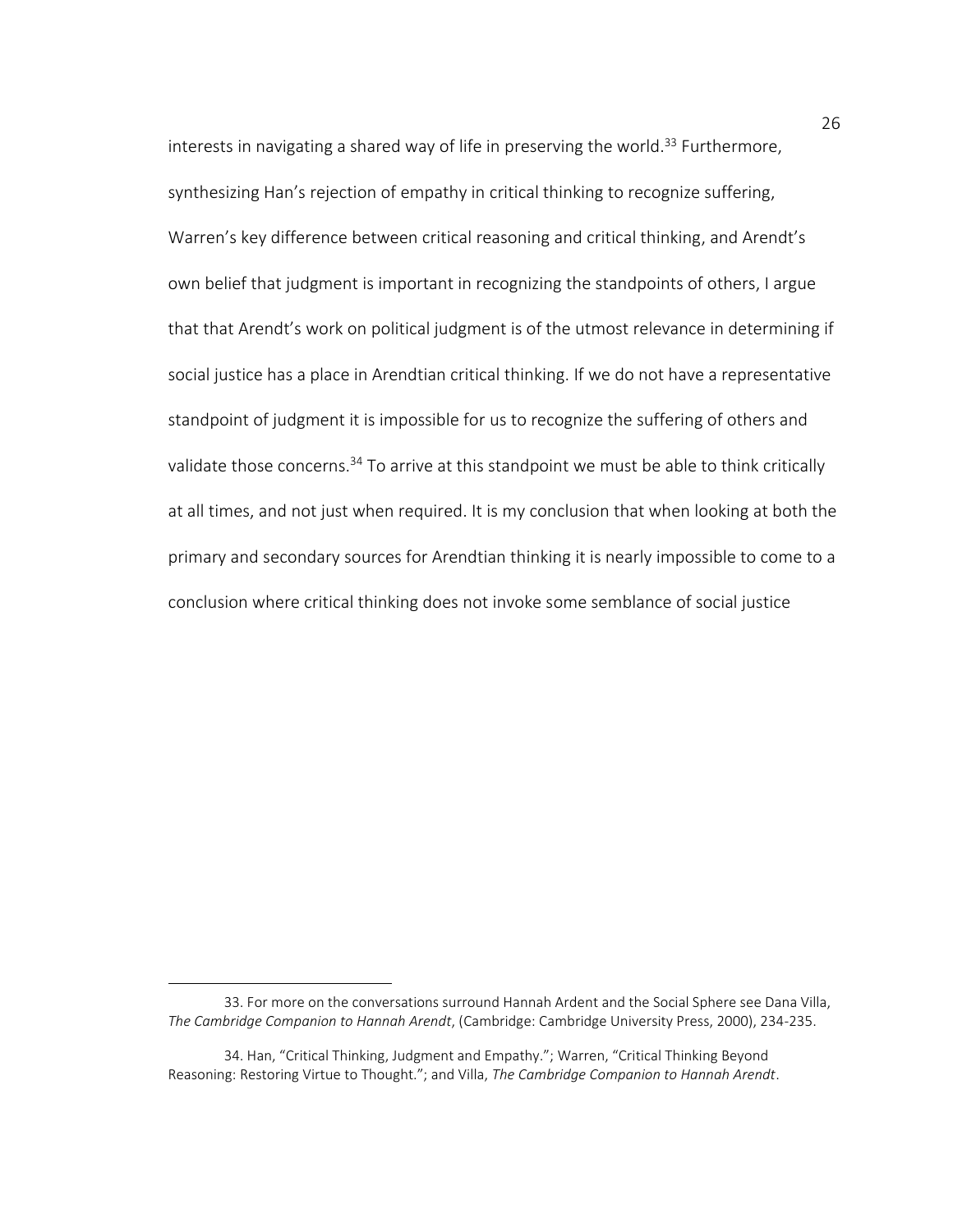# CHAPTER THREE

# TURNING TO A THINKING CURRICULUM

The movement towards a critical thinking curriculum has been in motion for nearly three decades. More recent is the conception, speedy rise, and subsequent fall from grace of the CCSS. These standards, which have chosen critical thinking as the appropriate vehicle to ensure America's place in the world, construct a very disconcerting educational system. This chapter addresses my second research question: What exactly do the CCSS say about what critical thinking is, and do they invoke social justice, and if so, in what sense? I answer this question in the following two ways. First, I investigate how we got to the place where we are now in terms of critical thinking as a vehicle of education. Secondly, I conduct a critical reading of the CCSS to determine the ways in which critical thinking is being conveyed in the standards and if they invoke a semblance of social justice.

# Foundations of the Critical Thinking Movement and the Common Core State Standards

The critical thinking movement predates the CCSS and has had great impact on America Schooling. The focus on critical thinking began in the 1970s as a practical way to indoctrinate logic in our youth by way of simple courses in compulsory schooling. While the main focus of critical thinking in schools began in the 1970s, the push for defining the skill and determining its importance has been debated for centuries. Beginning in the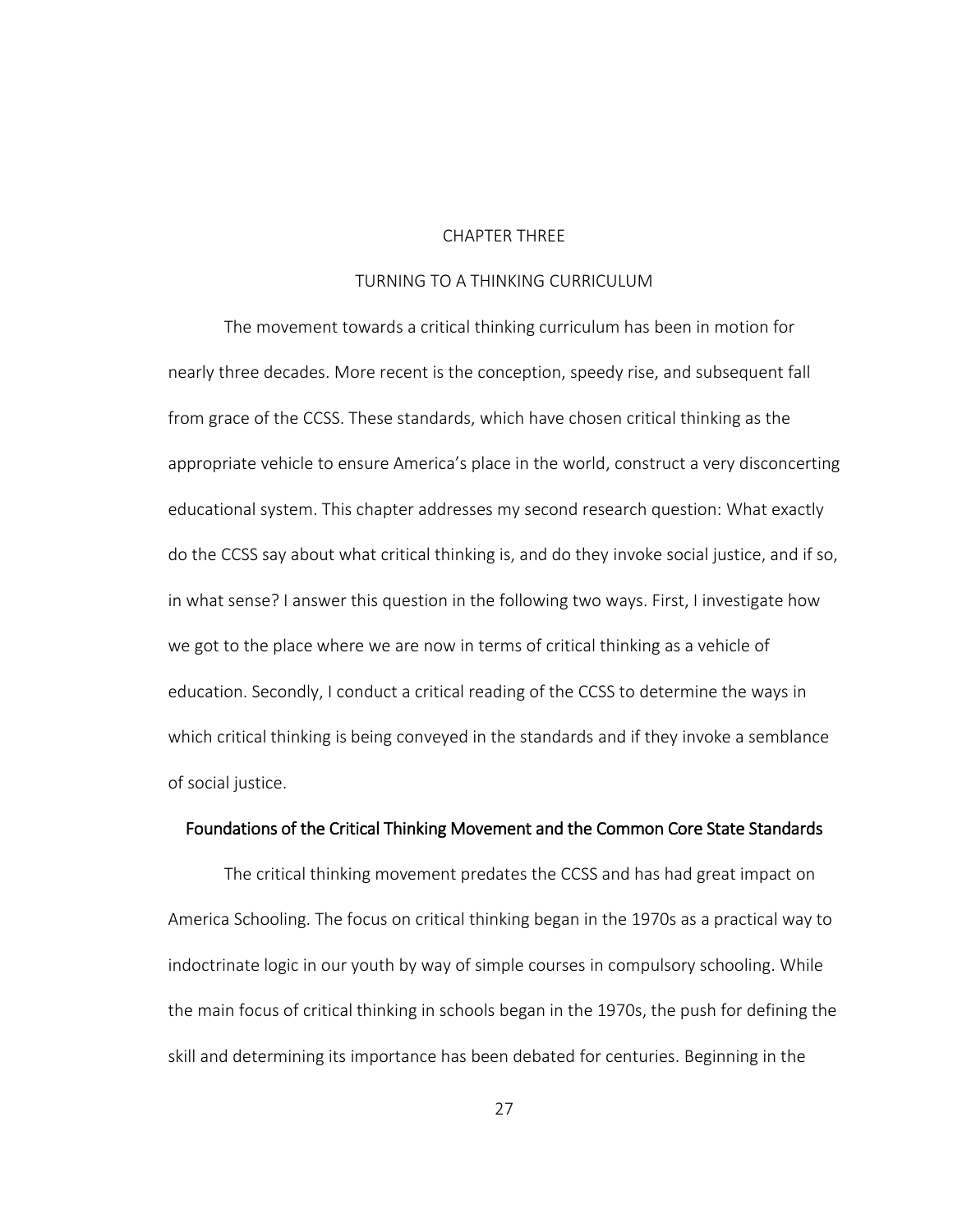middle 20<sup>th</sup> century the research on critical thinking gained steam, and over the next 50 to 60 years the field grew and a movement was born.<sup>1</sup>

The academic research on critical thinking in education is vast; authors and policymakers have touted its importance in the educative environment by way of pedagogy and practice. Tracing critical thinking's history back to the Greeks, scholars use critical thinking as the skill that undergirds nearly the entire educational sphere. Scholars like Ennis, Siegel, Scheffler, and Paul dedicate much time to determining what, exactly, critical thinking is and how it manifests in curriculum.<sup>2</sup> The critical thinking movement begins with a capacity-based argument. Early in the movement the purpose was to assign specific taxonomies of what skills critical thinkers should possess and that these skills should be reflected in the sciences.<sup>3</sup> Over time, the focus moved away from only the sciences and towards other areas of life. Scheffler recognizes the importance of critical thinking in instilling impartial, rational beliefs that inspire curiosity in our society. Thus, he sees the importance of the intersection of critical thinking with morality, philosophy,

l

<sup>1.</sup> Richard Paul, "Critical Thinking Movement: 3 Waves," *The Critical Thinking Community*, accessed on February 8, 2016, http://www.criticalthinking.org/pages/critical-thinking-movement-3 waves/856.

<sup>2.</sup> Nicholas C. Burbules and Rupert Berk, "Critical Thinking and Critical Pedagogy: Relations, Differences, and Limits," in *Critical Theories in Education: Changing Terrain of Knowledge and Politics*, ed. by Thomas S. Popkewitz and Lynn Fendler (New York: Routledge, 1999), 48.

<sup>3.</sup> Robert H. Ennis, "A Concept of Critical Thinking," *Harvard Educational Review* 32, no. 1 (1962): 161-178.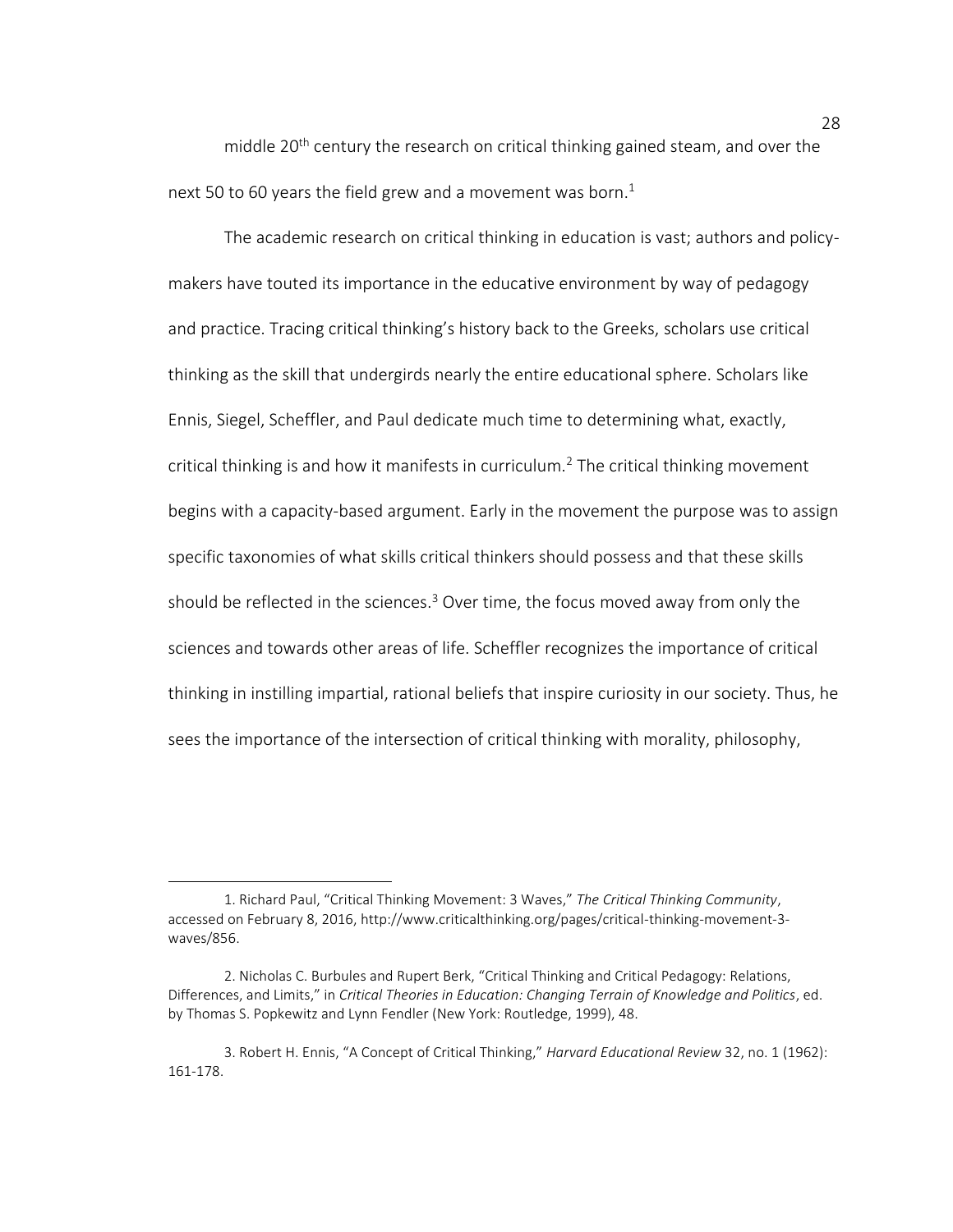education, and politics.<sup>4</sup>

l

Beyond the capacity model of critical thinking, a focus on the dispositional model of critical thinking should also be highlighted. This model of critical thinking, propagated by Arendt. Paul, Ennis, and Siegel, argues for the disposition that comes with critical thinking and each author brings a unique piece of the puzzle to the table. Ennis believes that being well informed and having the skill of critical thinking should not be the endpoint, but only the beginning; he argues that critical thinkers should have a tendency to look at the world critically by default, not just as a tool that is being used for a specific purpose.<sup>5</sup> For Paul, the difference between the capacity and dispositional models is a form of weak and strong senses of critical thinking. A weak-sense of critical thinking is akin to pulling a specific skill out of a hat when specifically required to do so. In the strong-sense, critical thinking is when someone incorporates this skill into all areas of life in which they constantly examine and re-examine their assumptions in search of "clarity, accuracy, and fair-mindedness."<sup>6</sup>

While diverse in their respective research, the authors of this movement lead to the following area of understanding: critical thinking, as both a capacity and disposition,

<sup>4.</sup> Wooter Van Haaften and Ger Snik, "Critical thinking and Foundational Development," in *Reason and Education: Essays in Honor of Israel Scheffler,* ed. by Harvey Siegel (Dordrecht: Kluwer Academic Publishing, 1997), 19-41.

<sup>5.</sup> Robert H. Ennis, "A Taxonomy of Critical Thinking Dispositions and Abilities" in *Teaching Thinking Skills: Theory and Practice,* eds. Joan Boykoff Brown and Robert J. Sternberg, (New York: W.H. Freeman, 1987), 9-26.

<sup>6.</sup> Richard Paul, "Teaching Critical Thinking in the Strong Sense," in *Re-Thinking Reason: New Perspectives in Critical Thinking*, ed. by Kerry S. Walters (Albany: State University of New York Press, 1994), 181-198.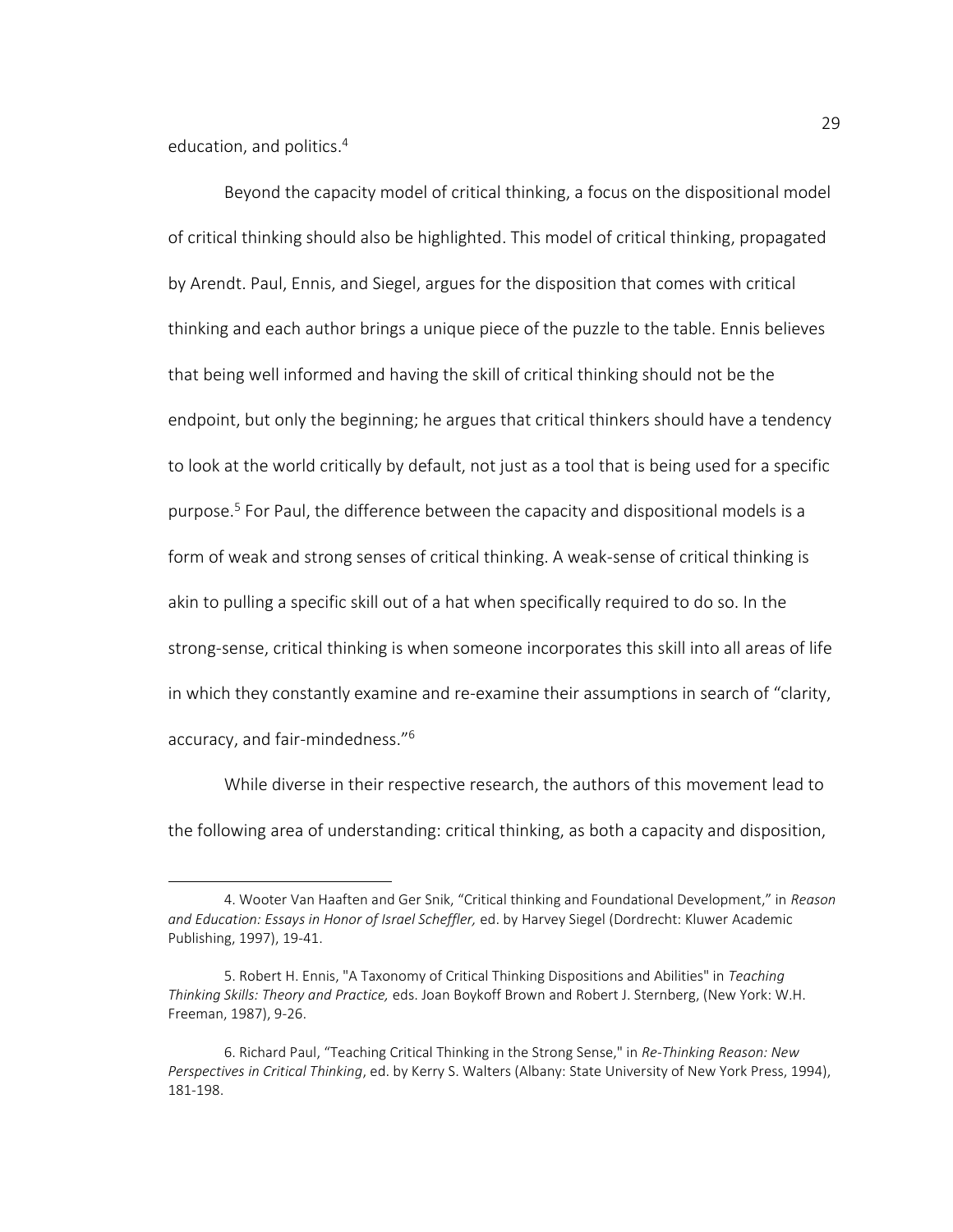is linked to rationality, and encouraging youth to use their rationality is one, if not the first commandment of the educative process. Fast forwarding to current literature, there is no shortage of research surrounding critical thinking and the importance it has in education.<sup>7</sup>

Research on critical thinking pedagogy has several implications, which nuance the greater critical thinking movement. Foundations such as *The Critical Thinking Community* have built an entire business and philosophic enterprise on the importance of instilling this important ability in our youth. Thus, it is their assertion that a teacher must be properly trained in critical thinking pedagogy and the foundation provides data driven professional development to accomplish this goal.<sup>8</sup> While most agree on the general importance of critical thinking, some authors have taken it a step further by arguing critical thinking has important manifestations in educational policy. Clearly favoring the dispositional critical thinking championed by Paul and Ennis, Burbules and Berk look at the intersection of critical thinking and critical pedagogy. They stress the importance of *criticality*; suggesting that critical thinking and critical pedagogy may have a shared concern: creating more critical citizens that are able to have a humanizing effect on the world. It is their contention that while both movements have separate, and valid,

<sup>7.</sup> Nicholas C. Burbules and Rupert Berk, "Critical Thinking and Critical Pedagogy: Relations, Differences, and Limits," 48-49.

<sup>8.</sup> For more on this business enterprise see "Our Mission," *The Critical Thinking Community*, accessed on February 17, 2016, http://www.criticalthinking.org/pages/our-mission/599.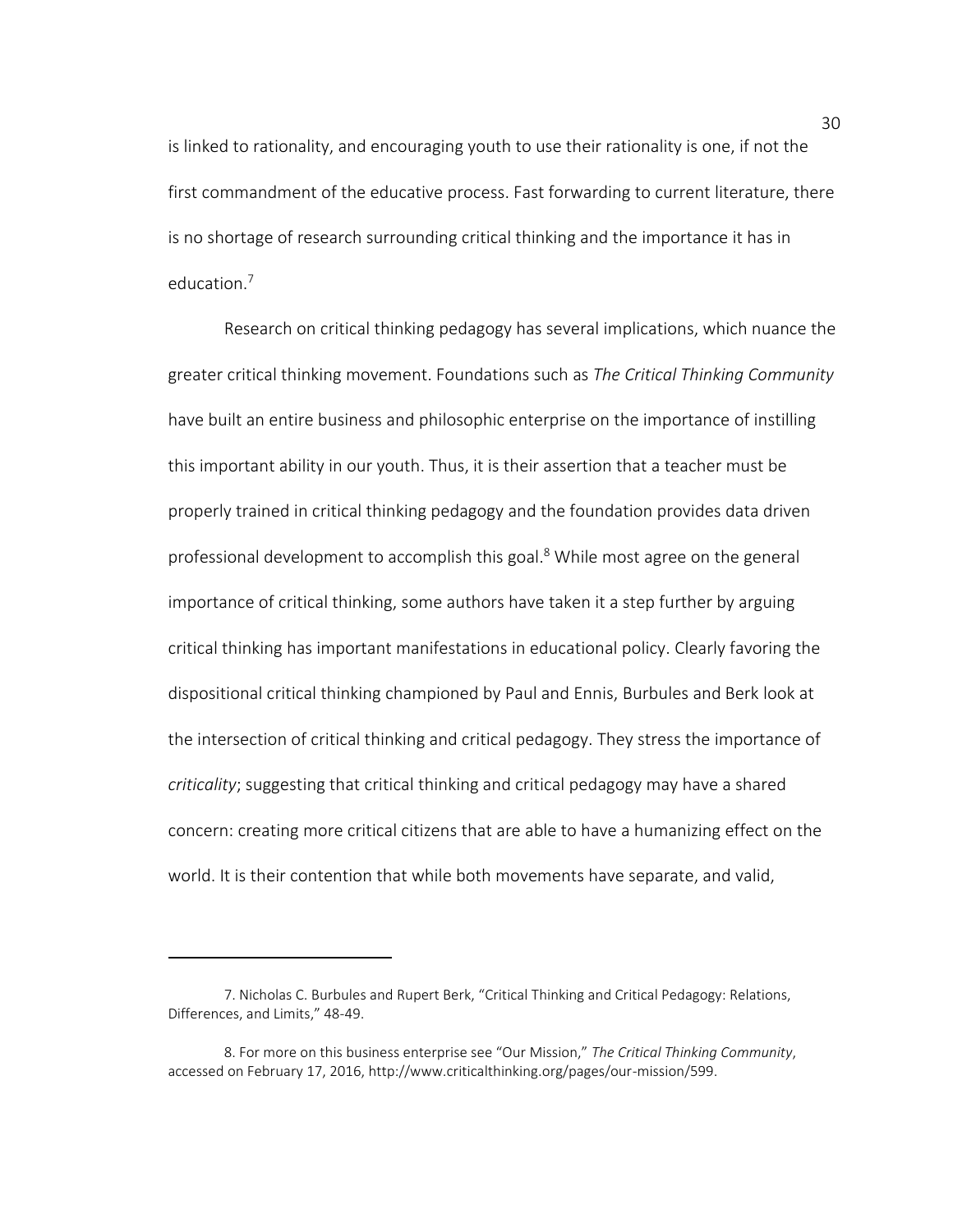concerns, each have a shared interest in helping citizens become better critical thinkers. This allows people "to see the world as it is and to act according."<sup>9</sup> Echoing this belief, Warren suggests that critical thinking alone allows one to be morally conscious and recognize evil and injustice.<sup>10</sup> It is this form of dispositional critical thinking that I believe Arendt channels when invoking a notion of social justice.

Outside of academia, critical thinking has further cemented its place in American education by becoming the preferred vehicle of the CCSS to secure America's bright future via today's youth. Over the last eight years the road to, and from, the CCSS has been contentious to say the least. Teachers, students, parents, legislators, and executives all have an opinion on these national benchmarks ranging from unequivocal support to flat out rejection. The CCSS can be traced back to a report released by the National Governors Association's Educational Policy Division in late 2008. This report concluded that the United States trailed in key areas and that the nation as a whole could no longer lead the international community with respect to innovation. It also predicted that with an uncompetitive educational system that has no national benchmarks of success, the United States, would soon fall behind other developed nations.<sup>11</sup>

<sup>9.</sup> Barbules and Berk, "Critical thinking and Critical Pedagogy: Relations, Differences, and Limits," 45-46.

<sup>10.</sup> Warren, "Critical Thinking Beyond Reasoning: Restoring Virtue to Thought," 226.

<sup>11.</sup> "Benchmarking for Success: Ensuring U.S. Students Receive a World-Class Education." *N.G.A. Centers for Best Practices*. Accessed on February 21, 2016. http://www.nga.org/cms/home/nga-center-forbest-practices/center-publications/page-edu-publications/col2-content/main-content-list/benchmarkingfor-success-ensurin.html.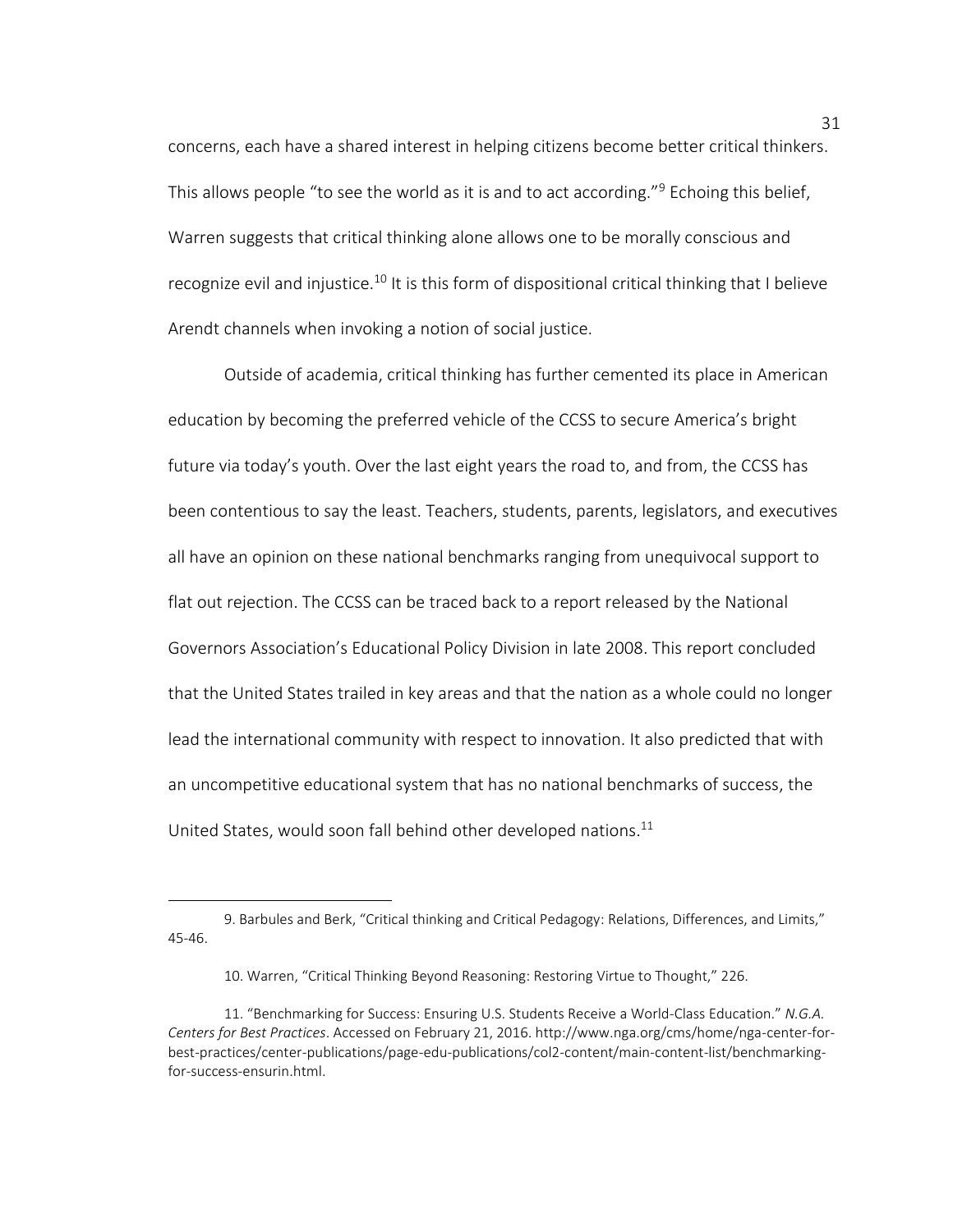This report caused greater concern for policy-makers and became the foundation of the CCSS. Over the next year, this state-lead initiative submitted standards for public review and finally released the finished product in June of  $2010<sup>12</sup>$  While solid, statecreated standards and achievement were at the forefront of the NGA's call to action, that was not always the impression received by the masses. Critics not only took issue with the far-reaching standards, but also wrestled with the intrusion of the federal government into an area in which many believe is the state's sole right to regulate.<sup>13</sup> By the end of 2013, 45 states, the District of Columbia, the Department of Defense schools, and several territories had adopted the standards and began their individual implementation processes. However, faith in the CCSS began to diminish. As such, in the fall of 2014 Indiana became the first state to officially withdrawal from the initiative in favor of self-created benchmarks. This contentious debate made the CCSS a controversial topic in educational, social, and political circles. Today, 43 states and several other entities are part of the initiative and it would seem the CCSS have weathered the storm. However the forecast for the benchmark standards remains cloudy and uncertain.<sup>14</sup>

<sup>12. &</sup>quot;Development Process," *Common Core State Standard Initiative,* accessed on February 18, 2016, http://www.corestandards.org/about-the-standards/development-process/#timeline-2009.

<sup>13.</sup> Allie Bidwell, "The History of the Common Core State Standards," *US News & World Report*, accessed on February 19, 2016, http://www.usnews.com/news/special-reports/articles/2014/02/27/thehistory-of-common-core-state-standards?page=2.; Diane Ravitch, "Exploring the Origins of the Common Core," *Diane Ravitch's Blog,* accessed on February 19.2016, http://dianeravitch.net/2013/01/27/13491/.

<sup>14. &</sup>quot;Development Process," *Common Core State Standard Initiative*.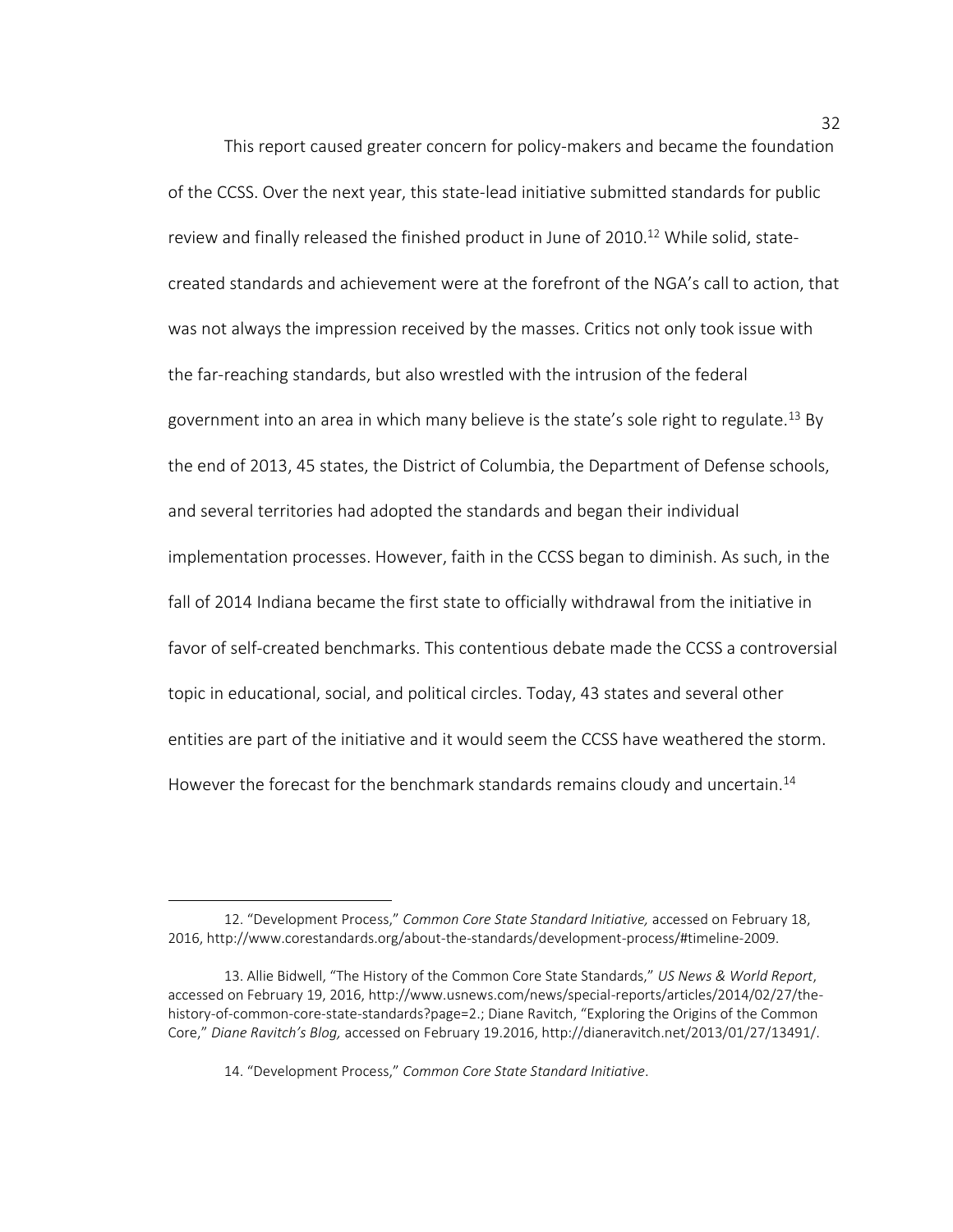# The Common Core State Standards and Critical Thinking

The CCSS advocate for national educational benchmarks and have chosen the promotion of critical thinking prime skill to encourage. Using what many call a thinking curriculum, students are encouraged to tap into higher order skills such as problem solving, application, synthesis, and evaluation, rather than those of a lower order such as rote memorization, task-mastering, and simple understanding.<sup>15</sup> It is obvious that the intent of the NGA and the CCSS is to centralize critical thinking, but are they accomplishing this? In this section I summarize the CCSS's focus on critical thinking by conducting a close reading of the English and Language Arts (ELA) standards. Additionally, I use the findings from that close read and put them into conversation with the Arendtian definition of critical thinking.

The CCSS act as a call to arms to save American education, and these standards choose critical thinking as the vehicle to accomplish that feat. But one must ask what kind of critical thinking is the CCSS promoting and does that form of critical thinking solve the vast problems they seek to eradicate? It is my intention to show that through the lack of direct references to dispositional, strong-sense critical thinking; through the promotion of specific critical reasoning skills; and through the minimization of other critical thinking skills, the CCSS do not invoke the same type of critical thinking Arendt believes to be superior and instead invokes a form of critical reasoning more aligned with an Kantian

l

<sup>15</sup>. "Critical Thinking," *Literacy*.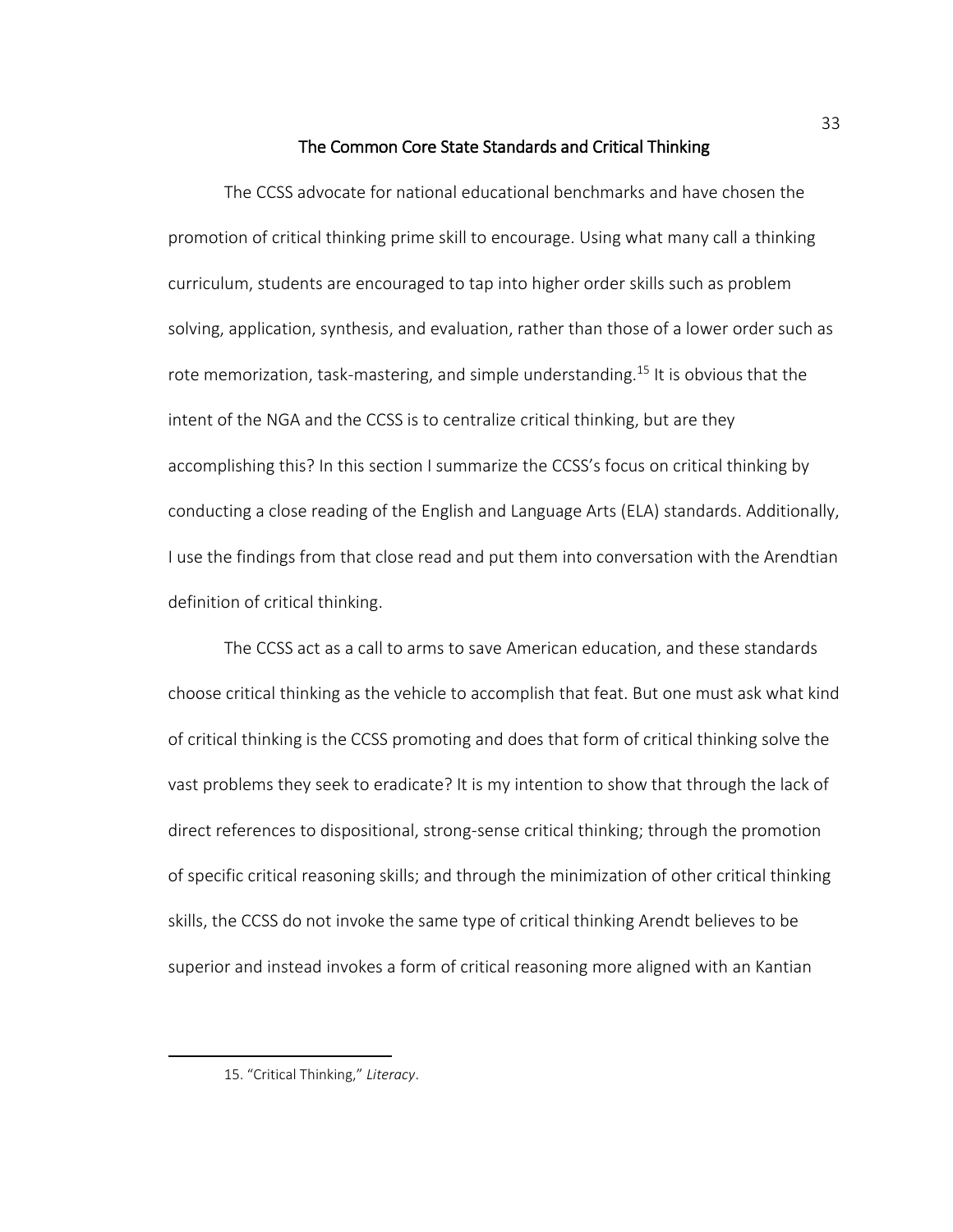understanding of *vernunft*. That we simultaneously teach our youth specific reasoning skills to be used in the classroom and lack a deep concern for social justice is my primary concern. If we are to encourage our youth to have a dispositional, critical outlook—and to eradicate injustice because of this very disposition—we must be able to encourage them to invoke an idea of critical thinking beyond when they are merely called on in the classroom.

The first major issue with the CCSS is that there is little to no direct reference to critical thinking throughout the CCSS's entirety, let alone the dispositional form Arendt and others champion. In fact, the only direct reference to critical thinking by the CCSS is not part of the official standards at all. The "what parents should know" information page of the website demonstrates the only explicit statement of critical thinking: "The Common Core focuses on developing the critical-thinking, problem-solving, and analytical skills students will need to be successful".<sup>16</sup> That said there are several indirect references that the reader can derive when reviewing the standards. However, it is the simple minimization of these important critical thinking skills that is of the great concern. For example, in the introduction to the ELA standards it states that in-school youth must be able to evaluate and understand other cultures critically and constructively through vigorous reading of world literature with the hope that they can "inhabit worlds and have

<sup>16. &</sup>quot;What Parents Should Know," *Common Core State Standards Initiative*.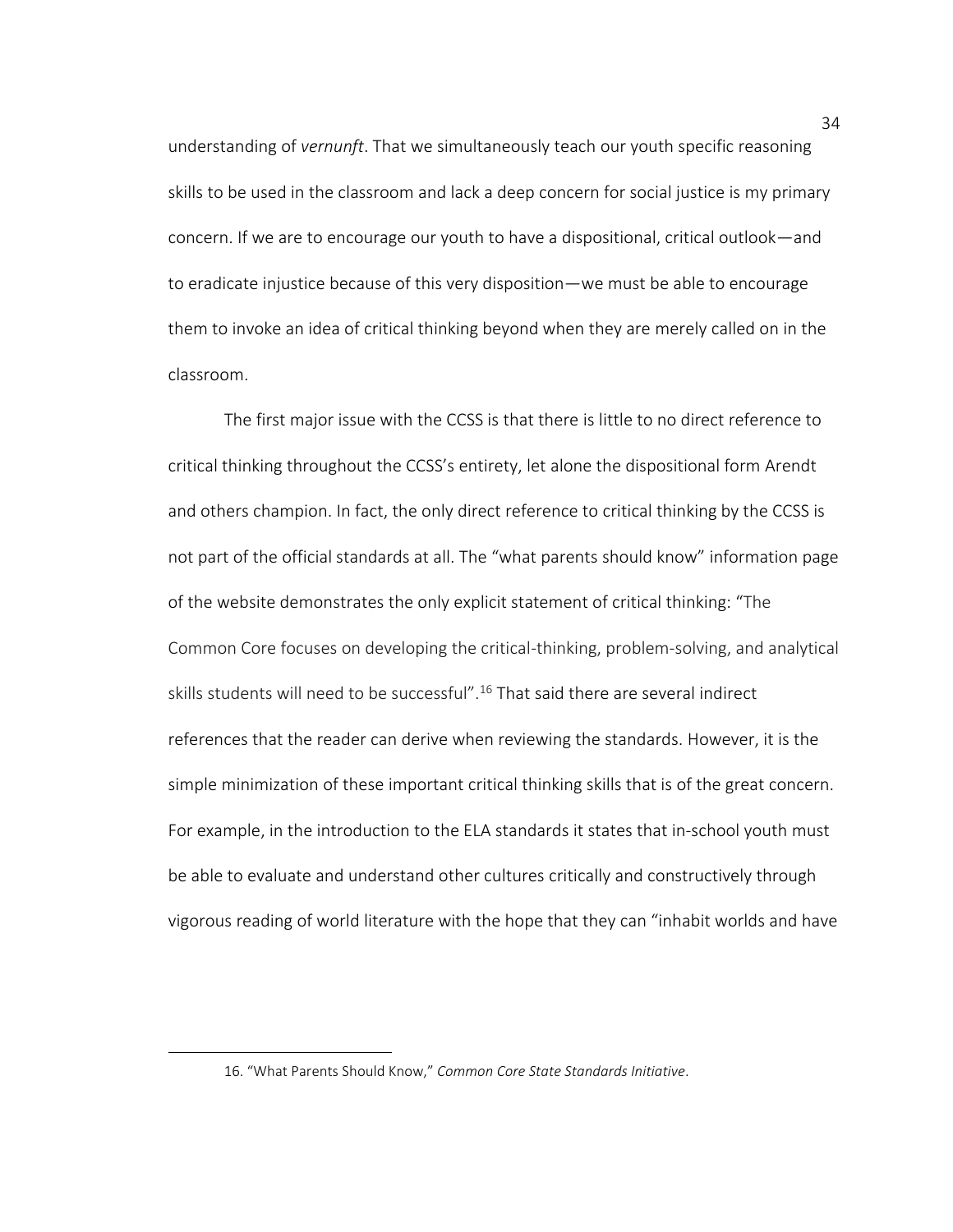experiences much different than their own."<sup>17</sup> This would appear to possibly reference the "enlarged mentality" or the use of imagination championed by Arendt, but given its only location in the CCSS's introduction, there are no specific standards that address this concept. The minimization of the other important skills does not encourage any form of strong-sense critical thinking and instead encourages a weak-sense of critical thinking.

Along with the above reference, there are also a few allusions to imagination in the CCSS, but, again, its importance is depreciated through the concentration on specific reasoning skills by the standards. For example, in the writing standards for middle school students are asked to use their imagination to build a narrative of a fictional or real experience with a conclusion that follows clear, logical reasoning.<sup>18</sup> The use of imagination is shrouded in the importance of logical reason—a common theme for many non-reasoning skills in the CCSS. If you use Arendt's belief that to think critically we must follow the *verstand*-*vernunft* hierarchy, then the imagination would be a key to unlocking critical reason. Furthering the excessive focus on reasoning, the research components are built on a scaffolding of logic. While there is a strong focus on research throughout the standards, the focus is on making a logical argument that uses findings from your own research. However important these skills may be, the focus on critical reasoning by the CCSS hijacks most, if not all, efforts to encourage critical understanding.

l

<sup>17. &</sup>quot;Common Core State Standards for English Language Arts & Literacy in History/Social Studies, Science, and Technical Subjects," *Common Core State Standards Initiative*, accessed on February 11, 2016, http://www.corestandards.org/wp-content/uploads/ELA\_Standards1.pdf, 7.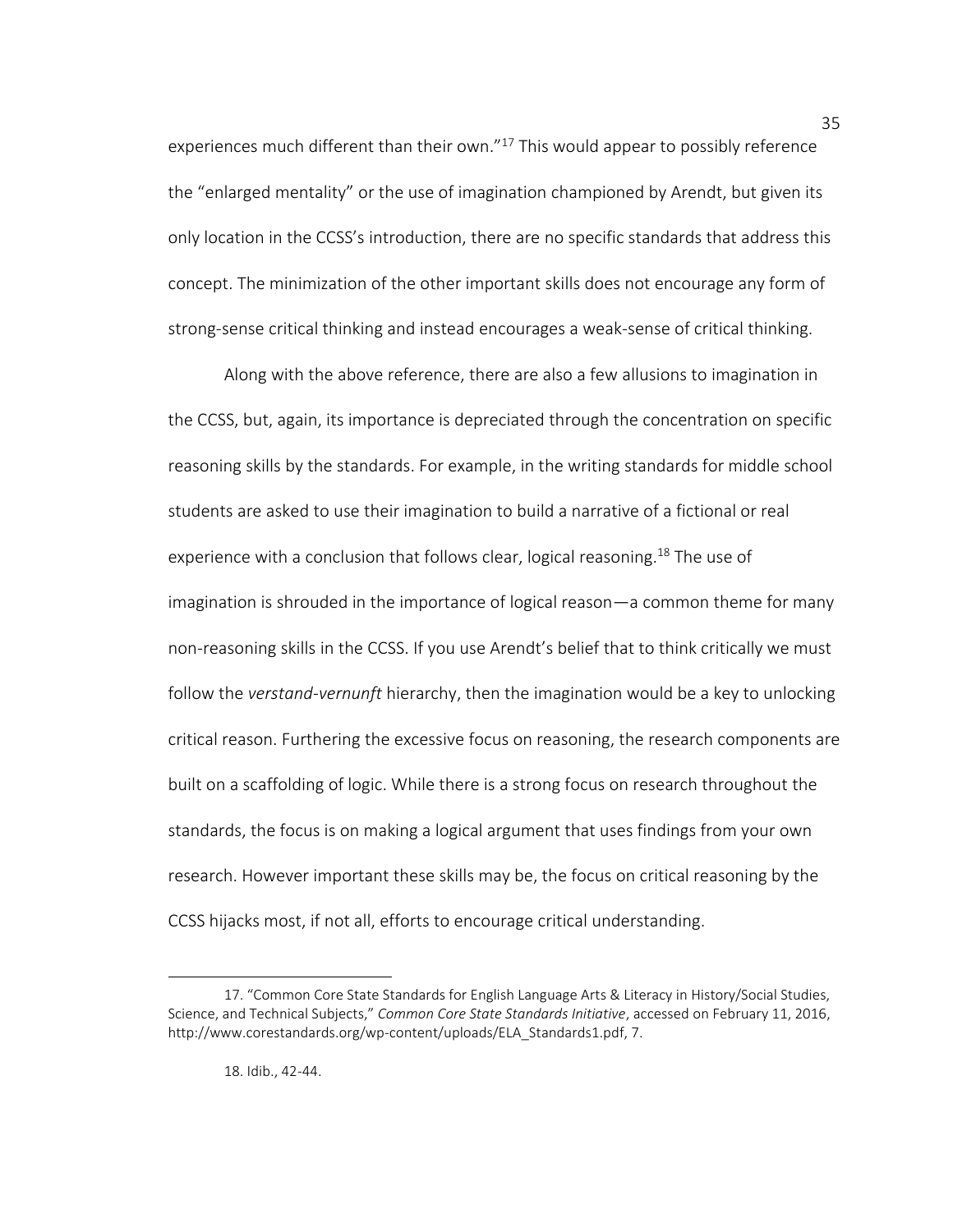It is easy to see that many higher-level skills promoted by the CCSS are actually tools of critical reasoning and not thinking. Returning to Warren, he argues that the difference between reason and thinking can be traced back all the way to Plato's "Divided Line" and that the *noesis*, or intuition guided by dialectic, is the correct connotation of thinking. According to Warren *dianoia* is reasoning to find an accurate measurement.<sup>19</sup> Warren's argument is that critical thinking pedagogy is entirely limited to *dianoia*. These standards largely promote logic, truth finding, fallacy recognition, quantitative reasoning, and information processing—all skills of *dianoia*. That is not to say some thinking skills are not being benchmarked by the standards. In fact, the CCSS for "Vocabulary Acquisition and Use" dictate that school-aged youth should know how to determine multiple meanings of a word based on the context of the text, thus they must apply thinking skills to find one of many, correct answers.<sup>20</sup>

It is my contention that when only looking at the benchmarks, the standards appear to advocate for the use of overly generalized higher-level reasoning skills with the assumption that weak-sense critical thinking will be a byproduct of the educative experience. As such, the CCSS do not encourage long-term, dispositional criticality, and they certainly do not directly promote the activity. It is also my contention that if the CCSS want to truly focus on dispositional critical thinking, then they must intentionally

<sup>19.</sup> Warren, "Critical Thinking Beyond Reasoning," 222.

<sup>20. &</sup>quot;Common Core State Standards for English Language Arts & Literacy in History/Social Studies, Science, and Technical Subjects," *Common Core State Standards Initiative,* 55.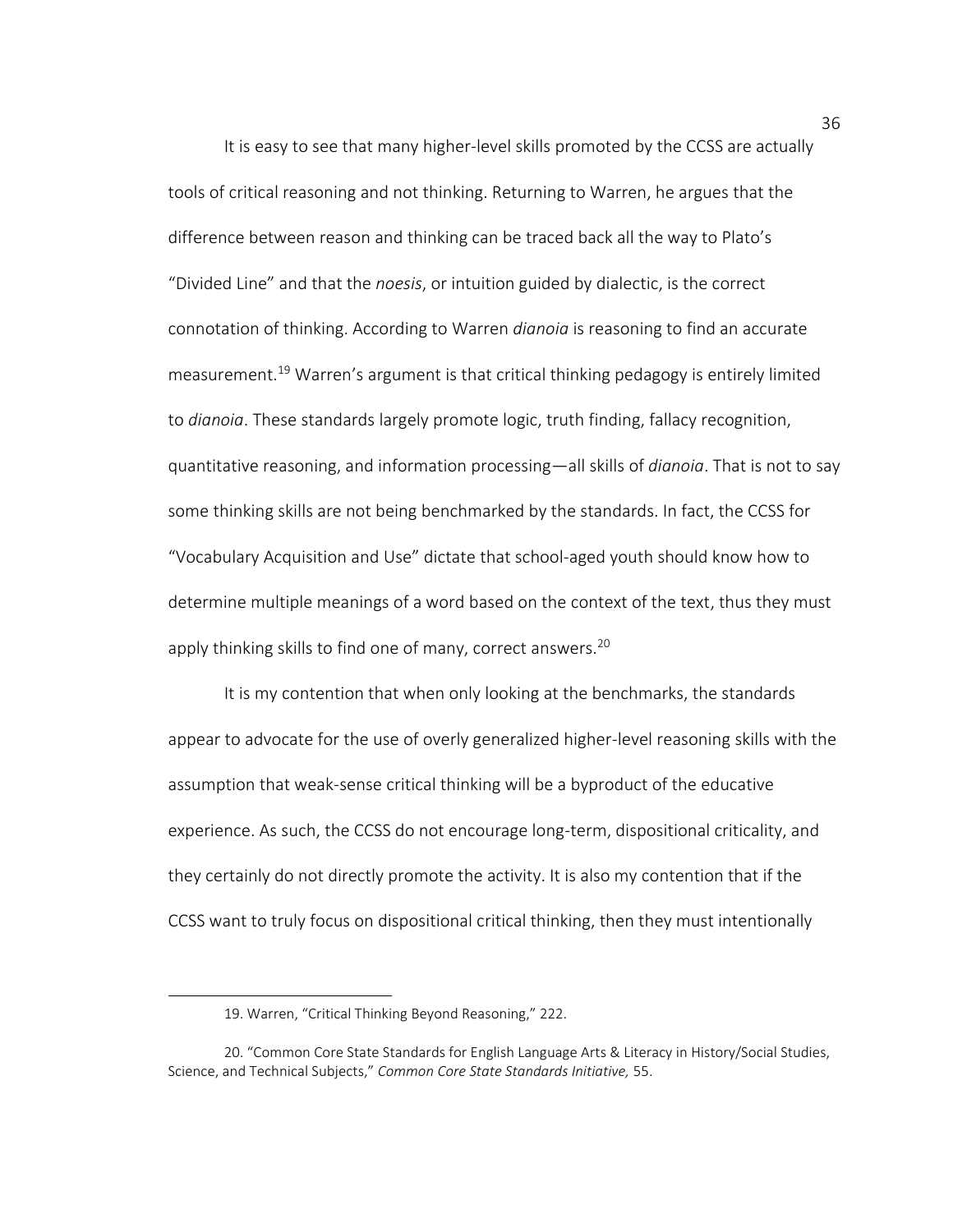incorporate specific skills that build on critical thinking and not just critical reasoning. It is through these types of skills that youth can grasp the complexities of the world and be better prepared to issue critical judgments against it.

### Do the Common Core State Standards Make the World More Socially Just?

 In this section I have given a brief history of the critical thinking and common core movements. The critical thinking movement can best be summarized as an organized adoration of a skill important to all citizens, especially school-aged youth, with a cohesive focus on encouraging that very skill. While cohesive in mission, the movement is anything but in its practice and methods. Some researchers have argued that we may not actually be encouraging critical thinking at all, but rather critical reasoning. The greater common core movement can be similarly described. All actors are rightfully concerned with academic achievement, rigor, and innovation, and have determined that critical thinking is the linking key to unlock all of them. Nonetheless, while the same in mission, what and how we are promoting these standards in the classroom can vary based on a variety of factors. Additionally, it cannot be succinctly determined how, exactly, the CCSS and dispositional critical thinking truly fit together. Therefore, I contend that the CCSS do not promote, and certainly do not teach critical thinking—at least when using the understanding of dispositional critical thinking given by Arendt.

The absence of long-term criticality by the CCSS is very concerning. But what is of more concern is the lack of focus on social justice. The CCSS seek to 'level the playing field' by way of promoting equity so that education, as a whole, can reach a more social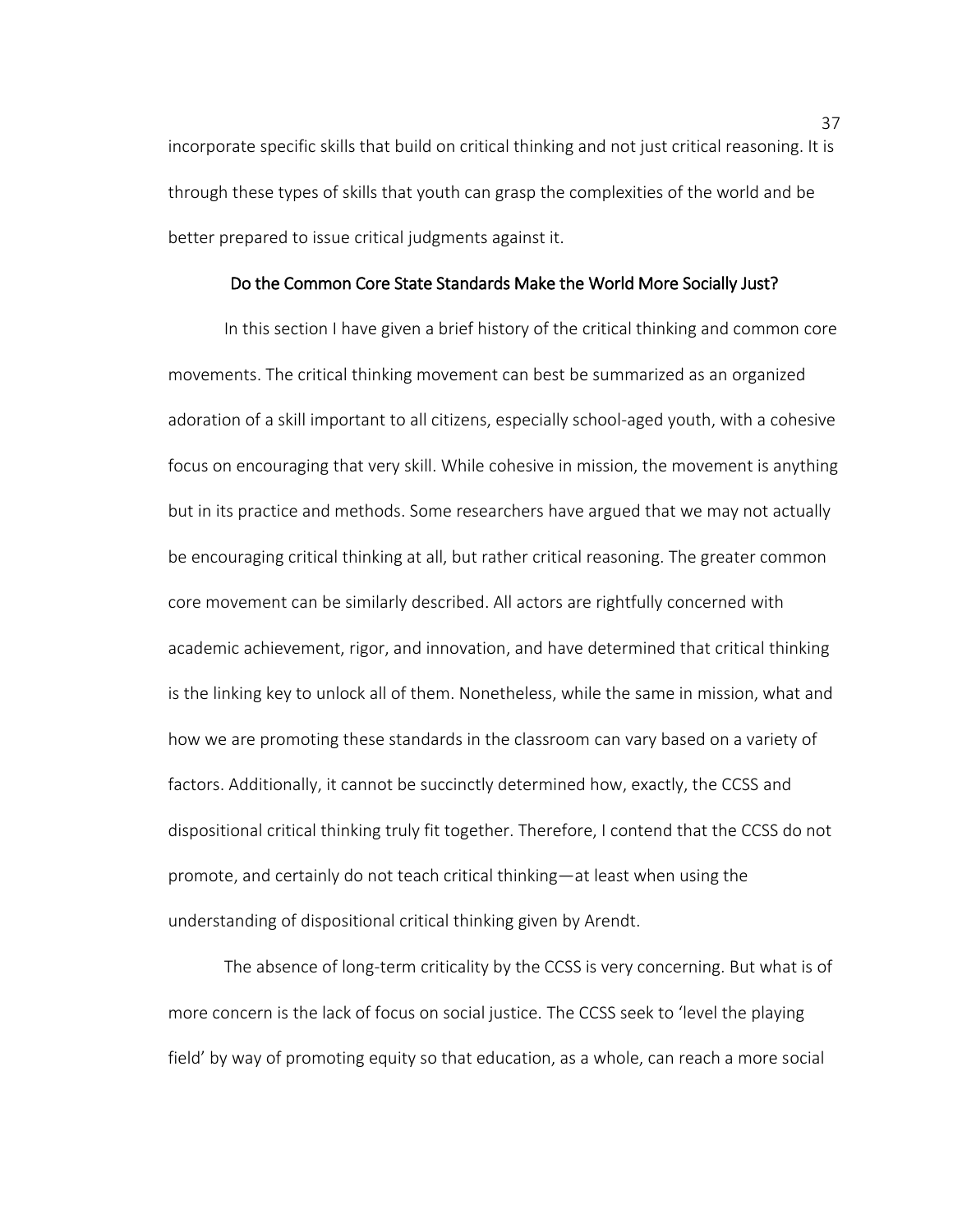just position fairness. This I cannot dispute and I greatly agree with, and however well or poorly that this is happening is irrelevant to this thesis. What is relevant, and a point I take very seriously, is the ignoring of teaching our youth to be socially just and not just a passive recipient of critical thinking's hopeful byproduct. Nowhere in the standards is there a call for youth to be taught to recognize injustice. Nowhere is there a bullet point for teachers to encourage our youth to take corrective action when they confront these injustices. Nowhere is there a standard telling us that it is okay to resist those that seek to put us in a lesser position. Furthermore, I cannot confidently maintain that the CCSS invoke social justice in any specific ways. It is my contention that if we teach our youth to be dispositional critical thinkers, and we include specific standards based on social justice, then our youth stand to be better citizens, will be better able to recognize and correct injustices, and be able to think critically beyond the requirements of the classroom. It is clear that there is a discernible gap between what Hannah Arendt says what critical thinking is and what the CCSS want to accomplish—but do not actively promote. The greater area of concern is that the CCSS do nothing to invoke an understanding of social justice, and, therefore, do not teach our youth to mirror these important dispositions.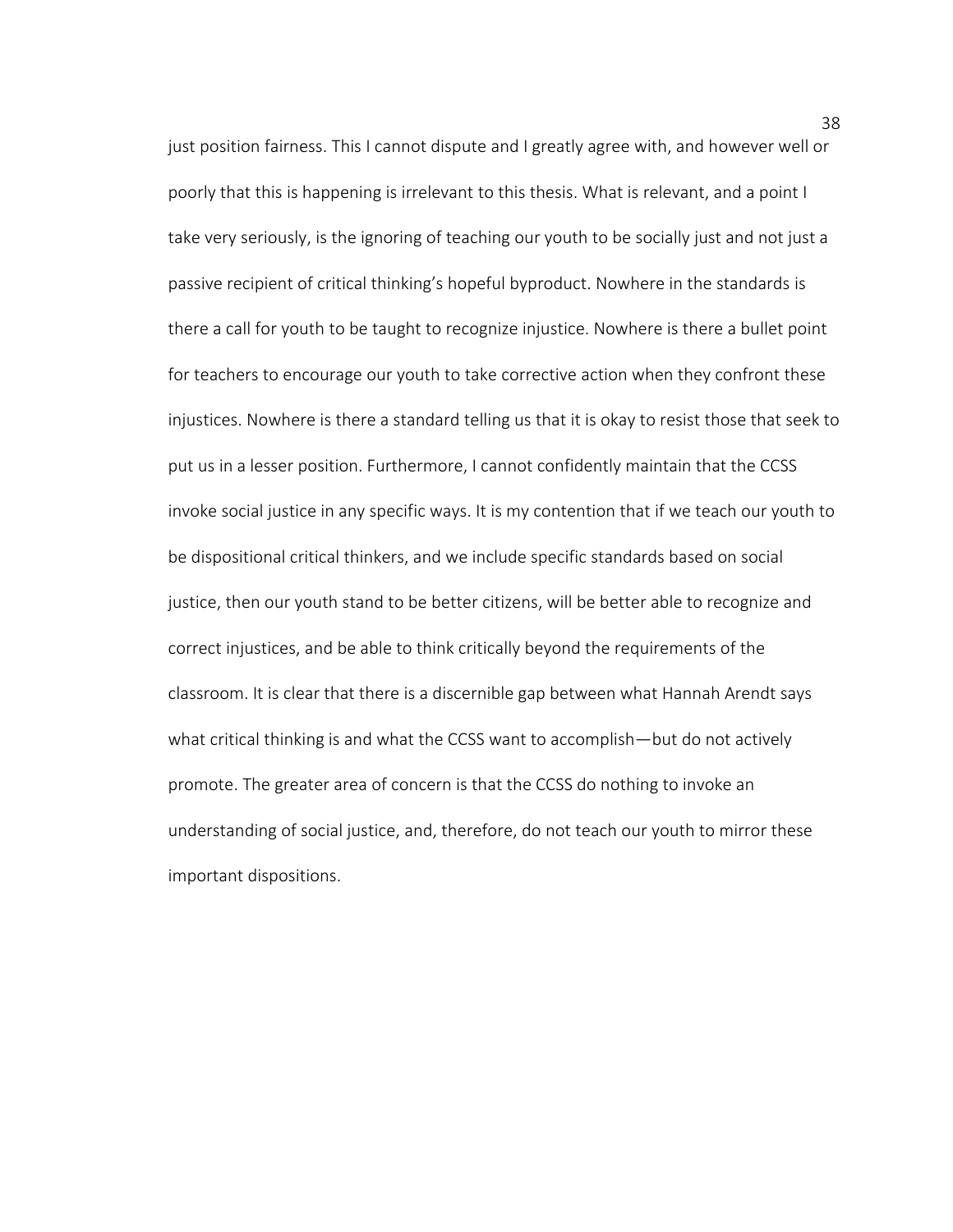# CHAPTER FOUR

# CONCLUSION: COMMON CORE FOR SOCIAL JUSTICE

It is unquestionable: the CCSS attempt to fill a perceived hole in American schooling, and by vowing to encourage critical thinking they have chosen an important skill to emphasize. What is questionable is if they are encouraging dispositional, strongsense critical thinking and if what they are promoting has any chance of making the world more socially just. In this final chapter it is my primary concern to address my final research question: Why should one invoke the work of Arendt to determine if the CCSS should be changed, with respect to critical thinking, to better meet the demands of social justice? The answer to the first half of that question has been answered across the first three chapters. The lingering question is how to the fill the gap between Arendtian critical thinking and the CCSS with respect to social justice. To fill the gap and encourage our youth to use critical thought not just critical reasoning our first responsibility is to understand our terms. By encouraging our youth to be morally conscious, critical thinking promotes social justice, de facto. The shift from reasoning to critical thinking will impact our collective future and the possibility of a more socially just world.

### The Need for Arendtian Critical Thinking in the Common Core State Standards

By using an Arendtian conception of critical thinking we not only have a more robust definition this action, but we also encourage youth to be morally consciousness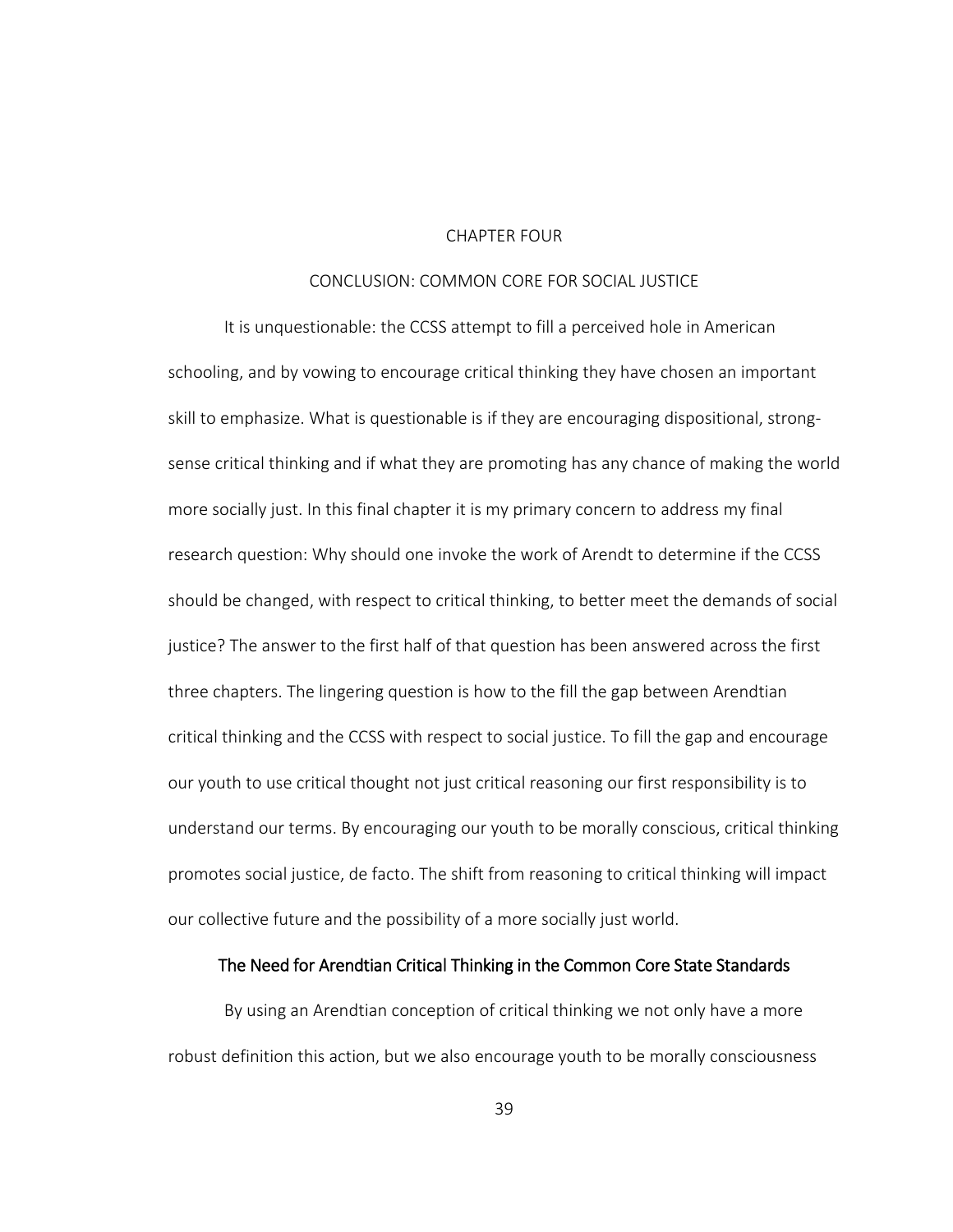and, therefore, stand to make the world more socially just. This concluding section is predicated on my personal and critical assessment of the current state of education; it is my argument that American education, when looked at as a single entity, may be failing to encourage our youth to think critically beyond what is required in the classroom and certainly does not promote the dispositional critical thinking advocated by Arendt. Given this perceived failure, it is quite possible to assume that American schools have not entirely fulfilled their duty to contribute to the renewal of the world and, as such, may very well be failing America with respect to teaching and promoting social justice.

Though the exegesis conduction in the second chapter of thesis, and the subsequent critical reading of the CCSS, it would seem that the standards successfully attempt to correct the failures of American education they point out. However, it is also clear that the CCSS channel Kant more than Arendt—and at a great moral cost. Arendt would certainly have concerns about the preoccupation of the CCSS with rationality, logic, and argue that they are clearly aligned with *vernunft*. It is my contention that the CCSS take for granted *verstand* and improperly assume that the masses are readily able to obtain *vernunft*. Kant is right that *vernunft* is the higher of the two faculties, but Arendt sends dire warning that we must not forgot about the simple action of thought and this is what the CCSS done.

Let me be clear, the critical reasoning skills that I have argued CCSS seek to emphasize are important. However, it is the lack of emphasis on dispositional critical thinking and social justice that is of paramount significance. That the lack of a skillset for

40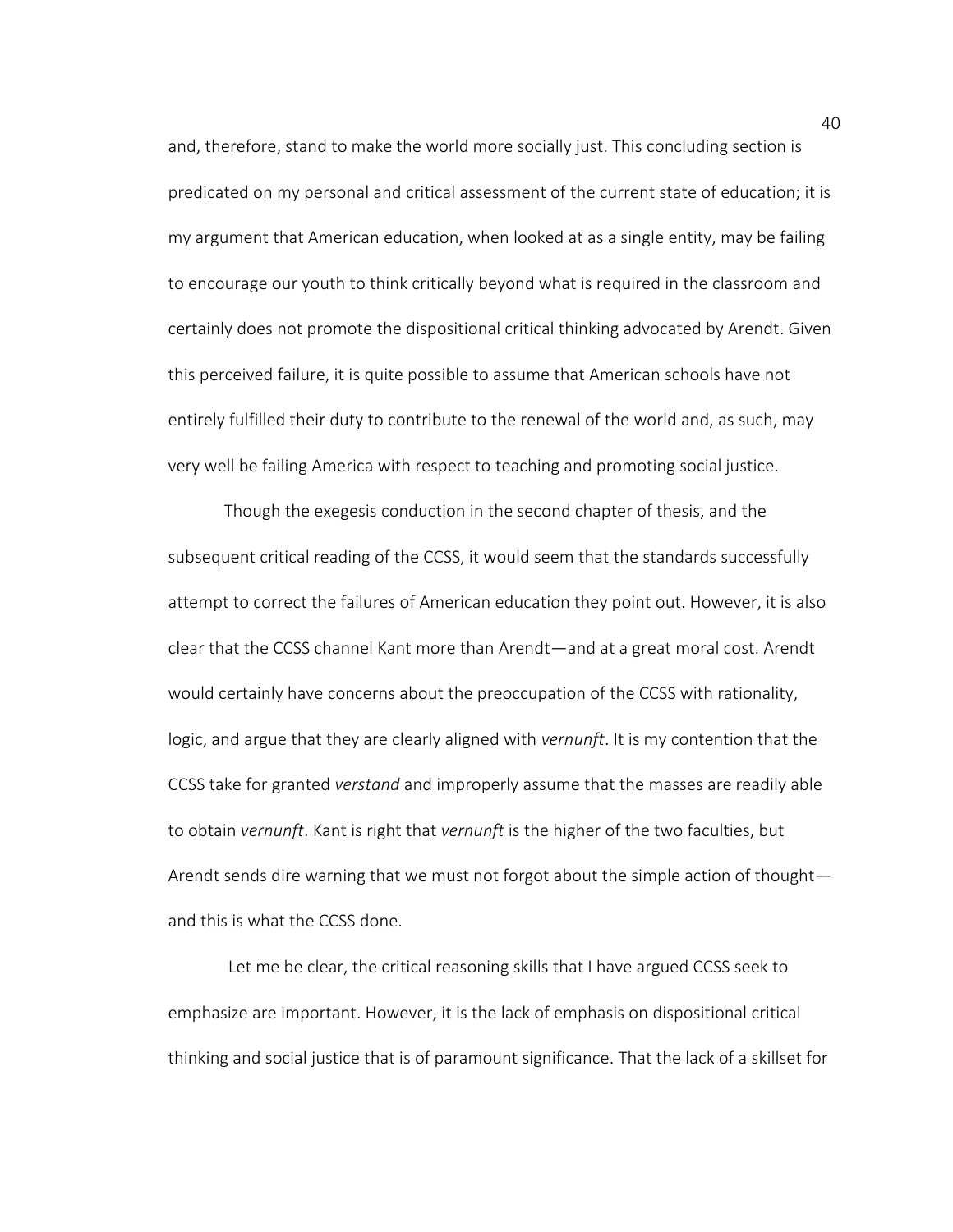critical thinking has the potential to lead to the absence of morality is of particular concern. Putting the specific skills of thinking aside, Jane Roland Martin suggests that it is the dispositions associated with critical thinking that are related to moral perspectives and values. Martin argues that the motivating factor behind critical thinking should be a concern for a more humane world, because even when one uses the soundest critical reasoning, he/she may not arrive at a morally or socially just conclusion. <sup>1</sup> By dropping a moral anchor instead of an epistemological one, we are better positioned to be critically engaged with others on the shared journey to develop a better world and arrive at a moral and socially just destination. The CCSS advocates for the dropping of an epistemological anchor and as such does not facilitate the cultivation of moral perspectives encouraged by Martin and Warren. This must be corrected.

In addition, the CCSS fail to appropriately encourage the use of imagination. The use of the imagination in judgment and critical thinking is of significant importance to Arendt. Imagination, to Arendt, is a prerequisite of understanding—that is a bridge between reality and judgment. Using one's imagination gives one the ability to find the real things missing in the past, determining what may go missing in the future, and finding ways to fill each of these voids.<sup>2</sup> It is this skill we use to allow our mind to go

<sup>1.</sup> Jane Roland Martin, "Critical Thinking for a Humane World," in *The Generaliz-ability of Critical Thinking: Multiple Perspectives on an Educational Ideal*, ed. by Stephan Norris. (New York: Teachers College Press, 1992), 163-180.

<sup>2.</sup> Wolfgang Heuer, "'Imagination is the Prerequisite of Understanding'"(Arendt): The Bridge Between Thinking and Judging, accessed on February 24, 2015, http://www.wolfgangheuer.com/wp-content/uploads/heuer\_wolfgang\_imagination\_bari.pdf.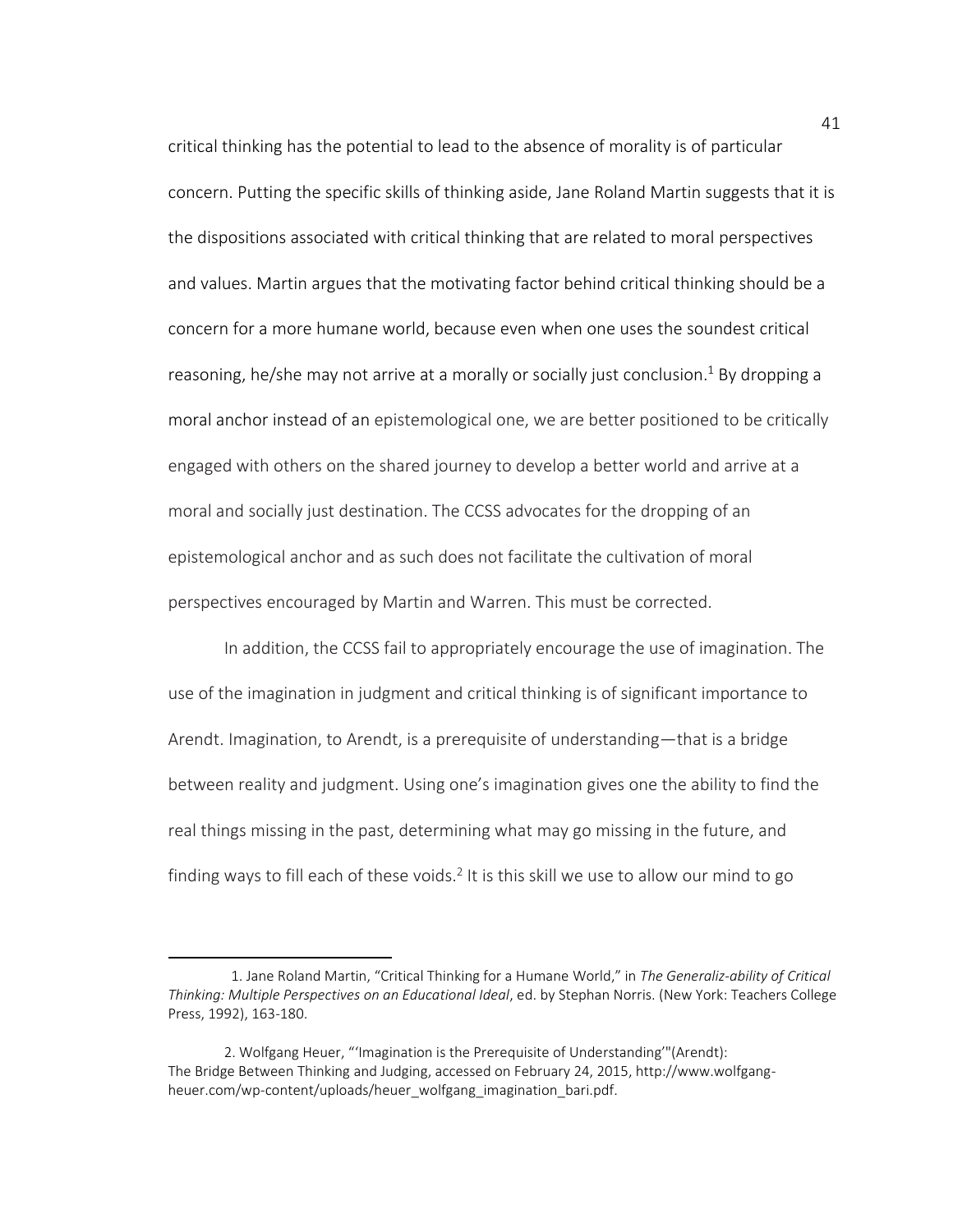visiting, and to recognize the standpoint of others. Because the CCSS does not cultivate this skill, it does not fully encourage youth to recognize the possible past, current, and future injustices in the world.

If we strive to rework the CCSS to better encourage critical thinking, we stand to encourage a de facto form of social justice. Here social justice means caring for, cultivating, and taking responsibility of the world we collectively share and the people that inhabit it-–we start doing this by stopping to think. When we do this, we have the opportunity to better recognize the injustices that stand in our way of achieving more socially just and moral world this goal and offers a change to prevent them from happening again. Arendt warns that failing to stop and think about what we are doing can result in great injustices to our world, and we ought to take her warning seriously. Furthermore, we must incorporate direct references to social justice in our standards and teach our youth that those references are important.

### Stopping to Think

One must wonder what a shift towards an Arendtian conception of dispositional critical thinking by the CCSS accomplishes in the long term and what potential areas of conflict arise when doing so. What happens when we 'stop and think' about what we are doing and we return criticality to thought in education? What happens when we start caring about, and protecting, our world as a result of this return?

Certainly, the inclusion of Arendtian critical thinking requires a reworking of the current standards, but it also requires a cultural shift in American education. The focus of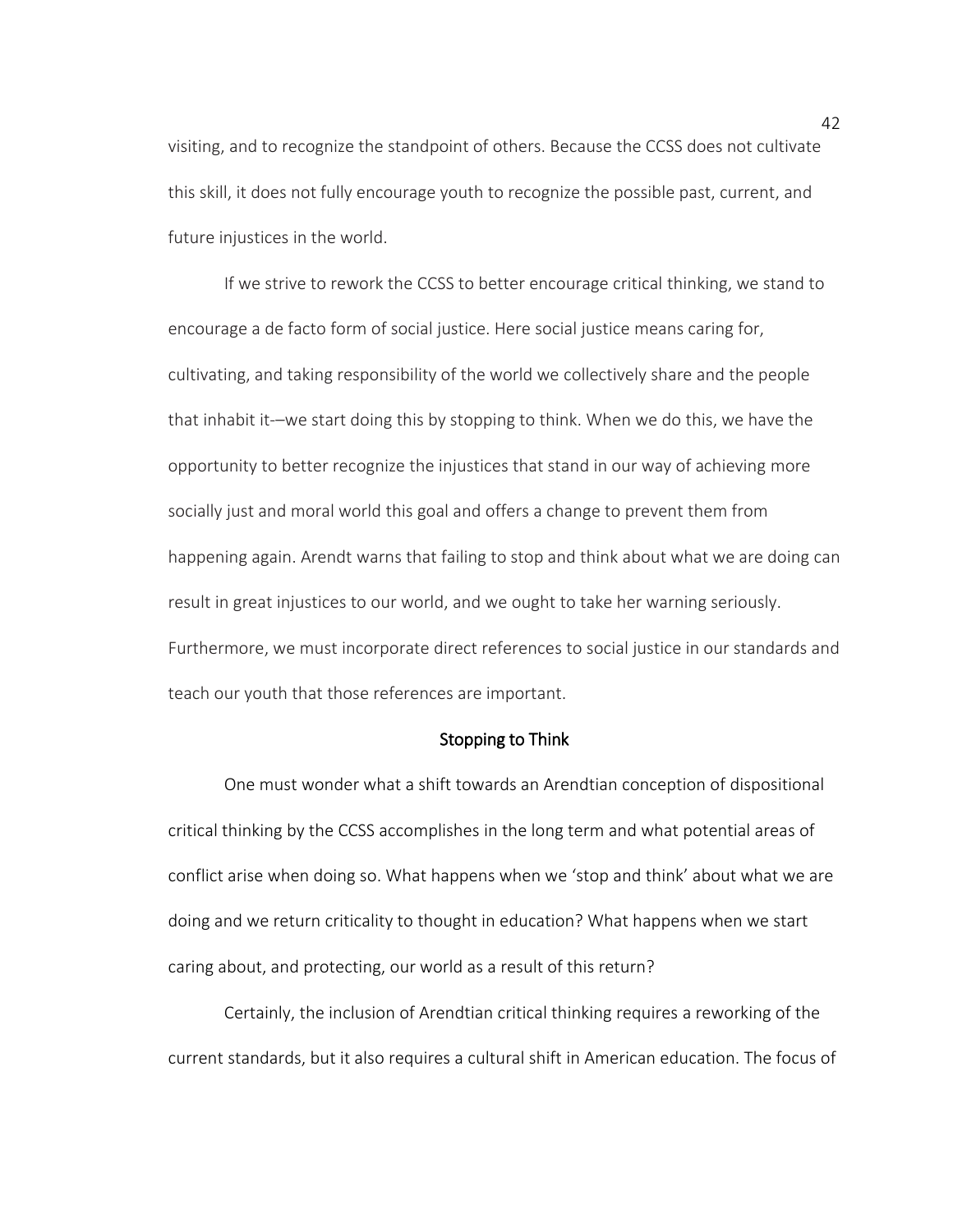American education is tied to international superiority, innovation, and personal advancement. We must break from that trajectory and find middle ground between this current focus and teaching for social justice. By doing so we will allow Arendtian critical thinking to take hold, thus turning the long term focus of education to the renewal of the world.

Even if a rewrite of the standards to include this focus is accomplished, it is the shared responsibilities of school level administrators and educators to uphold these new standards and to devise pedagogy to support those goals. That, perhaps, is the greatest challenge we face—and one far beyond the scope of this paper. It is because of this challenge, I argue, that we must encourage our youth to 'stop and think' about what they are doing, so that they can better meet the demands of critical thinking and limit the injustices they encounter.

We must make time to incorporate Arendtian critical thinking into education, and in turn our youth must make time to think about what they are learning and what they are doing. It is my contention that an inclusion of Arendtian critical thinking by the CCSS will encourage our youth to do this very thing. Through this pause of daily life our youth position themselves to become more morally conscious and socially just. As Arendt notes, "It was the absence of thinking–which is so ordinary an experience in our everyday life, where we have hardly the time, let alone the inclination, to *stop* and think"–that awakened her interest, and it is my wish to share this awakening with both educators and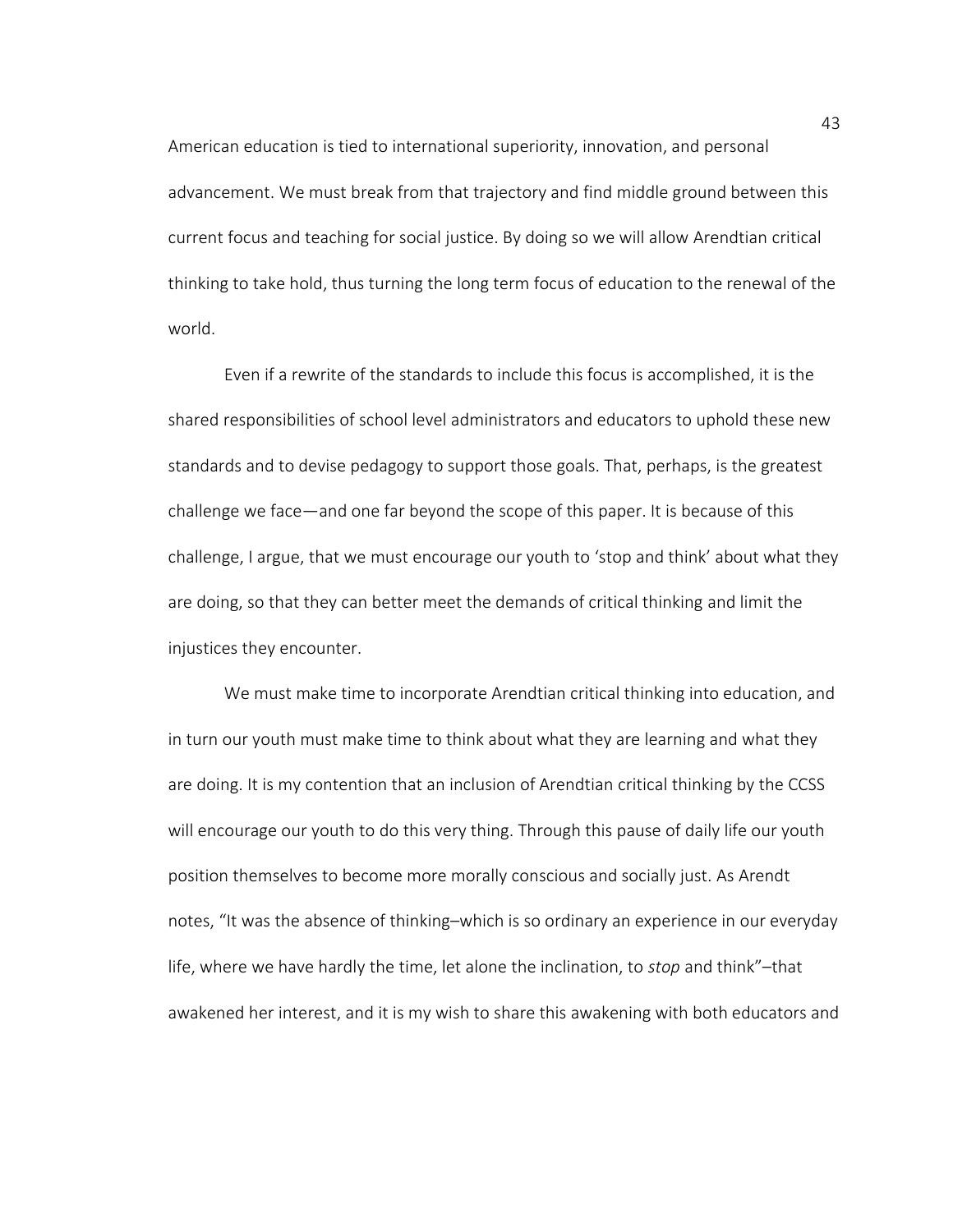youth who will renew this world in due time. 3

<sup>3.</sup> Arendt, *The Life of the Mind*, 4-5.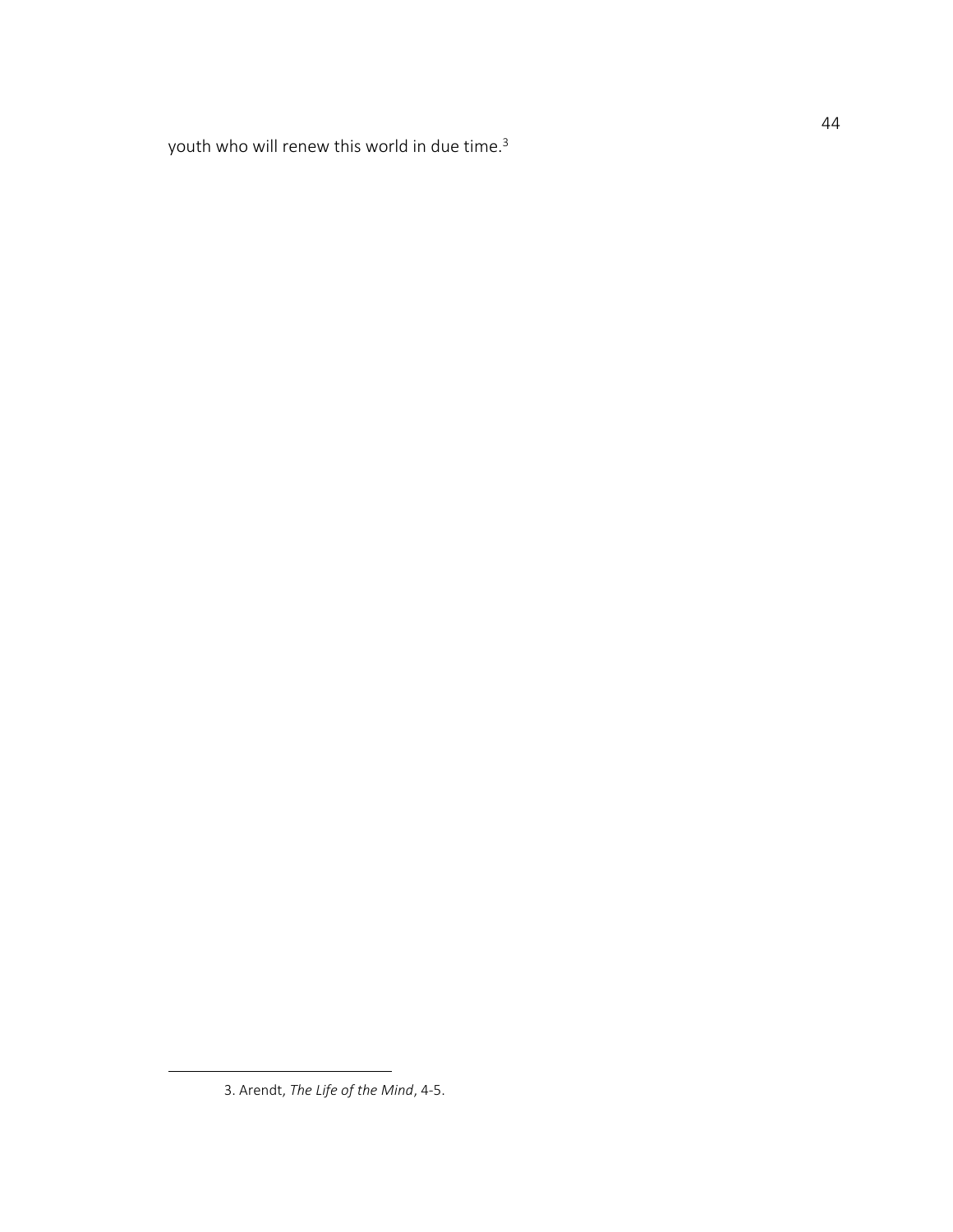# BIBLIOGRAPHY

- "About the Standards." Common Core State Standards Initiative. Accessed October 20, 2015. http://www.corestandards.org/about-the-standards/.
- Arendt, Hannah. *Eichmann in Jerusalem: A Report on the Banality of Evil.* New York: Penguin Group, 2006.
- ––. *Lectures on Kant's Political Philosophy.* Chicago: University of Chicago Press, 1992.
- ––. *The Life of the Mind*. New York: Harcourt, Inc., 1977-1978.
- ––. *The Human Condition*. Chicago: University of Chicago Press, 1998.
- ––. *The Origins of Totalitarianism*. New York: Harcourt, Brace & Co., 1951.
- ––. *Responsibility and Judgment*. New York: Random House, 2003.
- Barbules, Nicholas C. and Rupert Berk. "Critical Thinking and Critical Pedagogy: Relations, Differences, and Limits." In *Critical Theories in Education: Changing Terrain of Knowledge and Politics*. Ed. by Thomas S. Popkewitz and Lynn Fendler. 45-65. New York: Routledge, 1999.
- "Benchmarking for Success: Ensuring U.S. Students Receive a World-Class Education." *N.G.A. Centers for Best Practices*. Accessed on February 21, 2016. http://www.nga.org/cms/home/nga-center-for-best-practices/centerpublications/page-edu-publications/col2-content/main-contentlist/benchmarking-for-success-ensurin.html.
- Bidwell, Allie, "The History of the Common Core State Standards." *US News & World Report*. Accessed on February 19, 2016. http://www.usnews.com/news/specialreports/articles/2014/02/27/the-history-of-common-core-statestandards?page=2.
- Burke, John Francis. "Voegelin, Heidegger, and Arendt: Two's a Company, Three's a Crowd?." *Social Science Journal* 30, no. 1 (January 1993): 83-97.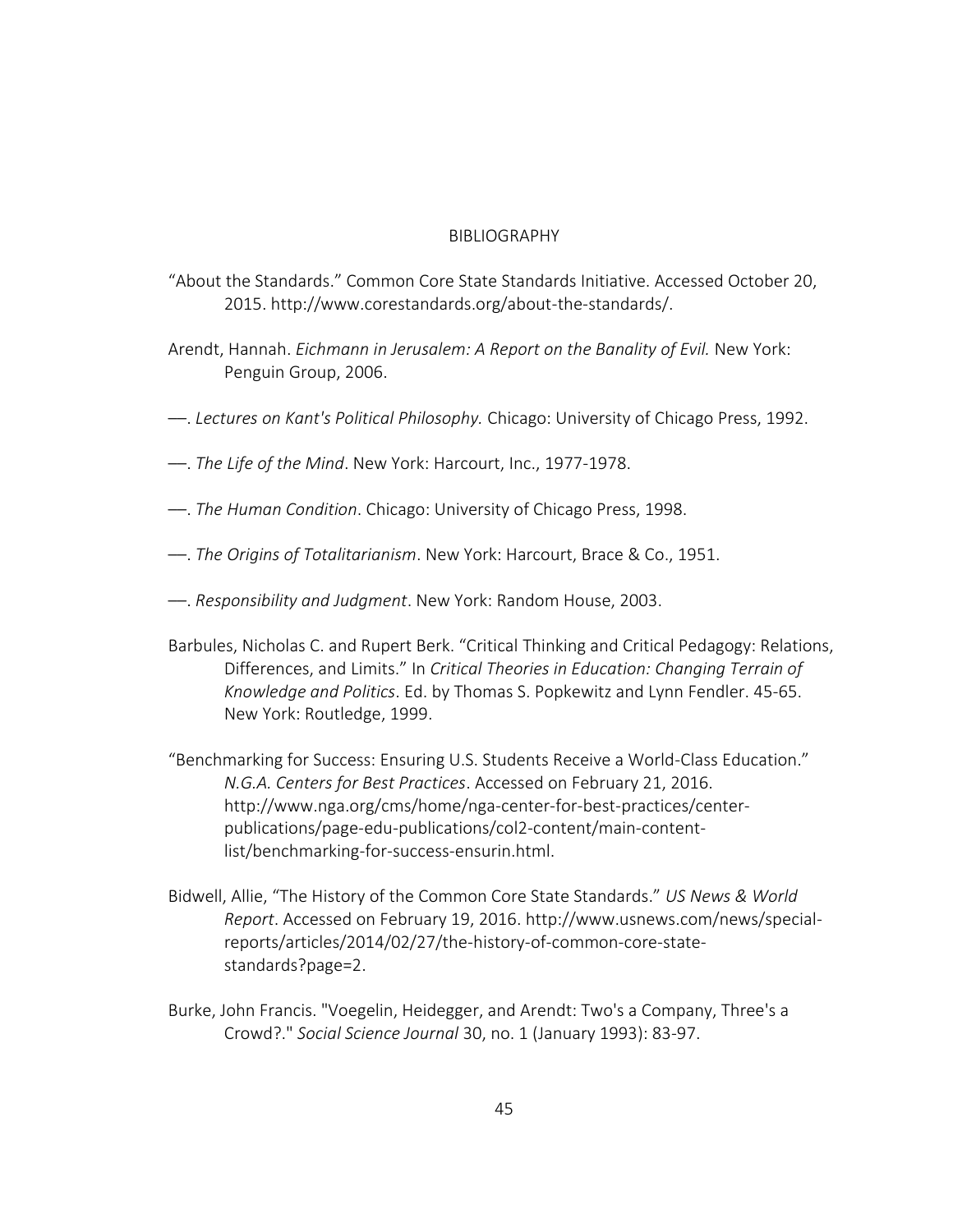"Critical Thinking." *Literacy.* Accessed October 20, 2015. http://www.literacyta.com/critical-thinking.

"Common Core State Standards for English Language Arts & Literacy in History/Social Studies, Science, and Technical Subjects." *Common Core State Standards Initiative*. Accessed on February 11, 2016. http://www.corestandards.org/wpcontent/uploads/ELA\_Standards1.pdf.

Deutscher, Max. *Judgment After Arendt*. Burlington: Ashgate Publishing Company, 2007.

- "Development Process." *Common Core State Standard Initiative.* Accessed on February 18, 2016. http://www.corestandards.org/about-the-standards/developmentprocess/#timeline-2009.
- Ennis, Robert H. "A Concept of Critical Thinking." *Harvard Educational Review* 32, no. 1 (1962): 161-178.
- —. "A Taxonomy of Critical Thinking Dispositions and Abilities." In *Teaching Thinking Skills: Theory and Practice.* Eds. Joan Boykoff Brown and Robert J. Sternberg. 9-26. New York: W.H. Freeman, 1987.
- Engel, Pascal. "Analytic Philosophy and Cognitive Norms." *Monist* 82, no. 2 (1999): 218- 234. Accessed January 3, 2016. http://ejournals.ebsco.com.flagship.luc.edu/Direct.asp?AccessToken=7DTD3T9B3 T0MJ5O3X09JTLXITFRNBJTNN&Show=Object.
- "Exegesis," *DePaul University.* Accessed on December 23, 2016. http://condor.depaul.edu/writing/writers/Types\_of\_Writing/exegesis.html.
- Fry, Karin. *Arendt: A Guide for the Perplexed*. New York: Continuum International Publishing Group, 2009.
- Han, Jennie. "Critical Thinking, Judgment and Empathy." *The Hannah Arendt Center*. Last modified April 1, 2013. http://www.hannaharendtcenter.org/?p=10002.
- "Hannah Arendt (1906-1975)." In *Encyclopedia of Action and Social Justice*. Ed. By Gary L. Anderson and Katheryn G. Herr. Thousand Oaks: Sage Publications, 2007. 189- 191.
- Hanushek, Eric A., Paul E. Peterson, and Ludger Woessmann. "Is the U.S. Catching Up?. *Education Next* 12, no. 4 (2012). Accessed on January 4, 2016, http://educationnext.org/is-the-us-catching-up/.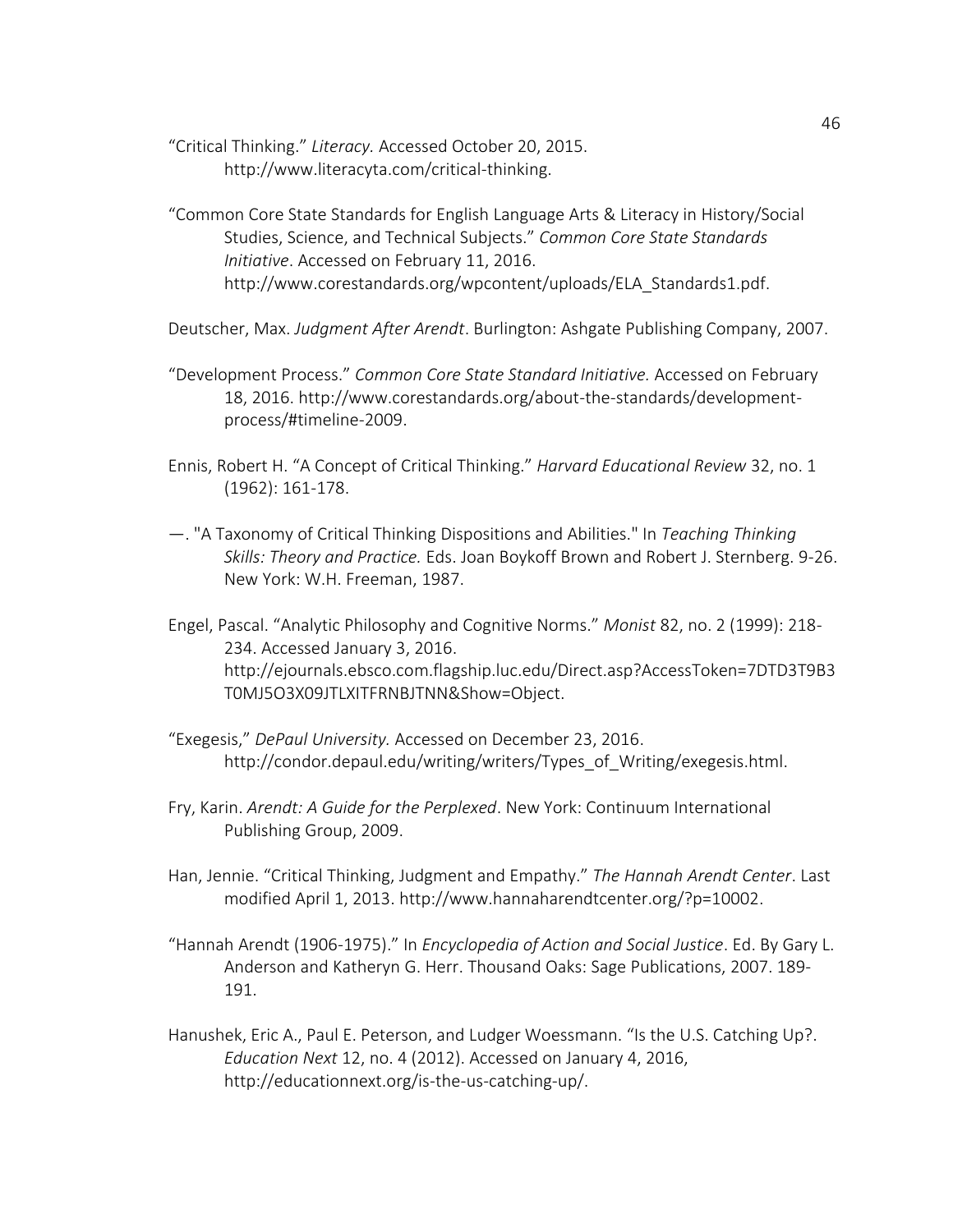- Hayes, John, and Carl Holladay. *Biblical Exegesis: A Beginner's Handbook*. Louisville: John Knox Press, 1987.
- Helis, John. "Hannah Arendt and Human Dignity: Theoretical Foundations and Constitutional Protection of Human Rights." *Journal of Politics and Law* 1, no. 3 (2008): 73-78.
- "Higher Education." *The Critical Thinking Community*. Accessed September 29, 2015. http://www.criticalthinking.org/pages/higher-education/431.
- Heuer, Wolfgang. "'Imagination is the Prerequisite of Understanding' (Arendt): The Bridge Between Thinking and Judging." Accessed on February 24, 2015. http://www.wolfgangheuer.com/wpcontent/uploads/heuer\_wolfgang\_imagination\_bari.pdf, 1.
- Martin, Jane Roland. "Critical Thinking for a Humane World." In *The Generaliz-ability of Critical Thinking: Multiple Perspectives on an Educational Ideal*. Ed. by Stephan Norris. 163-180. New York: Teachers College Press, 1992.
- Mason, Mark. "Critical Thinking and Learning." In *Critical Thinking and Learning.* Ed. by Mark Mason. New York: Routledge, 1999.
- Nox, John. "Hannah Arendt: Thinking Versus Evil". Accessed January 5, 2016. https://www.timeshighereducation.com/features/hannah-arendt-thinking-versusevil/2018664.article.
- Orwin, Donna Tussing. Tolstoy's Art and Thought, 1847-1880. New Jersey: Princeton University Press, 1993.
- "Our Mission." *The Critical Thinking Community*. Accessed on February 17, 2016. http://www.criticalthinking.org/pages/our-mission/599.
- Panagia, Davide. "The Politics of Appearance." *The Hannah Arendt Center.* Accessed on January 28, 2016. http://www.hannaharendtcenter.org/?p=8380.
- Paul, Richard. "Critical Thinking Movement: 3 Waves." *The Critical Thinking Community*. Accessed February 8, 2016.
- —."Teaching Critical Thinking in the Strong Sense." In *Re-Thinking Reason: New Perspectives in Critical Thinking*, edited by Kerry S. Walters, 181-198. Albany: State University of New York Press, 1994.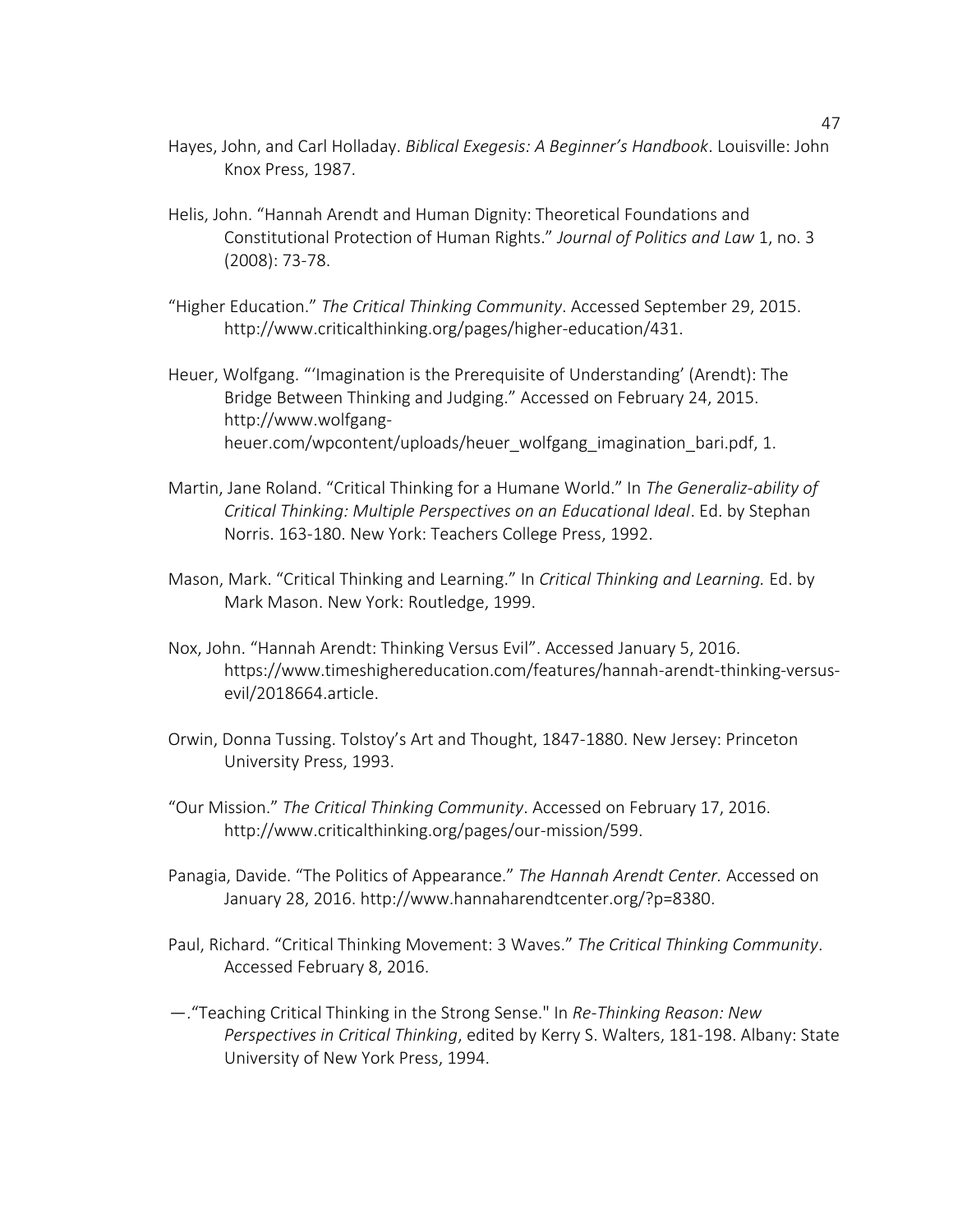- "Public School Enrollment." *National Center for Educational Statistics*. Accessed January 4, 2016. http://nces.ed.gov/programs/coe/indicator\_cga.asp.; http://www.criticalthinking.org/pages/critical-thinking-movement-3-waves/856.
- Ravitch, Diane. "Exploring the Origins of the Common Core." *Diane Ravitch's Blog*. Accessed on February 19.2016. http://dianeravitch.net/2013/01/27/13491/.
- "The Nation's Report Card." *National Assessment of Educational Progress*. Accessed January 4, 2015. http://www.nationsreportcard.gov/.
- Van Haaften, Wooter and Ger Snik, "Critical Thinking and Foundational Development." In *Reason and Education: Essays in Honor of Israel Scheffler.* Ed. by Harvey Siegel. 19-41. Dordrecht: Kluwer Academic Publishing, 1997.
- Villa, Dana. *The Cambridge Companion to Hannah Arendt*. Cambridge: Cambridge University Press, 2000.
- Warren, Thomas H. "Critical Thinking Beyond Reasoning: Restoring Virtue to Thought." In *Re-Thinking Reason: New Perspectives in Critical Thinking*, edited by Kerry S. Walters, 221-231. Albany: State University of New York Press, 1994.
- "What Parents Should Know." *Common Core State Standards Initiative*. Accessed September 29, 2015. http://www.corestandards.org/what-parents-should-know/.